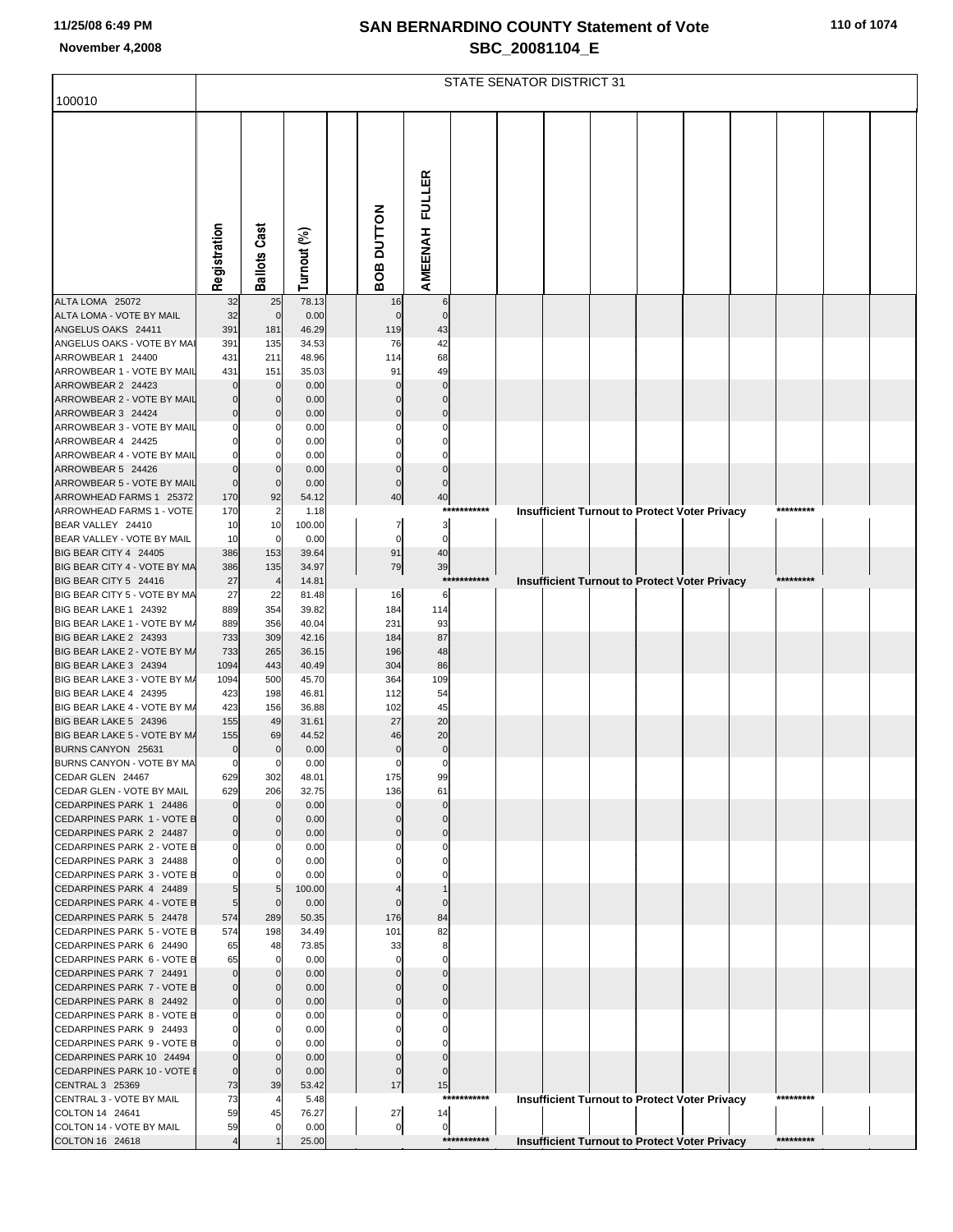|  |  | 111 of 1074 |
|--|--|-------------|
|  |  |             |

| 100010                                                   |                |                      |                |                            |                       |             | STATE SENATOR DISTRICT 31 |  |                                                                                                              |           |  |
|----------------------------------------------------------|----------------|----------------------|----------------|----------------------------|-----------------------|-------------|---------------------------|--|--------------------------------------------------------------------------------------------------------------|-----------|--|
|                                                          |                |                      |                |                            |                       |             |                           |  |                                                                                                              |           |  |
|                                                          | Registration   | <b>Ballots Cast</b>  | Turnout (%)    | <b>BOB DUTTON</b>          | <b>AMEENAH FULLER</b> |             |                           |  |                                                                                                              |           |  |
| COLTON 16 - VOTE BY MAIL                                 |                | $\overline{0}$       | 0.00           | $\overline{0}$             | $\overline{0}$        | *********** |                           |  |                                                                                                              | ********* |  |
| COLTON 17 24619<br>COLTON 17 - VOTE BY MAIL              | $\Omega$       | $\mathbf 0$          | 0.00<br>0.00   | $\mathbf 0$                | $\mathbf 0$           |             |                           |  | Insufficient Turnout to Protect Voter Privacy                                                                |           |  |
| COLTON 19 24620                                          | 380            | 219                  | 57.63          | 107                        | 79                    |             |                           |  |                                                                                                              |           |  |
| COLTON 19 - VOTE BY MAIL<br>COLTON 22 24623              | 380<br>994     | 86<br>445            | 22.63<br>44.77 | 41<br>186                  | 41<br>189             |             |                           |  |                                                                                                              |           |  |
| COLTON 22 - VOTE BY MAIL                                 | 994            | 277                  | 27.87          | 143                        | 103                   |             |                           |  |                                                                                                              |           |  |
| COLTON 23 24624                                          | 1242           | 593                  | 47.75          | 301                        | 217                   |             |                           |  |                                                                                                              |           |  |
| COLTON 23 - VOTE BY MAIL                                 | 1242           | 368                  | 29.63          | 207                        | 133                   |             |                           |  |                                                                                                              |           |  |
| COLTON 24 24625<br>COLTON 24 - VOTE BY MAIL              | 51<br>51       | 42                   | 82.35<br>1.96  | 33                         | 8                     | *********** |                           |  | <b>Insufficient Turnout to Protect Voter Privacy</b>                                                         | ********* |  |
| COLTON 26 24645                                          | $\Omega$       | 0                    | 0.00           | 0                          | $\mathbf 0$           |             |                           |  |                                                                                                              |           |  |
| COLTON 26 - VOTE BY MAIL                                 | $\Omega$       | $\mathbf 0$          | 0.00           | $\mathbf 0$                | $\Omega$              |             |                           |  |                                                                                                              |           |  |
| COLTON 27 24646<br>COLTON 27 - VOTE BY MAIL              | 19<br>19       | 14<br>$\mathbf 0$    | 73.68<br>0.00  | $\Omega$                   | 7<br>$\Omega$         |             |                           |  |                                                                                                              |           |  |
| COLTON 28 24626                                          | 11             | 6                    | 54.55          |                            |                       |             |                           |  |                                                                                                              |           |  |
| COLTON 28 - VOTE BY MAIL                                 | 11             | $\mathbf 0$          | 0.00           |                            |                       |             |                           |  |                                                                                                              |           |  |
| COLTON 29 24627                                          | 8              | 8                    | 100.00         | 5                          |                       |             |                           |  |                                                                                                              |           |  |
| COLTON 29 - VOTE BY MAIL<br>CRAFTON 1 25125              | 8<br>1090      | $\mathbf 0$<br>538   | 0.00<br>49.36  | $\mathbf 0$<br>285         | $\Omega$<br>183       |             |                           |  |                                                                                                              |           |  |
| <b>CRAFTON 1 - VOTE BY MAIL</b>                          | 1090           | 328                  | 30.09          | 196                        | 108                   |             |                           |  |                                                                                                              |           |  |
| CRAFTON 2 25126                                          | 192            | 177                  | 92.19          | 129                        | 31                    | *********** |                           |  |                                                                                                              | ********* |  |
| CRAFTON 2 - VOTE BY MAIL<br>CRAFTON 3 25127              | 192<br>10      | $\overline{2}$<br>10 | 1.04<br>100.00 | 5                          | $\overline{2}$        |             |                           |  | <b>Insufficient Turnout to Protect Voter Privacy</b>                                                         |           |  |
| <b>CRAFTON 3 - VOTE BY MAIL</b>                          | 10             | $\mathbf 0$          | 0.00           | $\mathbf 0$                | $\Omega$              |             |                           |  |                                                                                                              |           |  |
| CRESTLINE 1 24480                                        | 1021           | 743                  | 72.77          | 464                        | 200                   |             |                           |  |                                                                                                              |           |  |
| CRESTLINE 1 - VOTE BY MAIL<br>CRESTLINE 2 24481          | 1021<br>1100   | 370<br>528           | 36.24<br>48.00 | 222<br>276                 | 126<br>177            |             |                           |  |                                                                                                              |           |  |
| CRESTLINE 2 - VOTE BY MAIL                               | 1100           | 353                  | 32.09          | 195                        | 132                   |             |                           |  |                                                                                                              |           |  |
| CRESTLINE 3 24482                                        | 728            | 294                  | 40.38          | 165                        | 101                   |             |                           |  |                                                                                                              |           |  |
| CRESTLINE 3 - VOTE BY MAIL<br>CRESTLINE 4 24483          | 728            | 296                  | 40.66          | 179                        | 93                    |             |                           |  |                                                                                                              |           |  |
| CRESTLINE 4 - VOTE BY MAIL                               | 630<br>630     | 23<br>237            | 3.65<br>37.62  | 15<br>143                  | 8<br>73               |             |                           |  |                                                                                                              |           |  |
| CRESTLINE 5 24485                                        | 623            | 284                  | 45.59          | 153                        | 9                     |             |                           |  |                                                                                                              |           |  |
| CRESTLINE 5 - VOTE BY MAIL                               | 623            | 213                  | 34.19          | 115                        | 79                    |             |                           |  |                                                                                                              |           |  |
| CRESTLINE 6 24505<br>CRESTLINE 6 - VOTE BY MAIL          | 85<br>85       | 62<br>$\mathbf 0$    | 72.94<br>0.00  | 52<br>$\mathbf 0$          | 7<br>$\mathbf 0$      |             |                           |  |                                                                                                              |           |  |
| CRESTLINE 7 24506                                        | 76             | 56                   | 73.68          | 32                         | 20                    |             |                           |  |                                                                                                              |           |  |
| CRESTLINE 7 - VOTE BY MAIL                               | 76             | $\overline{2}$       | 2.63           |                            |                       | *********** |                           |  | <b>Insufficient Turnout to Protect Voter Privacy</b>                                                         | ********* |  |
| CRESTLINE 8 24507<br>CRESTLINE 8 - VOTE BY MAIL          | 0              | 0                    | 0.00<br>0.00   | 0<br>$\mathbf 0$           | 0<br>0                |             |                           |  |                                                                                                              |           |  |
| CRESTLINE 9 24508                                        |                |                      | 0.00           | 0                          | 0                     |             |                           |  |                                                                                                              |           |  |
| CRESTLINE 9 - VOTE BY MAIL                               |                | 0                    | 0.00           | $\mathbf 0$                | $\Omega$              |             |                           |  |                                                                                                              |           |  |
| CRESTLINE 10 24509<br>CRESTLINE 10 - VOTE BY MAIL        |                | 0                    | 0.00<br>0.00   | $\mathbf 0$<br>$\mathbf 0$ | $\Omega$              |             |                           |  |                                                                                                              |           |  |
| CRESTLINE 11 24510                                       |                | 0                    | 0.00           | $\Omega$                   | 0                     |             |                           |  |                                                                                                              |           |  |
| CRESTLINE 11 - VOTE BY MAIL                              |                | 0                    | 0.00           | $\Omega$                   |                       |             |                           |  |                                                                                                              |           |  |
| CRESTLINE 12 24511<br>CRESTLINE 12 - VOTE BY MAIL        |                | 6<br>$\Omega$        | 85.71          | $\mathbf 0$                |                       |             |                           |  |                                                                                                              |           |  |
| CRESTLINE 13 24512                                       |                | $\Omega$             | 0.00<br>0.00   | $\mathbf{0}$               |                       |             |                           |  |                                                                                                              |           |  |
| CRESTLINE 13 - VOTE BY MAIL                              | $\mathbf 0$    | $\mathbf 0$          | 0.00           | $\Omega$                   | 0                     |             |                           |  |                                                                                                              |           |  |
| CRESTLINE 14 24513                                       | 21             | 17                   | 80.95          | $\Omega$                   |                       |             |                           |  |                                                                                                              |           |  |
| CRESTLINE 14 - VOTE BY MAIL<br>CRESTLINE 15 24514        | 21<br>$\Omega$ | $\mathbf 0$<br>0     | 0.00<br>0.00   | 0                          |                       |             |                           |  |                                                                                                              |           |  |
| CRESTLINE 15 - VOTE BY MAIL                              | $\Omega$       | $\Omega$             | 0.00           | $\mathbf 0$                | $\Omega$              |             |                           |  |                                                                                                              |           |  |
| CRESTLINE 16 24515                                       | 70             | 44                   | 62.86          | 14                         | 21                    | *********** |                           |  |                                                                                                              | ********* |  |
| <b>CRESTLINE 16 - VOTE BY MAIL</b><br>CRESTLINE 17 24516 | 70<br>2        |                      | 4.29<br>100.00 |                            |                       | *********** |                           |  | <b>Insufficient Turnout to Protect Voter Privacy</b><br><b>Insufficient Turnout to Protect Voter Privacy</b> | ********* |  |
| CRESTLINE 17 - VOTE BY MAIL                              | $\overline{2}$ | - 0                  | 0.00           | $\mathbf 0$                | 0                     |             |                           |  |                                                                                                              |           |  |
| CRESTLINE 18 24517                                       | 17             | 12                   | 70.59          | 11                         | $\mathbf{1}$          |             |                           |  |                                                                                                              |           |  |
| CRESTLINE 18 - VOTE BY MAIL                              | 17             | $\mathbf 0$          | 0.00           | $\overline{0}$             | $\pmb{0}$             |             |                           |  |                                                                                                              |           |  |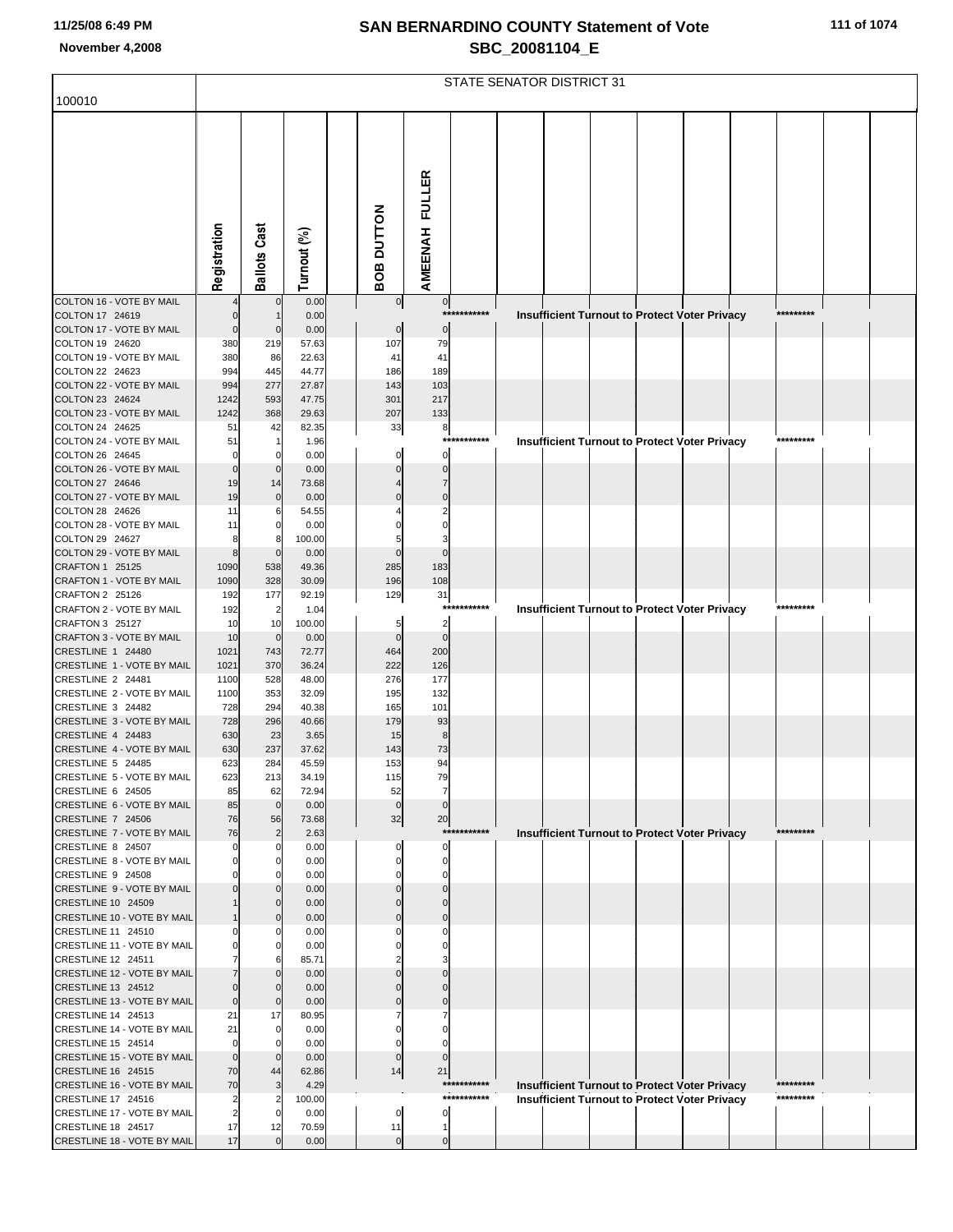| 112 of 1074 |  |  |  |  |
|-------------|--|--|--|--|
|-------------|--|--|--|--|

|                                                          |                         |                                  |                |                   |                               |                             |             | STATE SENATOR DISTRICT 31 |  |                                                      |           |  |
|----------------------------------------------------------|-------------------------|----------------------------------|----------------|-------------------|-------------------------------|-----------------------------|-------------|---------------------------|--|------------------------------------------------------|-----------|--|
| 100010                                                   |                         |                                  |                |                   |                               |                             |             |                           |  |                                                      |           |  |
|                                                          |                         |                                  |                |                   |                               |                             |             |                           |  |                                                      |           |  |
|                                                          |                         |                                  |                |                   |                               |                             |             |                           |  |                                                      |           |  |
|                                                          |                         |                                  |                |                   |                               |                             |             |                           |  |                                                      |           |  |
|                                                          |                         |                                  |                |                   |                               |                             |             |                           |  |                                                      |           |  |
|                                                          |                         |                                  |                |                   |                               |                             |             |                           |  |                                                      |           |  |
|                                                          |                         |                                  |                |                   |                               |                             |             |                           |  |                                                      |           |  |
|                                                          |                         |                                  |                |                   |                               |                             |             |                           |  |                                                      |           |  |
|                                                          |                         |                                  |                |                   |                               |                             |             |                           |  |                                                      |           |  |
|                                                          | Registration            | <b>Ballots Cast</b>              | Turnout (%)    | <b>BOB DUTTON</b> |                               | AMEENAH FULLER              |             |                           |  |                                                      |           |  |
| CRESTLINE 19 24495                                       |                         | 8                                | 88.89          |                   |                               | 3                           |             |                           |  |                                                      |           |  |
| CRESTLINE 19 - VOTE BY MAIL                              | 9                       | $\overline{0}$                   | 0.00           |                   | $\mathbf{0}$                  | $\Omega$                    |             |                           |  |                                                      |           |  |
| DEL ROSA 1 25351                                         | 26                      | 21                               | 80.77          |                   | 14                            | 6                           |             |                           |  |                                                      |           |  |
| DEL ROSA 1 - VOTE BY MAIL                                | 26                      | $\mathbf 0$                      | 0.00           |                   | 0                             | $\mathbf 0$                 |             |                           |  |                                                      |           |  |
| DEL ROSA 3 25353<br>DEL ROSA 3 - VOTE BY MAIL            | 1021<br>1021            | 546<br>285                       | 53.48<br>27.91 |                   | 256<br>154                    | 230<br>117                  |             |                           |  |                                                      |           |  |
| DEL ROSA 5 25355                                         | 236                     | 155                              | 65.68          |                   | 78                            | 67                          |             |                           |  |                                                      |           |  |
| DEL ROSA 5 - VOTE BY MAIL                                | 236                     | $\overline{4}$                   | 1.69           |                   |                               |                             | *********** |                           |  | Insufficient Turnout to Protect Voter Privacy        | ********* |  |
| DEL ROSA 7 25357                                         | 69                      | 46                               | 66.67          |                   | $11$                          | 31                          | *********** |                           |  |                                                      | ********* |  |
| DEL ROSA 7 - VOTE BY MAIL<br>DEL ROSA 10 25360           | 69<br>113               | -1<br>83                         | 1.45<br>73.45  |                   | 32                            | 42                          |             |                           |  | <b>Insufficient Turnout to Protect Voter Privacy</b> |           |  |
| DEL ROSA 10 - VOTE BY MAIL                               | 113                     | $\overline{2}$                   | 1.77           |                   |                               |                             | *********** |                           |  | <b>Insufficient Turnout to Protect Voter Privacy</b> | ********* |  |
| DEL ROSA 11 25361                                        | 19                      | 19                               | 100.00         |                   | 15                            | $\overline{2}$              |             |                           |  |                                                      |           |  |
| DEL ROSA 11 - VOTE BY MAIL                               | 19                      | $\mathbf 0$                      | 0.00           |                   | $\mathbf 0$                   | $\mathbf 0$                 |             |                           |  |                                                      |           |  |
| DEL ROSA 14 25364<br>DEL ROSA 14 - VOTE BY MAIL          | 748<br>748              | 314<br>242                       | 41.98<br>32.35 |                   | 140<br>115                    | 119<br>109                  |             |                           |  |                                                      |           |  |
| DEVORE 1 25377                                           | 798                     | 433                              | 54.26          |                   | 280                           | 105                         |             |                           |  |                                                      |           |  |
| DEVORE 1 - VOTE BY MAIL                                  | 798                     | 225                              | 28.20          |                   | 146                           | 69                          |             |                           |  |                                                      |           |  |
| DEVORE 2 25378                                           |                         | $\mathbf 0$                      | 0.00           |                   | $\Omega$                      | $\mathbf 0$                 |             |                           |  |                                                      |           |  |
| DEVORE 2 - VOTE BY MAIL<br>DEVORE 4 25381                |                         | $\mathbf 0$<br>$\mathbf{0}$      | 0.00<br>0.00   |                   | $\Omega$<br>$\Omega$          | $\mathbf 0$<br>$\Omega$     |             |                           |  |                                                      |           |  |
| DEVORE 4 - VOTE BY MAIL                                  |                         | 0                                | 0.00           |                   | $\Omega$                      | 0                           |             |                           |  |                                                      |           |  |
| DEVORE 5 25382                                           |                         | 0                                | 0.00           |                   | $\Omega$                      | $\Omega$                    |             |                           |  |                                                      |           |  |
| DEVORE 5 - VOTE BY MAIL                                  | $\Omega$                | $\mathbf 0$                      | 0.00           |                   | $\Omega$                      | $\mathbf 0$                 |             |                           |  |                                                      |           |  |
| ENCHANTMENT 1 24479<br><b>ENCHANTMENT 1 - VOTE BY M/</b> | 763<br>763              | 364<br>229                       | 47.71<br>30.01 |                   | 216<br>138                    | 108<br>75                   |             |                           |  |                                                      |           |  |
| ENCHANTMENT 2 24498                                      | 150                     | 56                               | 37.33          |                   | 38                            | 15                          |             |                           |  |                                                      |           |  |
| ENCHANTMENT 2 - VOTE BY M/                               | 150                     | 55                               | 36.67          |                   | 22                            | 29                          |             |                           |  |                                                      |           |  |
| ENCHANTMENT 3 24499                                      | $\Omega$<br>$\mathbf 0$ | 0<br>$\mathbf 0$                 | 0.00           |                   | $\pmb{0}$<br>$\mathbf{0}$     | $\pmb{0}$<br>$\mathbf{0}$   |             |                           |  |                                                      |           |  |
| <b>ENCHANTMENT 3 - VOTE BY M/</b><br>ENCHANTMENT 4 24500 | 10                      | 3                                | 0.00<br>30.00  |                   |                               |                             | *********** |                           |  | Insufficient Turnout to Protect Voter Privacy        | ********* |  |
| <b>ENCHANTMENT 4 - VOTE BY M/</b>                        | 10                      | $\mathbf{0}$                     | 0.00           |                   | $\mathbf 0$                   | $\overline{0}$              |             |                           |  |                                                      |           |  |
| ENCHANTMENT 5 24501                                      | $\pmb{0}$               | $\mathbf{0}$                     | 0.00           |                   | $\mathbf 0$                   | $\overline{0}$              |             |                           |  |                                                      |           |  |
| <b>ENCHANTMENT 5 - VOTE BY M/</b>                        | $\overline{0}$          | $\mathbf{0}$<br>$\overline{0}$   | 0.00           |                   | $\mathbf{0}$                  | $\mathbf{0}$                |             |                           |  |                                                      |           |  |
| ENCHANTMENT 6 24502<br>ENCHANTMENT 6 - VOTE BY M/        | $\Omega$                | $\Omega$                         | 0.00<br>0.00   |                   | 0                             | $\mathbf 0$                 |             |                           |  |                                                      |           |  |
| ENCHANTMENT 7 24503                                      |                         | $\mathbf 0$                      | 0.00           |                   | $\Omega$                      | $\Omega$                    |             |                           |  |                                                      |           |  |
| ENCHANTMENT 7 - VOTE BY M/                               | $\Omega$                | $\overline{0}$                   | 0.00           |                   | $\mathbf 0$                   | $\mathbf 0$                 |             |                           |  |                                                      |           |  |
| ENCHANTMENT 8 24504<br>ENCHANTMENT 8 - VOTE BY M/        |                         | $\mathbf{0}$<br>$\overline{0}$   | 0.00<br>0.00   |                   | $\mathbf 0$<br>$\overline{0}$ | $\mathbf 0$<br>$\mathbf{0}$ |             |                           |  |                                                      |           |  |
| ETIWANDA 25073                                           |                         | 1                                | 100.00         |                   |                               |                             | *********** |                           |  | <b>Insufficient Turnout to Protect Voter Privacy</b> | ********* |  |
| ETIWANDA - VOTE BY MAIL                                  |                         | $\overline{0}$                   | 0.00           |                   | $\mathbf 0$                   | $\overline{0}$              |             |                           |  |                                                      |           |  |
| FAWNSKIN 24401                                           | 436                     | 178                              | 40.83          |                   | 103                           | 53                          |             |                           |  |                                                      |           |  |
| <b>FAWNSKIN - VOTE BY MAIL</b><br>FONTANA 2 24662        | 436<br>144              | 179<br>119                       | 41.06<br>82.64 |                   | 114<br>67                     | 52<br>39                    |             |                           |  |                                                      |           |  |
| FONTANA 2 - VOTE BY MAIL                                 | 144                     | 5                                | 3.47           |                   | 3                             | $\overline{\mathbf{c}}$     |             |                           |  |                                                      |           |  |
| FONTANA 70 24713                                         |                         | $\mathbf 0$                      | 0.00           |                   | O                             | $\mathbf 0$                 |             |                           |  |                                                      |           |  |
| FONTANA 70 - VOTE BY MAIL                                |                         | $\Omega$                         | 0.00           |                   | 0                             | $\mathbf 0$<br>$\Omega$     |             |                           |  |                                                      |           |  |
| FONTANA 71 24714<br>FONTANA 71 - VOTE BY MAIL            |                         | $\overline{0}$<br>$\overline{0}$ | 0.00<br>0.00   |                   | $\mathbf 0$                   | $\mathbf 0$                 |             |                           |  |                                                      |           |  |
| FONTANA 72 24715                                         |                         | $\overline{0}$                   | 0.00           |                   | $\Omega$                      | $\mathbf 0$                 |             |                           |  |                                                      |           |  |
| FONTANA 72 - VOTE BY MAIL                                |                         | $\mathbf{0}$                     | 0.00           |                   | $\Omega$                      | $\mathbf 0$                 |             |                           |  |                                                      |           |  |
| FONTANA 73 24716<br>FONTANA 73 - VOTE BY MAIL            |                         | $\mathbf 0$<br>$\Omega$          | 0.00<br>0.00   |                   |                               | $\Omega$<br>$\Omega$        |             |                           |  |                                                      |           |  |
| FONTANA 74 24717                                         |                         | 5                                | 100.00         |                   |                               |                             |             |                           |  |                                                      |           |  |
| FONTANA 74 - VOTE BY MAIL                                | 5                       | $\overline{0}$                   | 0.00           |                   | $\mathbf{0}$                  | $\Omega$                    |             |                           |  |                                                      |           |  |
| FOREST FALLS 1 25584                                     | 628                     | 387                              | 61.62          |                   | 221                           | 122                         |             |                           |  |                                                      |           |  |
| FOREST FALLS 1 - VOTE BY M/<br>FOREST FALLS 2 25592      | 628<br>140              | 169<br>92                        | 26.91<br>65.71 |                   | 85<br>59                      | 64<br>29                    |             |                           |  |                                                      |           |  |
| FOREST FALLS 2 - VOTE BY M/                              | 140                     | $\mathbf 0$                      | 0.00           |                   | $\mathbf 0$                   | $\overline{0}$              |             |                           |  |                                                      |           |  |
| FOREST FALLS 3 25593                                     | $\overline{0}$          | $\overline{0}$                   | 0.00           |                   | $\mathbf 0$                   | $\overline{0}$              |             |                           |  |                                                      |           |  |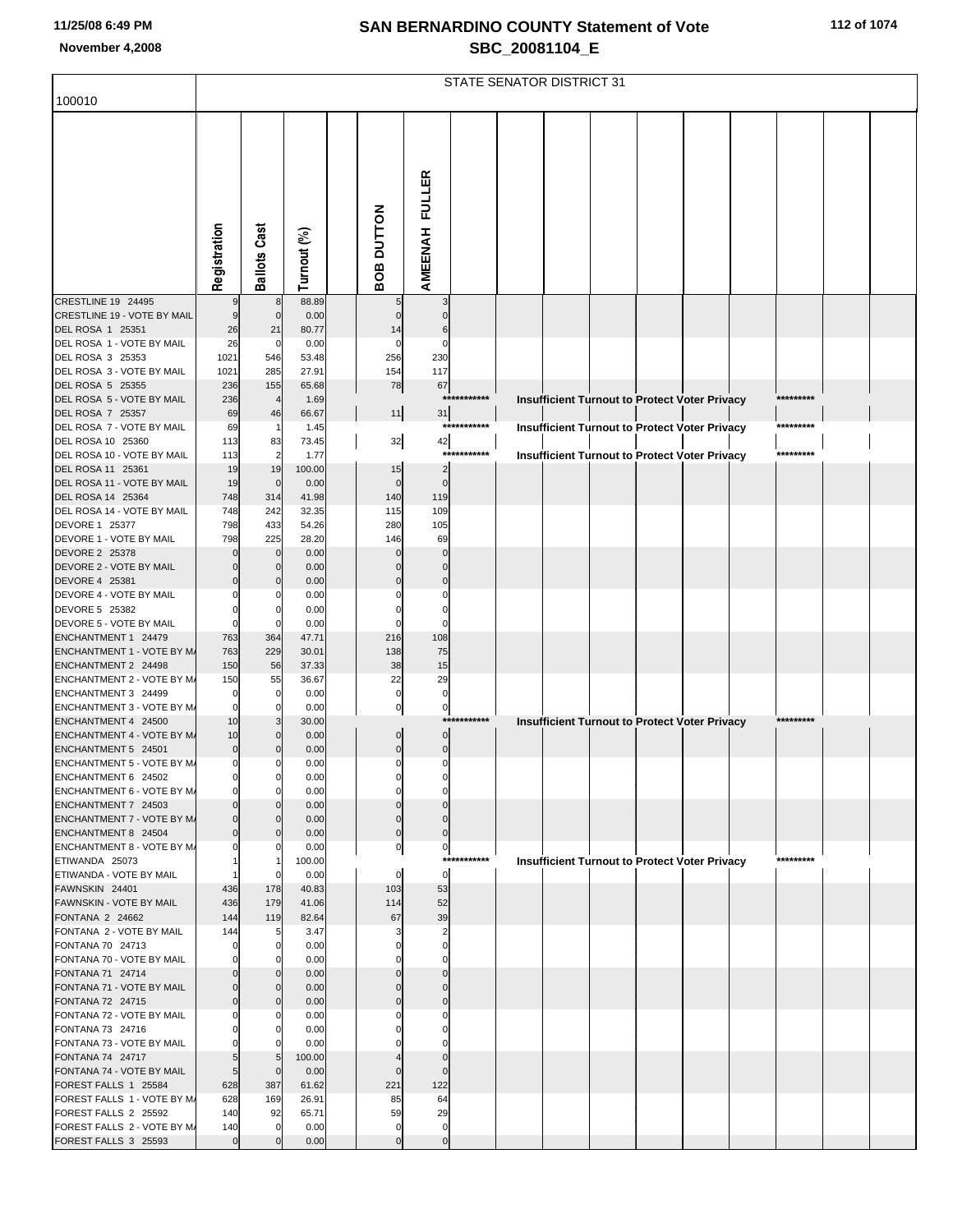| 100010                                                      |                     |                               |                |                            |                         |              | STATE SENATOR DISTRICT 31 |  |                                                      |           |  |
|-------------------------------------------------------------|---------------------|-------------------------------|----------------|----------------------------|-------------------------|--------------|---------------------------|--|------------------------------------------------------|-----------|--|
|                                                             |                     |                               |                |                            |                         |              |                           |  |                                                      |           |  |
|                                                             |                     |                               |                |                            |                         |              |                           |  |                                                      |           |  |
|                                                             |                     |                               |                |                            |                         |              |                           |  |                                                      |           |  |
|                                                             |                     |                               |                |                            |                         |              |                           |  |                                                      |           |  |
|                                                             |                     |                               |                |                            |                         |              |                           |  |                                                      |           |  |
|                                                             |                     |                               |                |                            |                         |              |                           |  |                                                      |           |  |
|                                                             |                     |                               |                |                            |                         |              |                           |  |                                                      |           |  |
|                                                             |                     |                               |                |                            |                         |              |                           |  |                                                      |           |  |
|                                                             | Registration        | <b>Ballots Cast</b>           | Turnout (%)    | BOB DUTTON                 | <b>AMEENAH FULLER</b>   |              |                           |  |                                                      |           |  |
| FOREST FALLS 3 - VOTE BY M/                                 |                     | $\mathbf 0$                   | 0.00           | $\mathbf 0$                | $\mathbf 0$             |              |                           |  |                                                      |           |  |
| FOREST FALLS 4 25594                                        |                     | $\mathbf 0$                   | 0.00           | $\overline{0}$             | $\mathbf 0$             |              |                           |  |                                                      |           |  |
| FOREST FALLS 4 - VOTE BY M/<br>FOREST FALLS 5 25595         |                     | $\mathbf 0$<br>0              | 0.00<br>0.00   | $\mathbf 0$<br>$\Omega$    | $\Omega$<br>0           |              |                           |  |                                                      |           |  |
| FOREST FALLS 5 - VOTE BY M/                                 | $\Omega$            | $\mathbf 0$                   | 0.00           | $\Omega$                   | $\Omega$                |              |                           |  |                                                      |           |  |
| FOREST FALLS 6 25596                                        |                     | $\mathbf 0$                   | 0.00           | $\mathbf 0$                | $\Omega$                |              |                           |  |                                                      |           |  |
| FOREST FALLS 6 - VOTE BY M/<br>FOREST FALLS 7 25597         | $\Omega$            | $\mathbf 0$<br>$\mathbf 0$    | 0.00<br>0.00   | $\Omega$<br>$\mathbf 0$    | $\Omega$<br>$\Omega$    |              |                           |  |                                                      |           |  |
| FOREST FALLS 7 - VOTE BY M/                                 | $\mathbf 0$         | $\mathbf 0$                   | 0.00           | $\mathbf 0$                | $\Omega$                |              |                           |  |                                                      |           |  |
| FOREST FALLS 8 25598                                        | 13                  | 10                            | 76.92          | 10                         | $\Omega$                |              |                           |  |                                                      |           |  |
| FOREST FALLS 8 - VOTE BY M/<br>FOREST FALLS 9 25599         | 13<br>O             | $\mathbf 0$<br>$\mathbf 0$    | 0.00<br>0.00   | $\mathbf 0$<br>$\mathbf 0$ | O<br>$\Omega$           |              |                           |  |                                                      |           |  |
| FOREST FALLS 9 - VOTE BY M/                                 |                     | $\mathbf 0$                   | 0.00           | $\mathbf 0$                | $\Omega$                |              |                           |  |                                                      |           |  |
| FOREST FALLS 10 25600                                       |                     | $\mathbf 0$                   | 0.00           | $\mathbf 0$                | $\mathbf 0$             |              |                           |  |                                                      |           |  |
| FOREST FALLS 10 - VOTE BY M<br>FOREST FALLS 11 25601        | $\Omega$            | $\mathbf 0$<br>0              | 0.00<br>0.00   | $\mathbf 0$<br>$\mathbf 0$ | $\Omega$<br>$\mathbf 0$ |              |                           |  |                                                      |           |  |
| FOREST FALLS 11 - VOTE BY M                                 |                     | $\mathbf 0$                   | 0.00           | $\mathbf 0$                | $\Omega$                |              |                           |  |                                                      |           |  |
| FOREST FALLS 12 25602                                       |                     | $\mathbf 0$                   | 0.00           | $\mathbf{0}$               | $\mathbf 0$             |              |                           |  |                                                      |           |  |
| FOREST FALLS 12 - VOTE BY M<br>FOREST FALLS 13 25603        |                     | $\mathbf 0$<br>$\overline{c}$ | 0.00<br>50.00  | $\overline{0}$             | $\pmb{0}$               | ***********  |                           |  | Insufficient Turnout to Protect Voter Privacy        | ********* |  |
| FOREST FALLS 13 - VOTE BY M                                 |                     | $\mathbf 0$                   | 0.00           | $\pmb{0}$                  | $\mathbf 0$             |              |                           |  |                                                      |           |  |
| FOREST FALLS 14 25604                                       |                     | 0                             | 0.00           | $\mathbf 0$                | $\mathbf 0$             |              |                           |  |                                                      |           |  |
| FOREST FALLS 14 - VOTE BY M<br>FOREST FALLS 15 25605        |                     | $\mathbf 0$<br>$\mathbf 0$    | 0.00<br>0.00   | $\mathbf 0$<br>$\mathbf 0$ | $\Omega$<br>$\mathbf 0$ |              |                           |  |                                                      |           |  |
| FOREST FALLS 15 - VOTE BY M                                 |                     | $\mathbf 0$                   | 0.00           | $\Omega$                   | $\Omega$                |              |                           |  |                                                      |           |  |
| FOREST FALLS 16 25606                                       |                     | $\mathbf 0$                   | 0.00           | $\mathbf 0$                | $\Omega$                |              |                           |  |                                                      |           |  |
| FOREST FALLS 16 - VOTE BY M<br>FOREST FALLS 17 25607        | $\Omega$            | $\mathbf 0$<br>0              | 0.00<br>0.00   | $\mathbf 0$<br>$\mathbf 0$ | $\Omega$<br>$\Omega$    |              |                           |  |                                                      |           |  |
| FOREST FALLS 17 - VOTE BY M                                 |                     | $\mathbf 0$                   | 0.00           | $\Omega$                   | ŋ                       |              |                           |  |                                                      |           |  |
| FOREST FALLS 18 25608                                       |                     | 0                             | 0.00           | $\mathbf 0$                | $\Omega$                |              |                           |  |                                                      |           |  |
| FOREST FALLS 18 - VOTE BY M<br>FOREST FALLS 19 25609        |                     | $\mathbf 0$<br>$\mathbf 0$    | 0.00<br>0.00   | $\Omega$<br>$\mathbf 0$    | $\Omega$<br>O           |              |                           |  |                                                      |           |  |
| FOREST FALLS 19 - VOTE BY M                                 | $\Omega$            | $\Omega$                      | 0.00           | $\mathbf 0$                | $\Omega$                |              |                           |  |                                                      |           |  |
| FOREST FALLS 20 25610                                       |                     |                               | 0.00           |                            |                         |              |                           |  |                                                      |           |  |
| FOREST FALLS 20 - VOTE BY M<br>GRAND TERRACE 1 24761        | $\mathbf 0$<br>1039 | 0<br>457                      | 0.00<br>43.98  | $\overline{0}$<br>184      | $\mathbf 0$<br>186      |              |                           |  |                                                      |           |  |
| <b>GRAND TERRACE 1 - VOTE BY</b>                            | 1039                | 246                           | 23.68          | 92                         | 119                     |              |                           |  |                                                      |           |  |
| GRAND TERRACE 2 24762                                       | 916                 | 314                           | 34.28          | 187                        | 100                     |              |                           |  |                                                      |           |  |
| <b>GRAND TERRACE 2 - VOTE BY</b><br>GRAND TERRACE 3 24763   | 916<br>1073         | 316<br>653                    | 34.50<br>60.86 | 190<br>388                 | 91<br>202               |              |                           |  |                                                      |           |  |
| <b>GRAND TERRACE 3 - VOTE BY</b>                            | 1073                | 392                           | 36.53          | 253                        | 115                     |              |                           |  |                                                      |           |  |
| GRAND TERRACE 4 24764                                       | 1166                | 531                           | 45.54          | 272                        | 203                     |              |                           |  |                                                      |           |  |
| <b>GRAND TERRACE 4 - VOTE BY</b><br>GRAND TERRACE 5 24765   | 1166<br>923         | 345<br>497                    | 29.59<br>53.85 | 192<br>270                 | 131<br>168              |              |                           |  |                                                      |           |  |
| <b>GRAND TERRACE 5 - VOTE BY</b>                            | 923                 | 311                           | 33.69          | 182                        | 106                     |              |                           |  |                                                      |           |  |
| GRAND TERRACE 6 24766                                       | 1322                | 622                           | 47.05          | 346                        | 196                     |              |                           |  |                                                      |           |  |
| <b>GRAND TERRACE 6 - VOTE BY</b><br>GREEN VALLEY LAKE 24397 | 1322<br>299         | 394<br>131                    | 29.80<br>43.81 | 226<br>87                  | 144<br>29               |              |                           |  |                                                      |           |  |
| <b>GREEN VALLEY LAKE - VOTE B</b>                           | 299                 | 96                            | 32.11          | 69                         | 21                      |              |                           |  |                                                      |           |  |
| HIGHLAND 1 24838                                            | 13                  | 11                            | 84.62          | 5                          | 6                       |              |                           |  |                                                      |           |  |
| HIGHLAND 1 - VOTE BY MAIL<br>HIGHLAND 2 24839               | 13<br>1026          | $\overline{1}$<br>308         | 7.69<br>30.02  | 117                        | 161                     | ************ |                           |  | <b>Insufficient Turnout to Protect Voter Privacy</b> | ********* |  |
| HIGHLAND 2 - VOTE BY MAIL                                   | 1026                | 199                           | 19.40          | 81                         | 108                     |              |                           |  |                                                      |           |  |
| HIGHLAND 3 24840                                            | 1216                | 567                           | 46.63          | 232                        | 260                     |              |                           |  |                                                      |           |  |
| HIGHLAND 3 - VOTE BY MAIL<br>HIGHLAND 4 24841               | 1216<br>602         | 250<br>245                    | 20.56<br>40.70 | 133<br>105                 | 100<br>112              |              |                           |  |                                                      |           |  |
| HIGHLAND 4 - VOTE BY MAIL                                   | 602                 | 187                           | 31.06          | 86                         | 87                      |              |                           |  |                                                      |           |  |
| HIGHLAND 5 24842                                            | 336                 | 132                           | 39.29          | 76                         | 40                      |              |                           |  |                                                      |           |  |
| HIGHLAND 5 - VOTE BY MAIL<br>HIGHLAND 6 24843               | 336<br>720          | 148<br>396                    | 44.05<br>55.00 | 90<br>228                  | 51<br>113               |              |                           |  |                                                      |           |  |
| HIGHLAND 6 - VOTE BY MAIL                                   | 720                 | 220                           | 30.56          | 154                        | 57                      |              |                           |  |                                                      |           |  |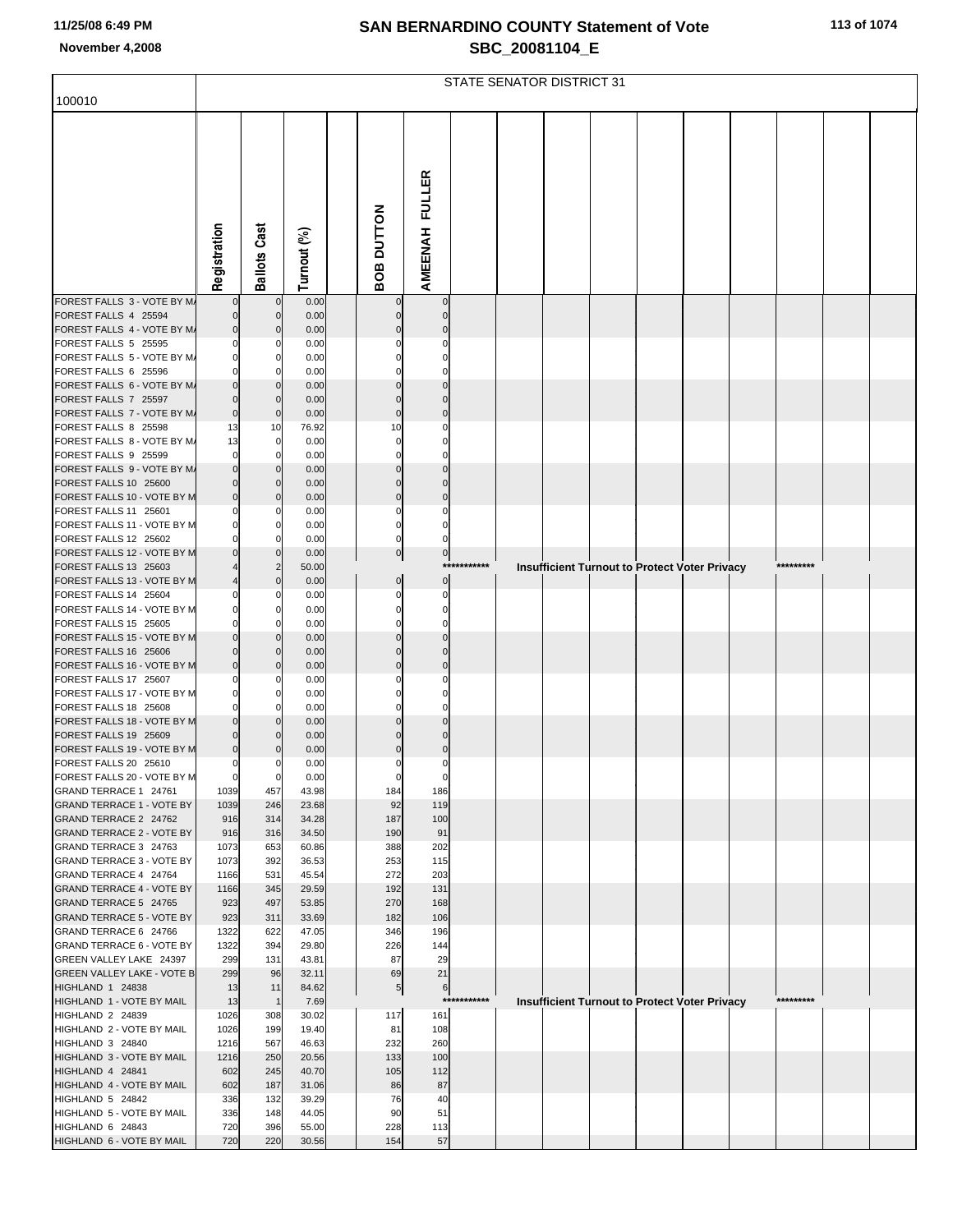|  |  |  |  |  | 114 of 1074 |
|--|--|--|--|--|-------------|
|--|--|--|--|--|-------------|

|                                                      |                                  |                             |                |                         |                               | STATE SENATOR DISTRICT 31 |  |  |  |  |
|------------------------------------------------------|----------------------------------|-----------------------------|----------------|-------------------------|-------------------------------|---------------------------|--|--|--|--|
| 100010                                               |                                  |                             |                |                         |                               |                           |  |  |  |  |
|                                                      |                                  |                             |                |                         |                               |                           |  |  |  |  |
|                                                      |                                  |                             |                |                         |                               |                           |  |  |  |  |
|                                                      |                                  |                             |                |                         |                               |                           |  |  |  |  |
|                                                      |                                  |                             |                |                         | <b>FULLER</b>                 |                           |  |  |  |  |
|                                                      |                                  |                             |                |                         |                               |                           |  |  |  |  |
|                                                      |                                  |                             |                |                         |                               |                           |  |  |  |  |
|                                                      |                                  |                             |                | <b>DUTTON</b>           |                               |                           |  |  |  |  |
|                                                      |                                  |                             |                |                         |                               |                           |  |  |  |  |
|                                                      | Registration                     | <b>Ballots Cast</b>         | Turnout (%)    | 8O<br>Ō                 | AMEENAH                       |                           |  |  |  |  |
| HIGHLAND 7 24844                                     | 963                              | 417                         | 43.30          | 255                     | 119                           |                           |  |  |  |  |
| HIGHLAND 7 - VOTE BY MAIL                            | 963                              | 396                         | 41.12          | 237                     | 131                           |                           |  |  |  |  |
| HIGHLAND 8 24845<br>HIGHLAND 8 - VOTE BY MAIL        | 1148<br>1148                     | 558<br>407                  | 48.61<br>35.45 | 316<br>252              | 189<br>122                    |                           |  |  |  |  |
| HIGHLAND 9 24846                                     | 1155                             | 415                         | 35.93          | 121                     | 240                           |                           |  |  |  |  |
| HIGHLAND 9 - VOTE BY MAIL                            | 1155                             | 248                         | 21.47          | 116                     | 122                           |                           |  |  |  |  |
| HIGHLAND 10 24847<br>HIGHLAND 10 - VOTE BY MAIL      | 1326<br>1326                     | 459                         | 34.62          | 117<br>76               | 280                           |                           |  |  |  |  |
| HIGHLAND 11 24848                                    | 1133                             | 240<br>329                  | 18.10<br>29.04 | 124                     | 141<br>160                    |                           |  |  |  |  |
| HIGHLAND 11 - VOTE BY MAIL                           | 1133                             | 208                         | 18.36          | 66                      | 126                           |                           |  |  |  |  |
| HIGHLAND 13 24849<br>HIGHLAND 13 - VOTE BY MAIL      | 871                              | 342                         | 39.27          | 135                     | 161                           |                           |  |  |  |  |
| HIGHLAND 14 24850                                    | 871<br>1206                      | 176<br>443                  | 20.21<br>36.73 | 69<br>192               | 87<br>186                     |                           |  |  |  |  |
| HIGHLAND 14 - VOTE BY MAIL                           | 1206                             | 309                         | 25.62          | 128                     | 155                           |                           |  |  |  |  |
| HIGHLAND 15 24851<br>HIGHLAND 15 - VOTE BY MAIL      | 1061                             | 428                         | 40.34          | 143                     | 230                           |                           |  |  |  |  |
| HIGHLAND 16 24852                                    | 1061<br>1080                     | 200<br>433                  | 18.85<br>40.09 | 67<br>202               | 111<br>173                    |                           |  |  |  |  |
| HIGHLAND 16 - VOTE BY MAIL                           | 1080                             | 264                         | 24.44          | 119                     | 127                           |                           |  |  |  |  |
| HIGHLAND 17 24853                                    | 1183                             | 616                         | 52.07          | 328                     | 204                           |                           |  |  |  |  |
| HIGHLAND 17 - VOTE BY MAIL<br>HIGHLAND 18 24854      | 1183<br>1151                     | 360<br>487                  | 30.43<br>42.31 | 208<br>263              | 116<br>179                    |                           |  |  |  |  |
| HIGHLAND 18 - VOTE BY MAIL                           | 1151                             | 450                         | 39.10          | 270                     | 138                           |                           |  |  |  |  |
| HIGHLAND 19 24855<br>HIGHLAND 19 - VOTE BY MAIL      | 1430                             | 700                         | 48.95          | 409                     | 208                           |                           |  |  |  |  |
| HIGHLAND 20 24856                                    | 1430<br>722                      | 505<br>347                  | 35.31<br>48.06 | 290<br>195              | 185<br>122                    |                           |  |  |  |  |
| HIGHLAND 20 - VOTE BY MAIL                           | 722                              | 244                         | 33.80          | 130                     | 100                           |                           |  |  |  |  |
| HIGHLAND 21 24857<br>HIGHLAND 21 - VOTE BY MAIL      | 998                              | 467                         | 46.79          | 290                     | 125                           |                           |  |  |  |  |
| HIGHLAND 22 24858                                    | 998<br>$\mathbf 0$               | 392<br>$\Omega$             | 39.28<br>0.00  | 262<br>$\Omega$         | 102<br>0                      |                           |  |  |  |  |
| HIGHLAND 22 - VOTE BY MAIL                           | 0                                | $\mathbf 0$                 | 0.00           | 0                       | 0                             |                           |  |  |  |  |
| HIGHLAND 23 24859<br>HIGHLAND 23 - VOTE BY MAIL      | 8<br>8                           | 8<br>$\mathbf{0}$           | 100.00         | 6<br>$\Omega$           | $\mathbf 0$<br>$\Omega$       |                           |  |  |  |  |
| HIGHLAND 24 24860                                    | 796                              | 413                         | 0.00<br>51.88  | 213                     | 142                           |                           |  |  |  |  |
| HIGHLAND 24 - VOTE BY MAIL                           | 796                              | 279                         | 35.05          | 157                     | 104                           |                           |  |  |  |  |
| HIGHLAND 25 24861<br>HIGHLAND 25 - VOTE BY MAIL      | 387<br>387                       | 192<br>96                   | 49.61<br>24.81 | 88<br>43                | 73<br>49                      |                           |  |  |  |  |
| HIGHLAND 26 24862                                    | 632                              | 319                         | 50.47          | 181                     | 102                           |                           |  |  |  |  |
| HIGHLAND 26 - VOTE BY MAIL                           | 632                              | 207                         | 32.75          | 131                     | 69                            |                           |  |  |  |  |
| HIGHLAND 27 24863<br>HIGHLAND 27 - VOTE BY MAIL      | 673<br>673                       | 292<br>239                  | 43.39<br>35.51 | 168<br>129              | 84<br>91                      |                           |  |  |  |  |
| HIGHLAND 28 24864                                    | 682                              | 299                         | 43.84          | 151                     | 117                           |                           |  |  |  |  |
| HIGHLAND 28 - VOTE BY MAIL                           | 682                              | 239                         | 35.04          | 156                     | 69                            |                           |  |  |  |  |
| HIGHLAND 29 24865<br>HIGHLAND 29 - VOTE BY MAIL      | 28<br>28                         | 25<br>$\overline{0}$        | 89.29<br>0.00  | 20<br>$\mathbf 0$       | $\overline{4}$<br>$\mathbf 0$ |                           |  |  |  |  |
| HIGHLAND 30 24866                                    | 404                              | 196                         | 48.51          | 93                      | 85                            |                           |  |  |  |  |
| HIGHLAND 30 - VOTE BY MAIL                           | 404                              | 116                         | 28.71          | 71                      | 37                            |                           |  |  |  |  |
| HIGHLAND 31 24867<br>HIGHLAND 31 - VOTE BY MAIL      | $\mathbf 0$<br>$\mathbf 0$       | $\mathbf{0}$<br>$\mathbf 0$ | 0.00<br>0.00   | $\mathbf 0$<br>$\Omega$ | $\mathbf 0$<br>$\mathbf 0$    |                           |  |  |  |  |
| HIGHLAND 32 24868                                    | 16                               | 10                          | 62.50          |                         | $\overline{7}$                |                           |  |  |  |  |
| HIGHLAND 32 - VOTE BY MAIL                           | 16                               | $\overline{0}$              | 0.00           | $\Omega$                | $\Omega$                      |                           |  |  |  |  |
| HIGHLAND 33 24869<br>HIGHLAND 33 - VOTE BY MAIL      | $\overline{0}$<br>0              | $\overline{0}$<br>0         | 0.00<br>0.00   | $\Omega$<br>0           | $\Omega$<br>0                 |                           |  |  |  |  |
| HIGHLAND 34 24870                                    | 15                               | $\overline{7}$              | 46.67          |                         |                               |                           |  |  |  |  |
| HIGHLAND 34 - VOTE BY MAIL                           | 15                               | $\mathbf{0}$                | 0.00           |                         |                               |                           |  |  |  |  |
| HIGHLAND 35 24871<br>HIGHLAND 35 - VOTE BY MAIL      | $\overline{0}$<br>$\overline{0}$ | $\Omega$<br>$\mathbf 0$     | 0.00<br>0.00   | $\Omega$<br>$\Omega$    | $\Omega$<br>$\mathbf 0$       |                           |  |  |  |  |
| LAKE ARROWHEAD 2 24462                               | 1353                             | 618                         | 45.68          | 387                     | 166                           |                           |  |  |  |  |
| LAKE ARROWHEAD 2 - VOTE B'                           | 1353                             | 560                         | 41.39          | 385                     | 136                           |                           |  |  |  |  |
| LAKE ARROWHEAD 3 24463<br>LAKE ARROWHEAD 3 - VOTE B' | 1016<br>1016                     | 402<br>449                  | 39.57<br>44.19 | 254<br>296              | 108<br>127                    |                           |  |  |  |  |
| LAKE ARROWHEAD 4 24464                               | 1123                             | 342                         | 30.45          | 230                     | 84                            |                           |  |  |  |  |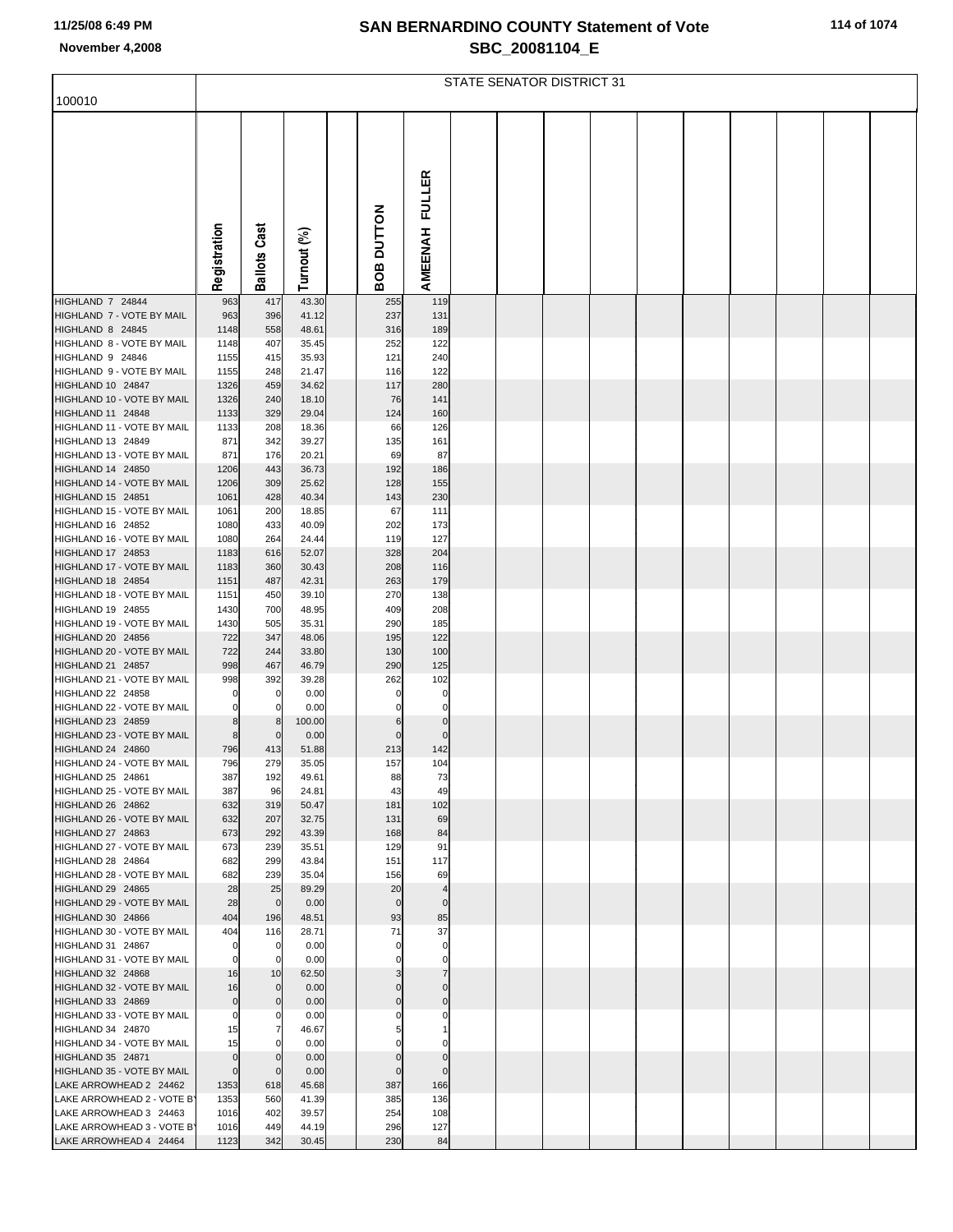|  |  |  |  |  | 115 of 1074 |  |
|--|--|--|--|--|-------------|--|
|--|--|--|--|--|-------------|--|

|                                                      |                            |                      |                |                     |                                |             | STATE SENATOR DISTRICT 31 |  |                                                      |           |  |
|------------------------------------------------------|----------------------------|----------------------|----------------|---------------------|--------------------------------|-------------|---------------------------|--|------------------------------------------------------|-----------|--|
| 100010                                               |                            |                      |                |                     |                                |             |                           |  |                                                      |           |  |
|                                                      |                            |                      |                |                     |                                |             |                           |  |                                                      |           |  |
|                                                      |                            |                      |                |                     |                                |             |                           |  |                                                      |           |  |
|                                                      |                            |                      |                |                     |                                |             |                           |  |                                                      |           |  |
|                                                      |                            |                      |                |                     | FULLER                         |             |                           |  |                                                      |           |  |
|                                                      |                            |                      |                |                     |                                |             |                           |  |                                                      |           |  |
|                                                      |                            |                      |                |                     |                                |             |                           |  |                                                      |           |  |
|                                                      |                            |                      |                |                     |                                |             |                           |  |                                                      |           |  |
|                                                      | Registration               | <b>Ballots Cast</b>  | Turnout (%)    | <b>BOB DUTTON</b>   | AMEENAH                        |             |                           |  |                                                      |           |  |
|                                                      |                            |                      |                |                     |                                |             |                           |  |                                                      |           |  |
| LAKE ARROWHEAD 4 - VOTE B'<br>LAKE ARROWHEAD 5 24465 | 1123<br>1003               | 582                  | 51.83          | 451                 | 108                            |             |                           |  |                                                      |           |  |
| LAKE ARROWHEAD 5 - VOTE B'                           | 1003                       | 480<br>356           | 47.86<br>35.49 | 328<br>240          | 108<br>89                      |             |                           |  |                                                      |           |  |
| LAKE ARROWHEAD 6 24466                               | 691                        | 256                  | 37.05          | 158                 | 69                             |             |                           |  |                                                      |           |  |
| LAKE ARROWHEAD 6 - VOTE B'<br>LOMA LINDA 1 24879     | 691<br>733                 | 349<br>281           | 50.51<br>38.34 | 238<br>148          | 91<br>100                      |             |                           |  |                                                      |           |  |
| LOMA LINDA 1 - VOTE BY MAIL                          | 733                        | 300                  | 40.93          | 159                 | 107                            |             |                           |  |                                                      |           |  |
| LOMA LINDA 2 24880                                   | 1164                       | 567                  | 48.71          | 272                 | 198                            |             |                           |  |                                                      |           |  |
| LOMA LINDA 2 - VOTE BY MAIL<br>LOMA LINDA 3 24881    | 1164<br>1116               | 298<br>461           | 25.60<br>41.31 | 158<br>211          | 106<br>175                     |             |                           |  |                                                      |           |  |
| LOMA LINDA 3 - VOTE BY MAIL                          | 1116                       | 276                  | 24.73          | 116                 | 130                            |             |                           |  |                                                      |           |  |
| LOMA LINDA 4 24882                                   | 1423                       | 611                  | 42.94          | 279                 | 248                            |             |                           |  |                                                      |           |  |
| LOMA LINDA 4 - VOTE BY MAIL<br>LOMA LINDA 5 24883    | 1423<br>918                | 413<br>420           | 29.02<br>45.75 | 209<br>184          | 166<br>164                     |             |                           |  |                                                      |           |  |
| LOMA LINDA 5 - VOTE BY MAIL                          | 918                        | 225                  | 24.51          | 126                 | 76                             |             |                           |  |                                                      |           |  |
| LOMA LINDA 6 24884<br>LOMA LINDA 6 - VOTE BY MAIL    | 733<br>733                 | 323<br>270           | 44.07<br>36.83 | 200<br>181          | 82<br>62                       |             |                           |  |                                                      |           |  |
| LOMA LINDA 7 24885                                   | 762                        | 360                  | 47.24          | 217                 | 98                             |             |                           |  |                                                      |           |  |
| LOMA LINDA 7 - VOTE BY MAIL                          | 762                        | 254                  | 33.33          | 150                 | 81                             |             |                           |  |                                                      |           |  |
| LOMA LINDA 8 24886<br>LOMA LINDA 8 - VOTE BY MAIL    | 979<br>979                 | 524<br>308           | 53.52<br>31.46 | 297<br>185          | 170<br>100                     |             |                           |  |                                                      |           |  |
| LOMA LINDA 9 24887                                   | 46                         | 31                   | 67.39          | 22                  | 5                              |             |                           |  |                                                      |           |  |
| LOMA LINDA 9 - VOTE BY MAIL                          | 46                         | 0                    | 0.00           | 0                   | 0                              |             |                           |  |                                                      |           |  |
| LOMA LINDA 10 24891<br>LOMA LINDA 10 - VOTE BY MAIL  | $\mathbf 0$<br>$\mathbf 0$ | 0<br>$\mathbf 0$     | 0.00<br>0.00   | 0<br>$\mathbf{0}$   | 0<br>$\mathbf 0$               |             |                           |  |                                                      |           |  |
| LOMA LINDA 11 24888                                  | 611                        | 287                  | 46.97          | 161                 | 77                             |             |                           |  |                                                      |           |  |
| LOMA LINDA 11 - VOTE BY MAIL<br>LOMA LINDA 12 24889  | 611<br>934                 | 217<br>414           | 35.52<br>44.33 | 129<br>204          | 54<br>159                      |             |                           |  |                                                      |           |  |
| LOMA LINDA 12 - VOTE BY MAIL                         | 934                        | 284                  | 30.41          | 141                 | 108                            |             |                           |  |                                                      |           |  |
| LOMA LINDA 13 24890                                  | 1199                       | 529                  | 44.12          | 260                 | 198                            |             |                           |  |                                                      |           |  |
| LOMA LINDA 13 - VOTE BY MAIL<br>LYTLE CREEK 1 25197  | 1199<br>442                | 337<br>260           | 28.11<br>58.82 | 181<br>143          | 126<br>86                      |             |                           |  |                                                      |           |  |
| LYTLE CREEK 1 - VOTE BY MAII                         | 442                        | 108                  | 24.43          | 74                  | 23                             |             |                           |  |                                                      |           |  |
| LYTLE CREEK 2 25198                                  | 15                         | 10                   | 66.67          | $\overline{7}$      | $\mathbf{1}$                   | *********** |                           |  |                                                      | ********* |  |
| LYTLE CREEK 2 - VOTE BY MAIL<br>LYTLE CREEK 3 25199  | 15<br>69                   | $\overline{2}$<br>55 | 13.33<br>79.71 | $^{\rm 38}$         | 8                              |             |                           |  | <b>Insufficient Turnout to Protect Voter Privacy</b> |           |  |
| LYTLE CREEK 3 - VOTE BY MAII                         | 69                         |                      | 1.45           |                     |                                | *********** |                           |  | <b>Insufficient Turnout to Protect Voter Privacy</b> | ********* |  |
| LYTLE CREEK 5 25201<br>LYTLE CREEK 5 - VOTE BY MAIL  | $\Omega$<br>$\Omega$       |                      | 0.00<br>0.00   | $\overline{0}$      | $\Omega$                       | *********** |                           |  | <b>Insufficient Turnout to Protect Voter Privacy</b> | ********* |  |
| MENTONE 1 25122                                      |                            | $\Omega$             | 0.00           | 0                   | $\mathbf 0$                    |             |                           |  |                                                      |           |  |
| MENTONE 1 - VOTE BY MAIL                             |                            |                      | 0.00           | 0                   | $\mathbf 0$                    |             |                           |  |                                                      |           |  |
| MENTONE 2 25123<br>MENTONE 2 - VOTE BY MAIL          | 1112<br>1112               | 579<br>253           | 52.07<br>22.75 | 292<br>150          | 209<br>83                      |             |                           |  |                                                      |           |  |
| MENTONE 3 25124                                      | 1080                       | 468                  | 43.33          | 289                 | 137                            |             |                           |  |                                                      |           |  |
| MENTONE 3 - VOTE BY MAIL<br>MENTONE 4 25128          | 1080                       | 368                  | 34.07          | 215                 | 131                            |             |                           |  |                                                      |           |  |
| MENTONE 4 - VOTE BY MAIL                             | 941<br>941                 | 404<br>238           | 42.93<br>25.29 | 222<br>149          | 134<br>73                      |             |                           |  |                                                      |           |  |
| MENTONE 5 25129                                      | 56                         | 48                   | 85.71          | 44                  | 3                              |             |                           |  |                                                      |           |  |
| MENTONE 5 - VOTE BY MAIL<br>MENTONE 6 25130          | 56<br>10                   | $\mathbf 0$<br>7     | 0.00<br>70.00  |                     |                                |             |                           |  |                                                      |           |  |
| MENTONE 6 - VOTE BY MAIL                             | 10                         | $\Omega$             | 0.00           |                     |                                |             |                           |  |                                                      |           |  |
| MENTONE 7 25131                                      | 0                          | 0                    | 0.00           |                     | 0                              |             |                           |  |                                                      |           |  |
| MENTONE 7 - VOTE BY MAIL<br>MENTONE 8 25132          | $\Omega$<br>42             | 32                   | 0.00<br>76.19  | 19                  | $\Omega$<br>10                 |             |                           |  |                                                      |           |  |
| MENTONE 8 - VOTE BY MAIL                             | 42                         | $\Omega$             | 0.00           | $\mathbf{0}$        | $\mathbf{0}$                   |             |                           |  |                                                      |           |  |
| MENTONE 9 25133<br>MENTONE 9 - VOTE BY MAIL          | 69<br>69                   | 50<br>$\mathbf{1}$   | 72.46<br>1.45  | 26                  | 17                             | *********** |                           |  | <b>Insufficient Turnout to Protect Voter Privacy</b> | ********* |  |
| MENTONE 10 25134                                     | 19                         | 16                   | 84.21          | 12                  | 2                              |             |                           |  |                                                      |           |  |
| MENTONE 10 - VOTE BY MAIL                            | 19                         |                      | 0.00           | $\Omega$            | 0                              |             |                           |  |                                                      |           |  |
| MENTONE 11 25135<br>MENTONE 11 - VOTE BY MAIL        | $\Omega$<br>$\Omega$       |                      | 0.00<br>0.00   | 0<br>$\overline{0}$ | $\mathbf{0}$<br>$\overline{0}$ |             |                           |  |                                                      |           |  |
|                                                      |                            |                      |                |                     |                                |             |                           |  |                                                      |           |  |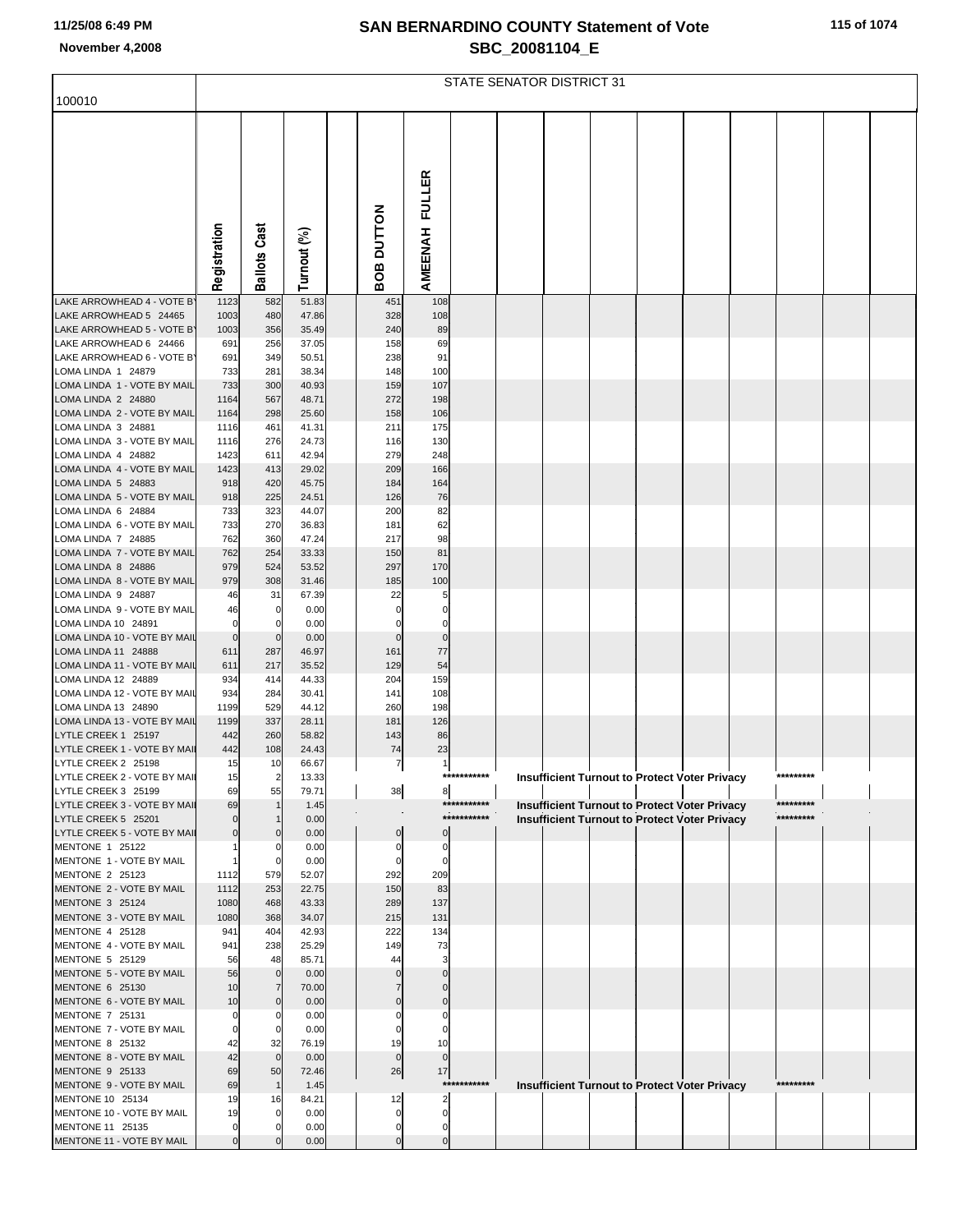|  |  |  |  |  | 116 of 1074 |
|--|--|--|--|--|-------------|
|--|--|--|--|--|-------------|

|                                                         |                            |                                |                |                         |                      |             | STATE SENATOR DISTRICT 31 |  |                                                      |           |  |
|---------------------------------------------------------|----------------------------|--------------------------------|----------------|-------------------------|----------------------|-------------|---------------------------|--|------------------------------------------------------|-----------|--|
| 100010                                                  |                            |                                |                |                         |                      |             |                           |  |                                                      |           |  |
|                                                         | Registration               | <b>Ballots Cast</b>            | Turnout (%)    | BOB DUTTON              | AMEENAH FULLER       |             |                           |  |                                                      |           |  |
| MENTONE 12 25136                                        |                            | $\mathbf 0$                    | 0.00           |                         | $\Omega$             |             |                           |  |                                                      |           |  |
| MENTONE 12 - VOTE BY MAIL<br>MENTONE 13 25137           |                            | $\overline{0}$<br>$\mathbf{0}$ | 0.00<br>0.00   |                         | $\Omega$             |             |                           |  |                                                      |           |  |
| MENTONE 13 - VOTE BY MAIL<br>MENTONE 14 25138           |                            | 0                              | 0.00<br>0.00   |                         |                      |             |                           |  |                                                      |           |  |
| MENTONE 14 - VOTE BY MAIL                               |                            | 0                              | 0.00           |                         |                      |             |                           |  |                                                      |           |  |
| MENTONE 15 25139                                        |                            |                                | 0.00           |                         |                      |             |                           |  |                                                      |           |  |
| MENTONE 15 - VOTE BY MAIL<br>MENTONE 16 25140           |                            | $\mathbf{0}$<br>$\Omega$       | 0.00<br>0.00   | $\mathbf 0$<br>$\Omega$ | $\Omega$<br>$\Omega$ |             |                           |  |                                                      |           |  |
| MENTONE 16 - VOTE BY MAIL                               |                            | 0                              | 0.00           | 0                       | $\pmb{0}$            |             |                           |  |                                                      |           |  |
| MILE HIGH RANCH 25589                                   |                            |                                | 100.00         |                         |                      | *********** |                           |  | <b>Insufficient Turnout to Protect Voter Privacy</b> | ********* |  |
| MILE HIGH RANCH - VOTE BY N<br>MISSION 1 25142          | 19                         | 0<br>18                        | 0.00<br>94.74  | 0<br>10                 | $\mathbf 0$          |             |                           |  |                                                      |           |  |
| MISSION 1 - VOTE BY MAIL                                | 19                         | $\overline{0}$                 | 0.00           | $\mathbf 0$             | $\mathbf 0$          |             |                           |  |                                                      |           |  |
| MISSION 2 25143                                         | 66                         | 50                             | 75.76          | 33                      | 12                   |             |                           |  |                                                      |           |  |
| MISSION 2 - VOTE BY MAIL                                | 66                         | $\mathbf 0$                    | 0.00           | $\Omega$                | $\Omega$             |             |                           |  |                                                      |           |  |
| MORONGO CANYON 25633<br>MORONGO CANYON - VOTE BY        | 195<br>195                 | 167<br>$\mathbf 0$             | 85.64<br>0.00  | 95<br>$\Omega$          | 61<br>$\Omega$       |             |                           |  |                                                      |           |  |
| MT BALDY 25479                                          | 296                        | 203                            | 68.58          | 96                      | 84                   |             |                           |  |                                                      |           |  |
| MT BALDY - VOTE BY MAIL                                 | 296                        | 47                             | 15.88          | 22                      | 22                   |             |                           |  |                                                      |           |  |
| NATIONAL FOREST 24470<br>NATIONAL FOREST - VOTE BY      | 41<br>41                   | 35<br>$\mathbf 0$              | 85.37<br>0.00  | 29                      | $\Omega$             |             |                           |  |                                                      |           |  |
| NATIONAL FOREST EAST 1 24                               | $\Omega$                   | $\Omega$                       | 0.00           |                         |                      |             |                           |  |                                                      |           |  |
| NATIONAL FOREST EAST 1 - V                              | $\Omega$                   | 0                              | 0.00           |                         |                      |             |                           |  |                                                      |           |  |
| NATIONAL FOREST EAST 2 24<br>NATIONAL FOREST EAST 2 - V | $\Omega$<br>$\mathbf 0$    | $\mathbf{0}$                   | 0.00<br>0.00   |                         | $\Omega$             |             |                           |  |                                                      |           |  |
| NATIONAL FOREST EAST 3 24                               | $\Omega$                   | $\Omega$                       | 0.00           |                         | $\Omega$             |             |                           |  |                                                      |           |  |
| NATIONAL FOREST EAST 3 - V                              | 0                          | 0                              | 0.00           |                         |                      |             |                           |  |                                                      |           |  |
| NATIONAL FOREST EAST 4 24                               | $\Omega$                   |                                | 0.00           |                         |                      |             |                           |  |                                                      |           |  |
| NATIONAL FOREST EAST 4 - V<br>NATIONAL FOREST EAST 5 24 | 0<br>$\Omega$              | $\mathbf 0$<br>$\Omega$        | 0.00<br>0.00   |                         |                      |             |                           |  |                                                      |           |  |
| NATIONAL FOREST EAST 5 - V                              | $\mathbf 0$                | $\mathbf 0$                    | 0.00           |                         | $\mathbf 0$          |             |                           |  |                                                      |           |  |
| NATIONAL FOREST EAST 6 24                               | $\pmb{0}$                  | $\Omega$                       | 0.00           | $\Omega$                | $\mathbf 0$          |             |                           |  |                                                      |           |  |
| NATIONAL FOREST EAST 6 - V<br>NATIONAL FOREST EAST 7 24 | $\mathbf{0}$               | $\mathbf{0}$<br>U              | 0.00<br>0.00   | $\mathbf 0$             | $\pmb{0}$            |             |                           |  |                                                      |           |  |
| NATIONAL FOREST EAST 7 - V                              | 0                          | $\Omega$                       | 0.00           |                         |                      |             |                           |  |                                                      |           |  |
| NATIONAL FOREST EAST 8 24                               | $\Omega$                   |                                | 0.00           |                         |                      |             |                           |  |                                                      |           |  |
| NATIONAL FOREST EAST 8 - V<br>NATIONAL FOREST EAST 9 24 | $\mathbf 0$<br>$\mathbf 0$ | $\mathbf{0}$<br>$\Omega$       | 0.00<br>0.00   |                         | 0                    |             |                           |  |                                                      |           |  |
| NATIONAL FOREST EAST 9 - V                              | $\Omega$                   | 0                              | 0.00           |                         |                      |             |                           |  |                                                      |           |  |
| NATIONAL FOREST NORTH 1                                 | $\Omega$                   | O                              | 0.00           |                         |                      |             |                           |  |                                                      |           |  |
| NATIONAL FOREST NORTH 1                                 |                            | $\Omega$                       | 0.00           |                         |                      |             |                           |  |                                                      |           |  |
| NATIONAL FOREST NORTH 2<br>NATIONAL FOREST NORTH 2      | $\Omega$                   | $\mathbf{0}$                   | 0.00<br>0.00   | 0                       |                      |             |                           |  |                                                      |           |  |
| NATIONAL FOREST NORTH 3                                 | $\Omega$                   | $\Omega$                       | 0.00           | $\Omega$                |                      |             |                           |  |                                                      |           |  |
| NATIONAL FOREST NORTH 3-                                | $\Omega$                   | 0                              | 0.00           | 0                       | 0                    | *********** |                           |  |                                                      | ********* |  |
| NATIONAL FOREST NORTH 4<br>NATIONAL FOREST NORTH 4 -    | $\overline{2}$             | $\Omega$                       | 100.00<br>0.00 |                         | O                    |             |                           |  | <b>Insufficient Turnout to Protect Voter Privacy</b> |           |  |
| NATIONAL FOREST NORTH 5                                 |                            |                                | 0.00           |                         |                      |             |                           |  |                                                      |           |  |
| NATIONAL FOREST NORTH 5                                 | $\Omega$                   | $\mathbf{0}$                   | 0.00           | $\mathbf 0$             | $\mathbf 0$          |             |                           |  |                                                      |           |  |
| NATIONAL FOREST NORTH 6<br>NATIONAL FOREST NORTH 6      | $\Omega$<br>$\Omega$       | 0                              | 0.00<br>0.00   | $\Omega$                | $\Omega$<br>$\Omega$ |             |                           |  |                                                      |           |  |
| NATIONAL FOREST SOUTH 1                                 |                            |                                | 0.00           | 0                       |                      | *********** |                           |  | Insufficient Turnout to Protect Voter Privacy        | ********* |  |
| NATIONAL FOREST SOUTH 1 -                               |                            |                                | 0.00           |                         |                      | *********** |                           |  | <b>Insufficient Turnout to Protect Voter Privacy</b> | ********* |  |
| NATIONAL FOREST SOUTH 2                                 |                            |                                | 0.00           |                         |                      |             |                           |  |                                                      |           |  |
| NATIONAL FOREST SOUTH 2 -<br>NATIONAL FOREST SOUTH 3    | $\Omega$<br>$\Omega$       | $\mathbf{0}$<br>$\Omega$       | 0.00<br>0.00   |                         | $\Omega$<br>$\Omega$ |             |                           |  |                                                      |           |  |
| NATIONAL FOREST SOUTH 3-                                |                            | $\Omega$                       | 0.00           |                         |                      |             |                           |  |                                                      |           |  |
| NATIONAL FOREST SOUTH 4                                 |                            |                                | 0.00           |                         |                      |             |                           |  |                                                      |           |  |
| NATIONAL FOREST SOUTH 4 -<br>OAK GLEN 25585             | $\Omega$<br>349            | 162                            | 0.00<br>46.42  | 106                     | 35                   |             |                           |  |                                                      |           |  |
|                                                         |                            |                                |                |                         |                      |             |                           |  |                                                      |           |  |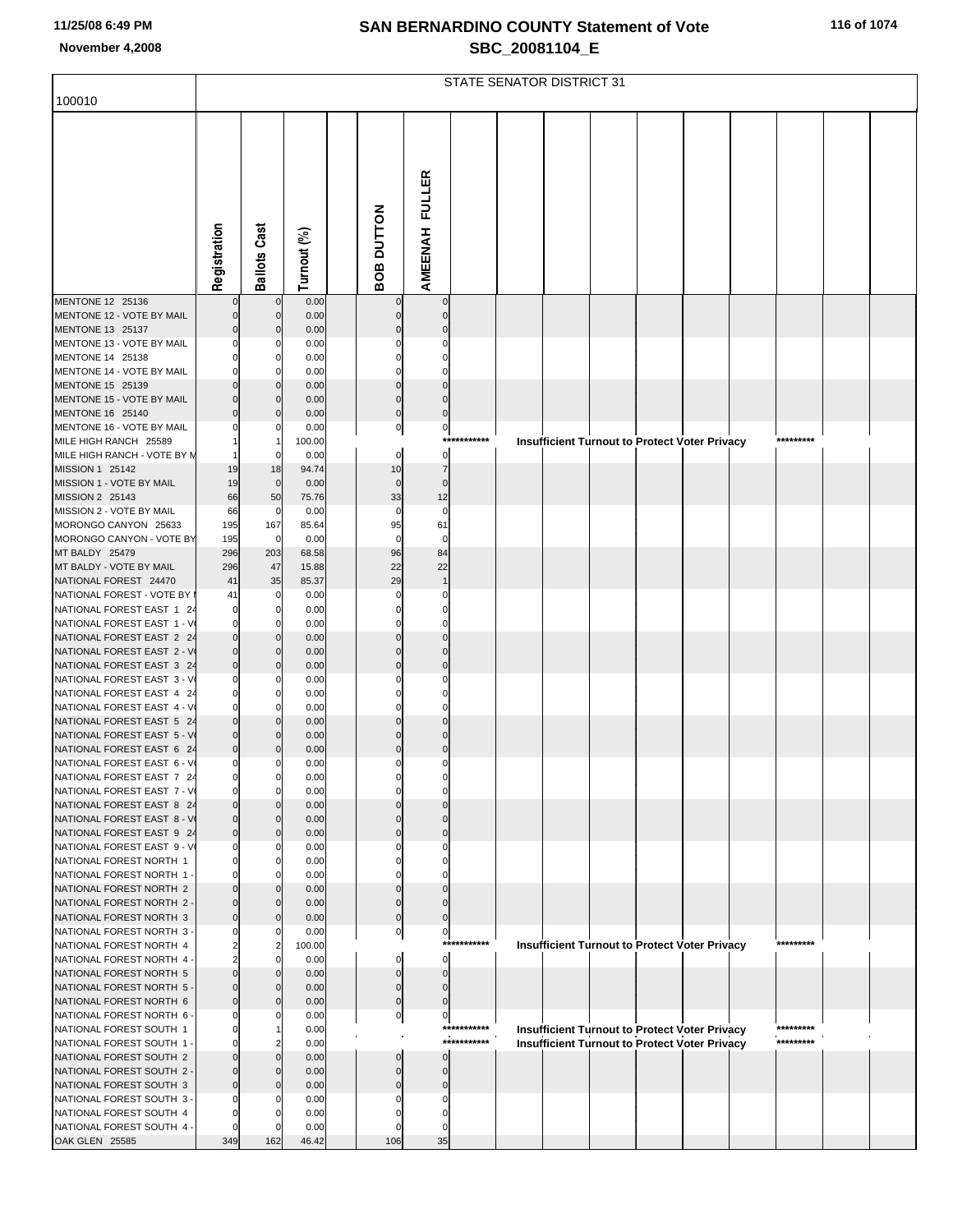| 117 of 1074 |  |
|-------------|--|
|-------------|--|

|                                                      |              |                       |                |               |               |          | STATE SENATOR DISTRICT 31 |  |                                                      |  |           |  |
|------------------------------------------------------|--------------|-----------------------|----------------|---------------|---------------|----------|---------------------------|--|------------------------------------------------------|--|-----------|--|
| 100010                                               |              |                       |                |               |               |          |                           |  |                                                      |  |           |  |
|                                                      |              |                       |                |               |               |          |                           |  |                                                      |  |           |  |
|                                                      |              |                       |                |               |               |          |                           |  |                                                      |  |           |  |
|                                                      |              |                       |                |               |               |          |                           |  |                                                      |  |           |  |
|                                                      |              |                       |                |               |               |          |                           |  |                                                      |  |           |  |
|                                                      |              |                       |                |               | <b>FULLER</b> |          |                           |  |                                                      |  |           |  |
|                                                      |              |                       |                |               |               |          |                           |  |                                                      |  |           |  |
|                                                      |              |                       |                |               |               |          |                           |  |                                                      |  |           |  |
|                                                      |              |                       |                | <b>NOLLON</b> |               |          |                           |  |                                                      |  |           |  |
|                                                      |              | <b>Ballots Cast</b>   |                |               | AMEENAH       |          |                           |  |                                                      |  |           |  |
|                                                      | Registration |                       | Turnout (%)    | BOB           |               |          |                           |  |                                                      |  |           |  |
| OAK GLEN - VOTE BY MAIL                              | 349          | 135                   | 38.68          | 98            | 21            |          |                           |  |                                                      |  |           |  |
| <b>PATTON 25366</b>                                  | 35           | 18                    | 51.43          | $^{\rm 8}$    | 9<br>$***$    | ******** |                           |  |                                                      |  | ********* |  |
| PATTON - VOTE BY MAIL<br>RANCHO CUCAMONGA 1 2498     | 35<br>1073   | $\overline{2}$<br>491 | 5.71<br>45.76  | 296           | 130           |          |                           |  | <b>Insufficient Turnout to Protect Voter Privacy</b> |  |           |  |
| RANCHO CUCAMONGA 1 - VOT                             | 1073         | 410                   | 38.21          | 293           | 95            |          |                           |  |                                                      |  |           |  |
| RANCHO CUCAMONGA 2 2498                              | 1223         | 593                   | 48.49          | 399           | 132           |          |                           |  |                                                      |  |           |  |
| RANCHO CUCAMONGA 2 - VOT                             | 1223         | 472                   | 38.59          | 340           | 100           |          |                           |  |                                                      |  |           |  |
| RANCHO CUCAMONGA 3 2498<br>RANCHO CUCAMONGA 3 - VOT  | 1370<br>1370 | 653<br>535            | 47.66<br>39.05 | 420<br>380    | 171<br>115    |          |                           |  |                                                      |  |           |  |
| RANCHO CUCAMONGA 4 2499                              | 1346         | 986                   | 73.25          | 635           | 254           |          |                           |  |                                                      |  |           |  |
| RANCHO CUCAMONGA 4 - VOT                             | 1346         | 458                   | 34.03          | 324           | 101           |          |                           |  |                                                      |  |           |  |
| RANCHO CUCAMONGA 5 2499<br>RANCHO CUCAMONGA 5 - VOT  | 1392         | 379                   | 27.23          | 269           | 80            |          |                           |  |                                                      |  |           |  |
| RANCHO CUCAMONGA 6 2499                              | 1392<br>1203 | 482<br>514            | 34.63<br>42.73 | 314<br>336    | 129<br>128    |          |                           |  |                                                      |  |           |  |
| RANCHO CUCAMONGA 6 - VOT                             | 1203         | 499                   | 41.48          | 344           | 125           |          |                           |  |                                                      |  |           |  |
| RANCHO CUCAMONGA 7 2499                              | 852          | 446                   | 52.35          | 290           | 99            |          |                           |  |                                                      |  |           |  |
| RANCHO CUCAMONGA 7 - VOT<br>RANCHO CUCAMONGA 8 2499  | 852<br>1206  | 286<br>621            | 33.57          | 180<br>406    | 79<br>145     |          |                           |  |                                                      |  |           |  |
| RANCHO CUCAMONGA 8 - VOT                             | 1206         | 454                   | 51.49<br>37.65 | 324           | 101           |          |                           |  |                                                      |  |           |  |
| RANCHO CUCAMONGA 9 2499                              | 1150         | 539                   | 46.87          | 340           | 157           |          |                           |  |                                                      |  |           |  |
| RANCHO CUCAMONGA 9 - VOT                             | 1150         | 366                   | 31.83          | 244           | 93            |          |                           |  |                                                      |  |           |  |
| RANCHO CUCAMONGA 10 249<br>RANCHO CUCAMONGA 10 - VO  | 1062<br>1062 | 618<br>304            | 58.19<br>28.63 | 337<br>184    | 202<br>102    |          |                           |  |                                                      |  |           |  |
| RANCHO CUCAMONGA 11 249                              | 1111         | 592                   | 53.29          | 341           | 178           |          |                           |  |                                                      |  |           |  |
| RANCHO CUCAMONGA 11 - VO                             | 1111         | 356                   | 32.04          | 236           | 94            |          |                           |  |                                                      |  |           |  |
| RANCHO CUCAMONGA 12 249                              | 1359         | 676                   | 49.74          | 328           | 246           |          |                           |  |                                                      |  |           |  |
| RANCHO CUCAMONGA 12 - VOJ<br>RANCHO CUCAMONGA 13 249 | 1359<br>1425 | 373<br>663            | 27.45<br>46.53 | 233<br>304    | 120<br>283    |          |                           |  |                                                      |  |           |  |
| RANCHO CUCAMONGA 13 - VO                             | 1425         | 360                   | 25.26          | 180           | 152           |          |                           |  |                                                      |  |           |  |
| RANCHO CUCAMONGA 14 250                              | 940          | 543                   | 57.77          | 307           | 177           |          |                           |  |                                                      |  |           |  |
| RANCHO CUCAMONGA 14 - VO                             | 940          | 271                   | 28.83          | 157           | 83            |          |                           |  |                                                      |  |           |  |
| RANCHO CUCAMONGA 15 250<br>RANCHO CUCAMONGA 15 - VO  | 925<br>925   | 476<br>279            | 51.46<br>30.16 | 246<br>168    | 166<br>88     |          |                           |  |                                                      |  |           |  |
| RANCHO CUCAMONGA 16 250                              | 827          | 309                   | 37.36          | 165           | 105           |          |                           |  |                                                      |  |           |  |
| RANCHO CUCAMONGA 16 - VO                             | 827          | 219                   | 26.48          | 134           | 65            |          |                           |  |                                                      |  |           |  |
| RANCHO CUCAMONGA 17 250<br>RANCHO CUCAMONGA 17 - VO  | 874          | 438                   | 50.11          | 251           | 135<br>70     |          |                           |  |                                                      |  |           |  |
| RANCHO CUCAMONGA 18 250                              | 874<br>1167  | 266<br>647            | 30.43<br>55.44 | 176<br>389    | 193           |          |                           |  |                                                      |  |           |  |
| RANCHO CUCAMONGA 18 - VO                             | 1167         | 400                   | 34.28          | 250           | 109           |          |                           |  |                                                      |  |           |  |
| RANCHO CUCAMONGA 19 250                              | 1324         | 604                   | 45.62          | 379           | 157           |          |                           |  |                                                      |  |           |  |
| RANCHO CUCAMONGA 19 - VO<br>RANCHO CUCAMONGA 20 250  | 1324<br>1305 | 526<br>637            | 39.73<br>48.81 | 366<br>372    | 131<br>189    |          |                           |  |                                                      |  |           |  |
| RANCHO CUCAMONGA 20 - VO                             | 1305         | 428                   | 32.80          | 253           | 143           |          |                           |  |                                                      |  |           |  |
| RANCHO CUCAMONGA 21 250                              | 1095         | 481                   | 43.93          | 286           | 155           |          |                           |  |                                                      |  |           |  |
| RANCHO CUCAMONGA 21 - VO                             | 1095         | 366                   | 33.42          | 220           | 127           |          |                           |  |                                                      |  |           |  |
| RANCHO CUCAMONGA 22 250<br>RANCHO CUCAMONGA 22 - VO  | 1144<br>1144 | 610<br>266            | 53.32<br>23.25 | 337<br>146    | 193<br>90     |          |                           |  |                                                      |  |           |  |
| RANCHO CUCAMONGA 23 250                              | 681          | 350                   | 51.40          | 173           | 129           |          |                           |  |                                                      |  |           |  |
| RANCHO CUCAMONGA 23 - VO                             | 681          | 192                   | 28.19          | 127           | 53            |          |                           |  |                                                      |  |           |  |
| RANCHO CUCAMONGA 24 250                              | 1223         | 649                   | 53.07          | 370           | 196           |          |                           |  |                                                      |  |           |  |
| RANCHO CUCAMONGA 24 - VO<br>RANCHO CUCAMONGA 25 250  | 1223<br>808  | 433<br>392            | 35.40<br>48.51 | 313<br>202    | 98<br>145     |          |                           |  |                                                      |  |           |  |
| RANCHO CUCAMONGA 25 - VO                             | 808          | 259                   | 32.05          | 131           | 110           |          |                           |  |                                                      |  |           |  |
| RANCHO CUCAMONGA 26 250                              | 1261         | 595                   | 47.18          | 306           | 228           |          |                           |  |                                                      |  |           |  |
| RANCHO CUCAMONGA 26 - VO                             | 1261         | 387                   | 30.69          | 208           | 140           |          |                           |  |                                                      |  |           |  |
| RANCHO CUCAMONGA 27 250<br>RANCHO CUCAMONGA 27 - VO  | 1324<br>1324 | 647<br>353            | 48.87<br>26.66 | 331<br>202    | 238<br>114    |          |                           |  |                                                      |  |           |  |
| RANCHO CUCAMONGA 28 250                              | 1481         | 787                   | 53.14          | 433           | 255           |          |                           |  |                                                      |  |           |  |
| RANCHO CUCAMONGA 28 - VO                             | 1481         | 481                   | 32.48          | 278           | 161           |          |                           |  |                                                      |  |           |  |
| RANCHO CUCAMONGA 29 250                              | 582          | 314                   | 53.95          | 180           | 98            |          |                           |  |                                                      |  |           |  |
| RANCHO CUCAMONGA 29 - VO                             | 582          | 141                   | 24.23          | 77            | 51            |          |                           |  |                                                      |  |           |  |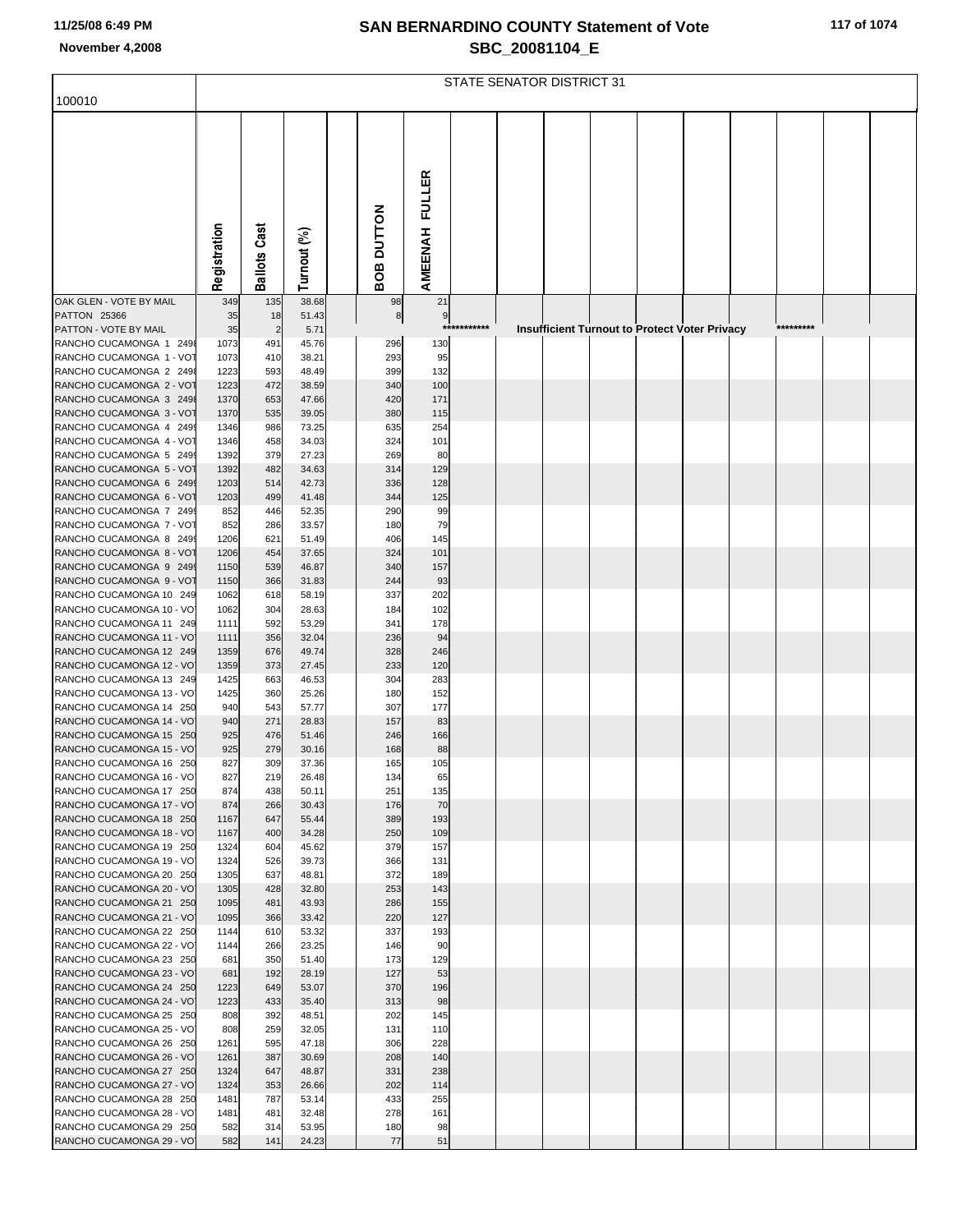|  |  |  |  |  | 118 of 1074 |
|--|--|--|--|--|-------------|
|--|--|--|--|--|-------------|

|                                                     |              | STATE SENATOR DISTRICT 31 |                |  |                   |               |  |  |  |  |  |  |  |
|-----------------------------------------------------|--------------|---------------------------|----------------|--|-------------------|---------------|--|--|--|--|--|--|--|
| 100010                                              |              |                           |                |  |                   |               |  |  |  |  |  |  |  |
|                                                     |              |                           |                |  |                   |               |  |  |  |  |  |  |  |
|                                                     |              |                           |                |  |                   |               |  |  |  |  |  |  |  |
|                                                     |              |                           |                |  |                   |               |  |  |  |  |  |  |  |
|                                                     |              |                           |                |  |                   | <b>FULLER</b> |  |  |  |  |  |  |  |
|                                                     |              |                           |                |  |                   |               |  |  |  |  |  |  |  |
|                                                     |              |                           |                |  |                   |               |  |  |  |  |  |  |  |
|                                                     |              | Cast                      |                |  |                   |               |  |  |  |  |  |  |  |
|                                                     | Registration |                           |                |  | <b>ROB DUTTON</b> | AMEENAH       |  |  |  |  |  |  |  |
|                                                     |              | Ballots                   | Turnout (%)    |  |                   |               |  |  |  |  |  |  |  |
| RANCHO CUCAMONGA 30 250                             | 1090         | 606                       | 55.60          |  | 360               | 169           |  |  |  |  |  |  |  |
| RANCHO CUCAMONGA 30 - VO<br>RANCHO CUCAMONGA 31 250 | 1090<br>927  | 330<br>573                | 30.28<br>61.81 |  | 212<br>314        | 90<br>177     |  |  |  |  |  |  |  |
| RANCHO CUCAMONGA 31 - VO                            | 927          | 243                       | 26.21          |  | 145               | 72            |  |  |  |  |  |  |  |
| RANCHO CUCAMONGA 32 250                             | 894          | 520                       | 58.17          |  | 263               | 173           |  |  |  |  |  |  |  |
| RANCHO CUCAMONGA 32 - VO<br>RANCHO CUCAMONGA 33 250 | 894<br>1336  | 214<br>705                | 23.94<br>52.77 |  | 143<br>374        | 63<br>238     |  |  |  |  |  |  |  |
| RANCHO CUCAMONGA 33 - VO                            | 1336         | 441                       | 33.01          |  | 259               | 156           |  |  |  |  |  |  |  |
| RANCHO CUCAMONGA 34 250<br>RANCHO CUCAMONGA 34 - VO | 703<br>703   | 352<br>225                | 50.07<br>32.01 |  | 162<br>133        | 146<br>79     |  |  |  |  |  |  |  |
| RANCHO CUCAMONGA 35 250                             | 1062         | 565                       | 53.20          |  | 288               | 209           |  |  |  |  |  |  |  |
| RANCHO CUCAMONGA 35 - VO                            | 1062         | 313                       | 29.47          |  | 184               | 105           |  |  |  |  |  |  |  |
| RANCHO CUCAMONGA 36 250<br>RANCHO CUCAMONGA 36 - VO | 945<br>945   | 473<br>264                | 50.05<br>27.94 |  | 270<br>167        | 147<br>74     |  |  |  |  |  |  |  |
| RANCHO CUCAMONGA 37 250                             | 1396         | 791                       | 56.66          |  | 404               | 297           |  |  |  |  |  |  |  |
| RANCHO CUCAMONGA 37 - VO                            | 1396         | 366                       | 26.22          |  | 222               | 115           |  |  |  |  |  |  |  |
| RANCHO CUCAMONGA 38 250<br>RANCHO CUCAMONGA 38 - VO | 1493<br>1493 | 712<br>442                | 47.69<br>29.60 |  | 339<br>253        | 277<br>146    |  |  |  |  |  |  |  |
| RANCHO CUCAMONGA 39 250                             | 1228         | 653                       | 53.18          |  | 354               | 217           |  |  |  |  |  |  |  |
| RANCHO CUCAMONGA 39 - VO<br>RANCHO CUCAMONGA 40 250 | 1228<br>1108 | 402<br>602                | 32.74<br>54.33 |  | 261<br>312        | 111<br>228    |  |  |  |  |  |  |  |
| RANCHO CUCAMONGA 40 - VO                            | 1108         | 251                       | 22.65          |  | 152               | 79            |  |  |  |  |  |  |  |
| RANCHO CUCAMONGA 41 250                             | 957          | 505                       | 52.77          |  | 278               | 169           |  |  |  |  |  |  |  |
| RANCHO CUCAMONGA 41 - VO<br>RANCHO CUCAMONGA 42 250 | 957<br>965   | 253<br>503                | 26.44<br>52.12 |  | 149<br>255        | 83<br>188     |  |  |  |  |  |  |  |
| RANCHO CUCAMONGA 42 - VO                            | 965          | 266                       | 27.56          |  | 147               | 98            |  |  |  |  |  |  |  |
| RANCHO CUCAMONGA 43 250                             | 1008         | 542                       | 53.77          |  | 295               | 187           |  |  |  |  |  |  |  |
| RANCHO CUCAMONGA 43 - VO<br>RANCHO CUCAMONGA 44 250 | 1008<br>1268 | 307<br>634                | 30.46<br>50.00 |  | 175<br>290        | 117<br>268    |  |  |  |  |  |  |  |
| RANCHO CUCAMONGA 44 - VO                            | 1268         | 376                       | 29.65          |  | 215               | 143           |  |  |  |  |  |  |  |
| RANCHO CUCAMONGA 45 250<br>RANCHO CUCAMONGA 45 - VO | 1091<br>1091 | 579<br>370                | 53.07<br>33.91 |  | 264<br>200        | 242<br>137    |  |  |  |  |  |  |  |
| RANCHO CUCAMONGA 46 250                             | 996          | 504                       | 50.60          |  | 245               | 204           |  |  |  |  |  |  |  |
| RANCHO CUCAMONGA 46 - VO                            | 996          | 243                       | 24.40          |  | 115               | 97            |  |  |  |  |  |  |  |
| RANCHO CUCAMONGA 47 250<br>RANCHO CUCAMONGA 47 - VO | 1020<br>1020 | 513<br>327                | 50.29<br>32.06 |  | 226<br>163        | 225<br>129    |  |  |  |  |  |  |  |
| RANCHO CUCAMONGA 48 250                             | 724          | 376                       | 51.93          |  | 143               | 183           |  |  |  |  |  |  |  |
| RANCHO CUCAMONGA 48 - VO<br>RANCHO CUCAMONGA 49 250 | 724<br>1128  | 205<br>713                | 28.31<br>63.21 |  | 102<br>374        | 88<br>245     |  |  |  |  |  |  |  |
| RANCHO CUCAMONGA 49 - VO                            | 1128         | 238                       | 21.10          |  | 143               | 82            |  |  |  |  |  |  |  |
| RANCHO CUCAMONGA 50 250                             | 1106         | 503                       | 45.48          |  | 250               | 197           |  |  |  |  |  |  |  |
| RANCHO CUCAMONGA 50 - VO<br>RANCHO CUCAMONGA 51 250 | 1106<br>1635 | 396<br>787                | 35.80<br>48.13 |  | 221<br>316        | 143<br>352    |  |  |  |  |  |  |  |
| RANCHO CUCAMONGA 51 - VO                            | 1635         | 315                       | 19.27          |  | 129               | 164           |  |  |  |  |  |  |  |
| RANCHO CUCAMONGA 52 250<br>RANCHO CUCAMONGA 52 - VO | 1462         | 710<br>476                | 48.56          |  | 298               | 316           |  |  |  |  |  |  |  |
| RANCHO CUCAMONGA 53 250                             | 1462<br>529  | 252                       | 32.56<br>47.64 |  | 219<br>90         | 205<br>109    |  |  |  |  |  |  |  |
| RANCHO CUCAMONGA 53 - VO                            | 529          | 122                       | 23.06          |  | 56                | 60            |  |  |  |  |  |  |  |
| RANCHO CUCAMONGA 54 250<br>RANCHO CUCAMONGA 54 - VO | 1383<br>1383 | 607<br>438                | 43.89<br>31.67 |  | 239<br>219        | 273<br>192    |  |  |  |  |  |  |  |
| RANCHO CUCAMONGA 55 250                             | 1178         | 614                       | 52.12          |  | 216               | 304           |  |  |  |  |  |  |  |
| RANCHO CUCAMONGA 55 - VO                            | 1178         | 259                       | 21.99          |  | 114               | 122           |  |  |  |  |  |  |  |
| RANCHO CUCAMONGA 56 250<br>RANCHO CUCAMONGA 56 - VO | 1209<br>1209 | 668<br>271                | 55.25<br>22.42 |  | 260<br>130        | 296<br>117    |  |  |  |  |  |  |  |
| RANCHO CUCAMONGA 57 250                             | 1193         | 631                       | 52.89          |  | 325               | 237           |  |  |  |  |  |  |  |
| RANCHO CUCAMONGA 57 - VO<br>RANCHO CUCAMONGA 58 250 | 1193<br>1397 | 313<br>647                | 26.24<br>46.31 |  | 164<br>243        | 129<br>297    |  |  |  |  |  |  |  |
| RANCHO CUCAMONGA 58 - VO                            | 1397         | 284                       | 20.33          |  | 115               | 129           |  |  |  |  |  |  |  |
| RANCHO CUCAMONGA 59 250                             | 1890         | 890                       | 47.09          |  | 331               | 412           |  |  |  |  |  |  |  |
| RANCHO CUCAMONGA 59 - VO<br>RANCHO CUCAMONGA 60 250 | 1890<br>1120 | 403<br>489                | 21.32<br>43.66 |  | 158<br>176        | 206<br>255    |  |  |  |  |  |  |  |
|                                                     |              |                           |                |  |                   |               |  |  |  |  |  |  |  |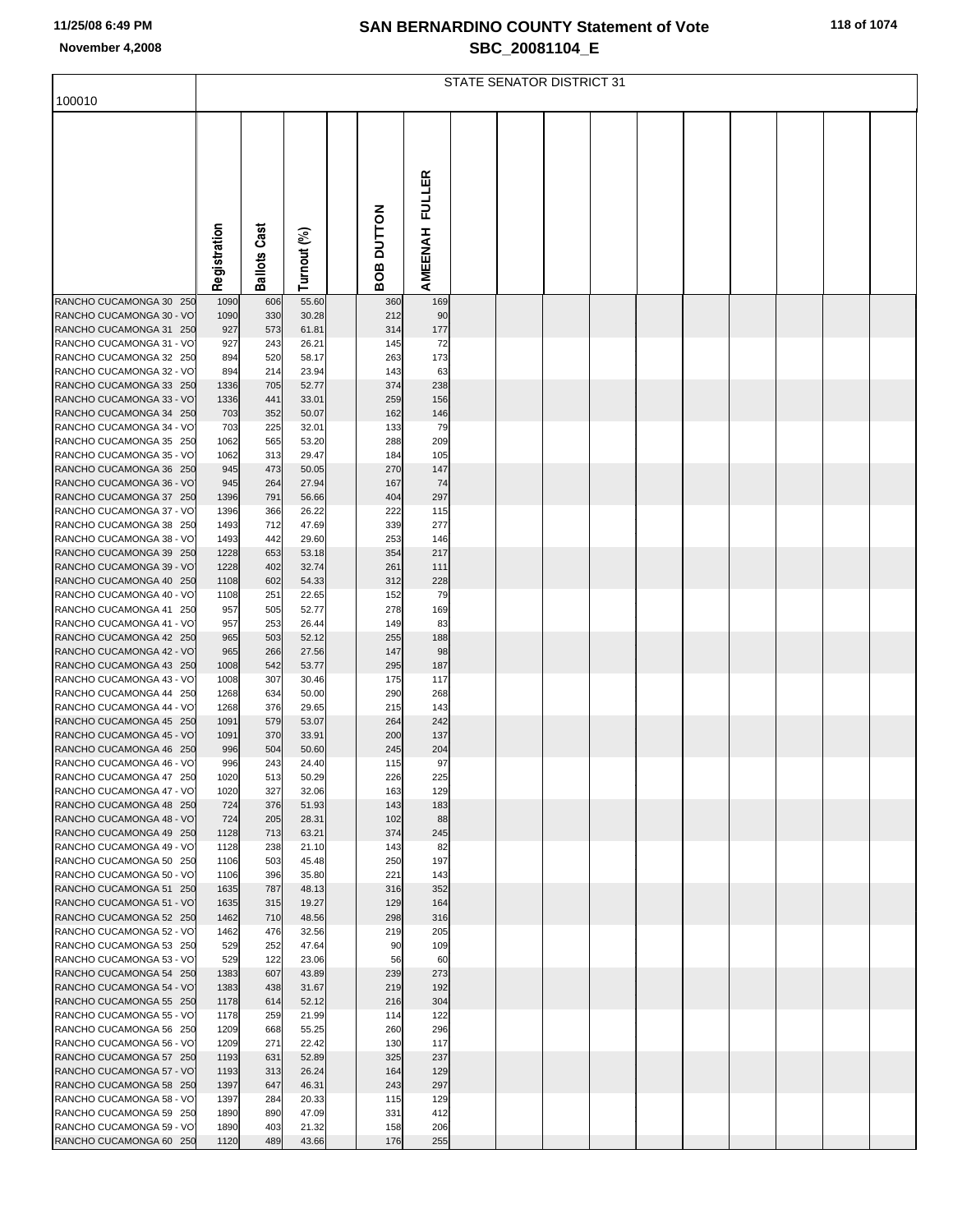|  |  |  |  |  | 119 of 1074 |
|--|--|--|--|--|-------------|
|--|--|--|--|--|-------------|

|                                                      |                                  |                            |                |                  |                  | STATE SENATOR DISTRICT 31 |  |  |                                                      |           |  |
|------------------------------------------------------|----------------------------------|----------------------------|----------------|------------------|------------------|---------------------------|--|--|------------------------------------------------------|-----------|--|
| 100010                                               |                                  |                            |                |                  |                  |                           |  |  |                                                      |           |  |
|                                                      |                                  |                            |                |                  |                  |                           |  |  |                                                      |           |  |
|                                                      |                                  |                            |                |                  |                  |                           |  |  |                                                      |           |  |
|                                                      |                                  |                            |                | BOB DUTTON       | AMEENAH FULLER   |                           |  |  |                                                      |           |  |
|                                                      | Registration                     | <b>Ballots Cast</b>        | Turnout (%)    |                  |                  |                           |  |  |                                                      |           |  |
|                                                      |                                  |                            |                |                  |                  |                           |  |  |                                                      |           |  |
| RANCHO CUCAMONGA 60 - VO                             | 1120                             | 254                        | 22.68          | 92               | 139              |                           |  |  |                                                      |           |  |
| RANCHO CUCAMONGA 61 250                              | 854                              | 406                        | 47.54          | 150              | 205              |                           |  |  |                                                      |           |  |
| RANCHO CUCAMONGA 61 - VOJ<br>RANCHO CUCAMONGA 62 250 | 854<br>1440                      | 219<br>695                 | 25.64<br>48.26 | 102<br>283       | 104<br>323       |                           |  |  |                                                      |           |  |
| RANCHO CUCAMONGA 62 - VO                             | 1440                             | 406                        | 28.19          | 183              | 197              |                           |  |  |                                                      |           |  |
| RANCHO CUCAMONGA 63 250                              | 1021                             | 687                        | 67.29          | 373              | 237              |                           |  |  |                                                      |           |  |
| RANCHO CUCAMONGA 63 - VO                             | 1021                             | 279                        | 27.33          | 160              | 81               |                           |  |  |                                                      |           |  |
| RANCHO CUCAMONGA 64 250<br>RANCHO CUCAMONGA 64 - VO  | 27<br>27                         | 26<br>$\overline{0}$       | 96.30          | 11<br>$\bf{0}$   | 13<br>$\pmb{0}$  |                           |  |  |                                                      |           |  |
| RANCHO CUCAMONGA 65 250                              | 1927                             | 851                        | 0.00<br>44.16  | 372              | 389              |                           |  |  |                                                      |           |  |
| RANCHO CUCAMONGA 65 - VO                             | 1927                             | 574                        | 29.79          | 261              | 252              |                           |  |  |                                                      |           |  |
| RANCHO CUCAMONGA 66 250                              | 1266                             | 684                        | 54.03          | 277              | 315              |                           |  |  |                                                      |           |  |
| RANCHO CUCAMONGA 66 - VO                             | 1266                             | 366                        | 28.91          | 185              | 139              |                           |  |  |                                                      |           |  |
| RANCHO CUCAMONGA 67 250<br>RANCHO CUCAMONGA 67 - VO  | 395<br>395                       | 157<br>160                 | 39.75<br>40.51 | 106<br>116       | 38<br>35         |                           |  |  |                                                      |           |  |
| RANCHO CUCAMONGA 68 250                              | 1077                             | 546                        | 50.70          | 276              | 206              |                           |  |  |                                                      |           |  |
| RANCHO CUCAMONGA 68 - VO                             | 1077                             | 338                        | 31.38          | 192              | 116              |                           |  |  |                                                      |           |  |
| RANCHO CUCAMONGA 69 250                              | 665                              | 319                        | 47.97          | 140              | 135              |                           |  |  |                                                      |           |  |
| RANCHO CUCAMONGA 69 - VO                             | 665                              | 148                        | 22.26          | 66               | 65               |                           |  |  |                                                      |           |  |
| RANCHO CUCAMONGA 70 250<br>RANCHO CUCAMONGA 70 - VO  | 911<br>911                       | 458<br>291                 | 50.27<br>31.94 | 208<br>153       | 191<br>111       |                           |  |  |                                                      |           |  |
| RANCHO CUCAMONGA 71 250                              | 1104                             | 549                        | 49.73          | 308              | 177              |                           |  |  |                                                      |           |  |
| RANCHO CUCAMONGA 71 - VO                             | 1104                             | 409                        | 37.05          | 243              | 136              |                           |  |  |                                                      |           |  |
| RANCHO CUCAMONGA 72 250                              | 764                              | 367                        | 48.04          | 215              | 115              |                           |  |  |                                                      |           |  |
| RANCHO CUCAMONGA 72 - VO                             | 764                              | 231                        | 30.24          | 134              | 83               |                           |  |  |                                                      |           |  |
| RANCHO CUCAMONGA 73 250<br>RANCHO CUCAMONGA 73 - VO  | 711<br>711                       | 316<br>264                 | 44.44<br>37.13 | 186<br>171       | 97<br>79         |                           |  |  |                                                      |           |  |
| RANCHO CUCAMONGA 74 250                              | 668                              | 392                        | 58.68          | 191              | 132              |                           |  |  |                                                      |           |  |
| RANCHO CUCAMONGA 74 - VO                             | 668                              | 191                        | 28.59          | 110              | 61               |                           |  |  |                                                      |           |  |
| RANCHO CUCAMONGA 75 250                              | 43                               | 30                         | 69.77          | 17               | 8                |                           |  |  |                                                      |           |  |
| RANCHO CUCAMONGA 75 - VO                             | 43                               | $\mathbf 0$                | 0.00           | $\Omega$         | $\Omega$         |                           |  |  |                                                      |           |  |
| RANCHO CUCAMONGA 76 250<br>RANCHO CUCAMONGA 76 - VOJ | 6<br>6                           | 5<br>$\mathbf 0$           | 83.33<br>0.00  | 5<br>$\mathbf 0$ | $\mathbf 0$<br>0 |                           |  |  |                                                      |           |  |
| RANCHO CUCAMONGA 77 250                              | $\overline{0}$                   | $\overline{0}$             | 0.00           | 0                | 0                |                           |  |  |                                                      |           |  |
| RANCHO CUCAMONGA 77 - VO                             | $\mathbf{0}$                     |                            | 0.00           |                  |                  | ***********               |  |  | <b>Insufficient Turnout to Protect Voter Privacy</b> | ********* |  |
| RANCHO CUCAMONGA 78 250                              | 3                                |                            | 133.33         |                  |                  | ***********               |  |  | <b>Insufficient Turnout to Protect Voter Privacy</b> | ********* |  |
| RANCHO CUCAMONGA 78 - VO                             | 3                                |                            | 0.00           | $\overline{0}$   | $\overline{0}$   | ***********               |  |  |                                                      | ********* |  |
| RANCHO CUCAMONGA 79 250<br>RANCHO CUCAMONGA 79 - VO  | $\overline{2}$<br>$\overline{2}$ | $\overline{2}$<br>$\Omega$ | 100.00<br>0.00 | $\pmb{0}$        | $\mathbf 0$      |                           |  |  | <b>Insufficient Turnout to Protect Voter Privacy</b> |           |  |
| RANCHO CUCAMONGA 80 250                              | $\overline{0}$                   | $\mathbf 0$                | 0.00           | 0                | $\Omega$         |                           |  |  |                                                      |           |  |
| RANCHO CUCAMONGA 80 - VO                             | $\overline{0}$                   |                            | 0.00           |                  | 0                |                           |  |  |                                                      |           |  |
| RANCHO CUCAMONGA 81 250                              | $\overline{0}$                   | $\Omega$                   | 0.00           |                  | 0                |                           |  |  |                                                      |           |  |
| RANCHO CUCAMONGA 81 - VO<br>RANCHO CUCAMONGA 82 250  | $\overline{0}$<br>44             | $\Omega$<br>30             | 0.00<br>68.18  | 25               | 5                |                           |  |  |                                                      |           |  |
| RANCHO CUCAMONGA 82 - VO                             | 44                               | $\overline{0}$             | 0.00           | $\Omega$         | $\Omega$         |                           |  |  |                                                      |           |  |
| RANCHO CUCAMONGA 83 250                              | 46                               | 22                         | 47.83          |                  | 10               |                           |  |  |                                                      |           |  |
| RANCHO CUCAMONGA 83 - VO                             | 46                               |                            | 0.00           |                  | 0                |                           |  |  |                                                      |           |  |
| RANCHO CUCAMONGA 84 250                              | $\overline{0}$                   |                            | 0.00           |                  | $\Omega$         |                           |  |  |                                                      |           |  |
| RANCHO CUCAMONGA 84 - VO<br>RANCHO CUCAMONGA 85 250  | $\mathbf 0$<br>28                | $\Omega$<br>25             | 0.00<br>89.29  | 5                | 18               |                           |  |  |                                                      |           |  |
| RANCHO CUCAMONGA 85 - VO                             | 28                               | $\mathbf 0$                | 0.00           | $\Omega$         | $\mathbf 0$      |                           |  |  |                                                      |           |  |
| RECHE CANYON 1 24660                                 | 165                              | 136                        | 82.42          | 98               | 27               |                           |  |  |                                                      |           |  |
| RECHE CANYON 1 - VOTE BY M                           | 165                              | $\overline{0}$             | 0.00           |                  | $\Omega$         |                           |  |  |                                                      |           |  |
| REDLANDS 2 25075                                     | 1606                             | 745                        | 46.39          | 347              | 293              |                           |  |  |                                                      |           |  |
| REDLANDS 2 - VOTE BY MAIL<br>REDLANDS 3 25076        | 1606<br>1417                     | 366<br>763                 | 22.79<br>53.85 | 179<br>353       | 142<br>305       |                           |  |  |                                                      |           |  |
| REDLANDS 3 - VOTE BY MAIL                            | 1417                             | 382                        | 26.96          | 206              | 151              |                           |  |  |                                                      |           |  |
| REDLANDS 4 25077                                     | 1266                             | 695                        | 54.90          | 315              | 292              |                           |  |  |                                                      |           |  |
| REDLANDS 4 - VOTE BY MAIL                            | 1266                             | 303                        | 23.93          | 158              | 125              |                           |  |  |                                                      |           |  |
| REDLANDS 5 25078                                     | 1383                             | 952                        | 68.84          | 491              | 347              |                           |  |  |                                                      |           |  |
| REDLANDS 5 - VOTE BY MAIL                            | 1383                             | 386                        | 27.91          | 193              | 163              |                           |  |  |                                                      |           |  |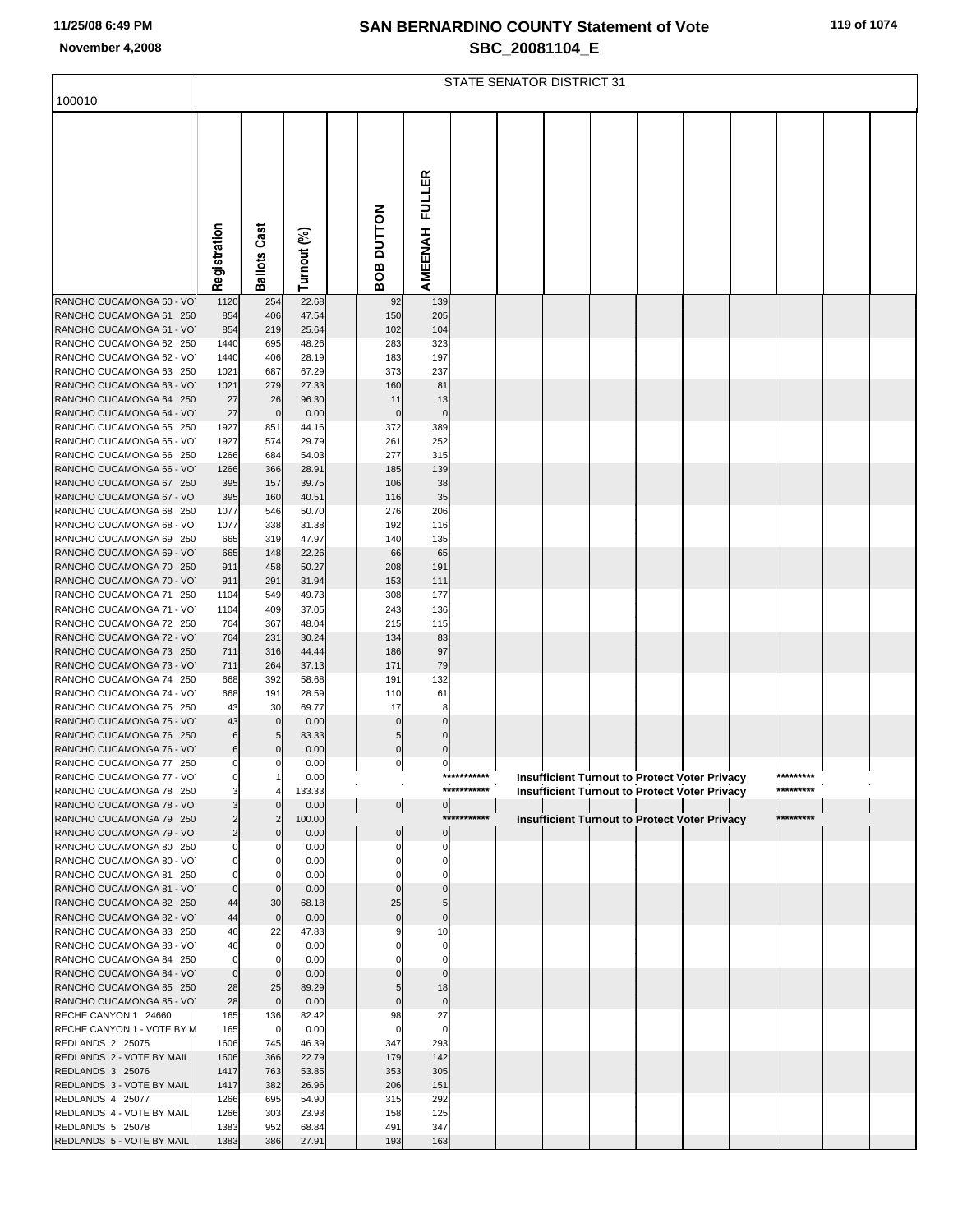|  |  |  | 120 of 1074 |
|--|--|--|-------------|
|--|--|--|-------------|

|                                                        |                     |                     |                |               |               | STATE SENATOR DISTRICT 31 |  |  |  |  |
|--------------------------------------------------------|---------------------|---------------------|----------------|---------------|---------------|---------------------------|--|--|--|--|
| 100010                                                 |                     |                     |                |               |               |                           |  |  |  |  |
|                                                        |                     |                     |                |               |               |                           |  |  |  |  |
|                                                        |                     |                     |                |               |               |                           |  |  |  |  |
|                                                        |                     |                     |                |               |               |                           |  |  |  |  |
|                                                        |                     |                     |                |               |               |                           |  |  |  |  |
|                                                        |                     |                     |                |               | <b>FULLER</b> |                           |  |  |  |  |
|                                                        |                     |                     |                |               |               |                           |  |  |  |  |
|                                                        |                     |                     |                |               |               |                           |  |  |  |  |
|                                                        |                     |                     |                | <b>DUTTON</b> |               |                           |  |  |  |  |
|                                                        |                     |                     |                |               |               |                           |  |  |  |  |
|                                                        | Registration        | <b>Ballots Cast</b> | Turnout (%)    | BOB           | AMEENAH       |                           |  |  |  |  |
| REDLANDS 6 25079                                       | 1309                | 592                 | 45.23          | 200           | 324           |                           |  |  |  |  |
| REDLANDS 6 - VOTE BY MAIL                              | 1309                | 269                 | 20.55          | 90            | 158           |                           |  |  |  |  |
| REDLANDS 7 25080                                       | 1410                | 553                 | 39.22          | 219           | 283           |                           |  |  |  |  |
| REDLANDS 7 - VOTE BY MAIL                              | 1410                | 290                 | 20.57          | 130           | 145           |                           |  |  |  |  |
| REDLANDS 8 25081<br>REDLANDS 8 - VOTE BY MAIL          | 652<br>652          | 336<br>222          | 51.53<br>34.05 | 184<br>136    | 119<br>77     |                           |  |  |  |  |
| REDLANDS 9 25082                                       | 1105                | 217                 | 19.64          | 95            | 90            |                           |  |  |  |  |
| REDLANDS 9 - VOTE BY MAIL                              | 1105                | 290                 | 26.24          | 154           | 119           |                           |  |  |  |  |
| <b>REDLANDS 10 25083</b>                               | 766                 | 419                 | 54.70          | 154           | 184           |                           |  |  |  |  |
| REDLANDS 10 - VOTE BY MAIL<br>REDLANDS 11 25084        | 766<br>1134         | 141<br>943          | 18.41<br>83.16 | 63<br>518     | 62<br>319     |                           |  |  |  |  |
| REDLANDS 11 - VOTE BY MAIL                             | 1134                | 343                 | 30.25          | 198           | 117           |                           |  |  |  |  |
| REDLANDS 12 25085                                      | 1112                | 67                  | 6.03           | 41            | 13            |                           |  |  |  |  |
| REDLANDS 12 - VOTE BY MAIL                             | 1112                | 437                 | 39.30          | 252           | 147           |                           |  |  |  |  |
| REDLANDS 13 25086<br>REDLANDS 13 - VOTE BY MAIL        | 1329<br>1329        | 539<br>363          | 40.56<br>27.31 | 248<br>185    | 218<br>155    |                           |  |  |  |  |
| REDLANDS 14 25087                                      | 1149                | 486                 | 42.30          | 230           | 194           |                           |  |  |  |  |
| REDLANDS 14 - VOTE BY MAIL                             | 1149                | 324                 | 28.20          | 183           | 114           |                           |  |  |  |  |
| REDLANDS 15 25088                                      | 1111                | 552                 | 49.68          | 296           | 195           |                           |  |  |  |  |
| REDLANDS 15 - VOTE BY MAIL<br>REDLANDS 16 25089        | 1111<br>935         | 296<br>437          | 26.64<br>46.74 | 139<br>254    | 124<br>142    |                           |  |  |  |  |
| REDLANDS 16 - VOTE BY MAIL                             | 935                 | 302                 | 32.30          | 184           | 96            |                           |  |  |  |  |
| REDLANDS 17 25090                                      | 821                 | 374                 | 45.55          | 203           | 141           |                           |  |  |  |  |
| REDLANDS 17 - VOTE BY MAIL                             | 821                 | 305                 | 37.15          | 188           | 97            |                           |  |  |  |  |
| <b>REDLANDS 18 25091</b><br>REDLANDS 18 - VOTE BY MAIL | 1313<br>1313        | 758<br>388          | 57.73<br>29.55 | 380<br>190    | 278<br>159    |                           |  |  |  |  |
| <b>REDLANDS 19 25092</b>                               | 1221                | 625                 | 51.19          | 359           | 201           |                           |  |  |  |  |
| REDLANDS 19 - VOTE BY MAIL                             | 1221                | 420                 | 34.40          | 241           | 146           |                           |  |  |  |  |
| REDLANDS 20 25093                                      | 964                 | 401                 | 41.60          | 276           | 97            |                           |  |  |  |  |
| REDLANDS 20 - VOTE BY MAIL<br>REDLANDS 21 25094        | 964<br>834          | 403<br>439          | 41.80<br>52.64 | 253<br>307    | 114<br>91     |                           |  |  |  |  |
| REDLANDS 21 - VOTE BY MAIL                             | 834                 | 289                 | 34.65          | 187           | 87            |                           |  |  |  |  |
| <b>REDLANDS 22 25095</b>                               | 1145                | 536                 | 46.81          | 265           | 197           |                           |  |  |  |  |
| REDLANDS 22 - VOTE BY MAIL                             | 1145                | 345                 | 30.13          | 197           | 115           |                           |  |  |  |  |
| REDLANDS 23 25096<br>REDLANDS 23 - VOTE BY MAIL        | 979<br>979          | 488<br>299          | 49.85<br>30.54 | 258<br>186    | 169<br>87     |                           |  |  |  |  |
| REDLANDS 24 25097                                      | 1197                | 638                 | 53.30          | 348           | 208           |                           |  |  |  |  |
| REDLANDS 24 - VOTE BY MAIL                             | 1197                | 390                 | 32.58          | 237           | 128           |                           |  |  |  |  |
| REDLANDS 25 25098<br>REDLANDS 25 - VOTE BY MAIL        | 947                 | 504<br>351          | 53.22          | 331           | 136           |                           |  |  |  |  |
| REDLANDS 26 25099                                      | 947<br>977          | 474                 | 37.06<br>48.52 | 220<br>304    | 103<br>131    |                           |  |  |  |  |
| REDLANDS 26 - VOTE BY MAIL                             | 977                 | 348                 | 35.62          | 225           | 93            |                           |  |  |  |  |
| <b>REDLANDS 27 25100</b>                               | 1036                | 385                 | 37.16          | 252           | 99            |                           |  |  |  |  |
| REDLANDS 27 - VOTE BY MAIL<br>REDLANDS 28 25101        | 1036<br>540         | 455<br>236          | 43.92<br>43.70 | 301<br>144    | 114<br>64     |                           |  |  |  |  |
| REDLANDS 28 - VOTE BY MAIL                             | 540                 | 231                 | 42.78          | 130           | 89            |                           |  |  |  |  |
| REDLANDS 29 25102                                      | 815                 | 356                 | 43.68          | 226           | 93            |                           |  |  |  |  |
| REDLANDS 29 - VOTE BY MAIL                             | 815                 | 317                 | 38.90          | 199           | 91            |                           |  |  |  |  |
| REDLANDS 30 25103<br>REDLANDS 30 - VOTE BY MAIL        | 843<br>843          | 588<br>383          | 69.75<br>45.43 | 397<br>276    | 137<br>74     |                           |  |  |  |  |
| REDLANDS 31 25104                                      | 1268                | 565                 | 44.56          | 393           | 121           |                           |  |  |  |  |
| REDLANDS 31 - VOTE BY MAIL                             | 1268                | 581                 | 45.82          | 387           | 149           |                           |  |  |  |  |
| REDLANDS 32 25105                                      | 1257                | 593                 | 47.18          | 405           | 138           |                           |  |  |  |  |
| REDLANDS 32 - VOTE BY MAIL<br>REDLANDS 33 25106        | 1257<br>571         | 505<br>269          | 40.18<br>47.11 | 350<br>177    | 116<br>75     |                           |  |  |  |  |
| REDLANDS 33 - VOTE BY MAIL                             | 571                 | 215                 | 37.65          | 167           | 39            |                           |  |  |  |  |
| REDLANDS 34 25107                                      | 76                  | 56                  | 73.68          | 30            | 17            |                           |  |  |  |  |
| REDLANDS 34 - VOTE BY MAIL                             | 76                  | 0                   | 0.00           |               | 0             |                           |  |  |  |  |
| REDLANDS 35 25108<br>REDLANDS 35 - VOTE BY MAIL        | 7<br>$\overline{7}$ | 6<br>0              | 85.71<br>0.00  | 0             | 0             |                           |  |  |  |  |
| REDLANDS 36 25109                                      | 1396                | 601                 | 43.05          | 327           | 202           |                           |  |  |  |  |
|                                                        |                     |                     |                |               |               |                           |  |  |  |  |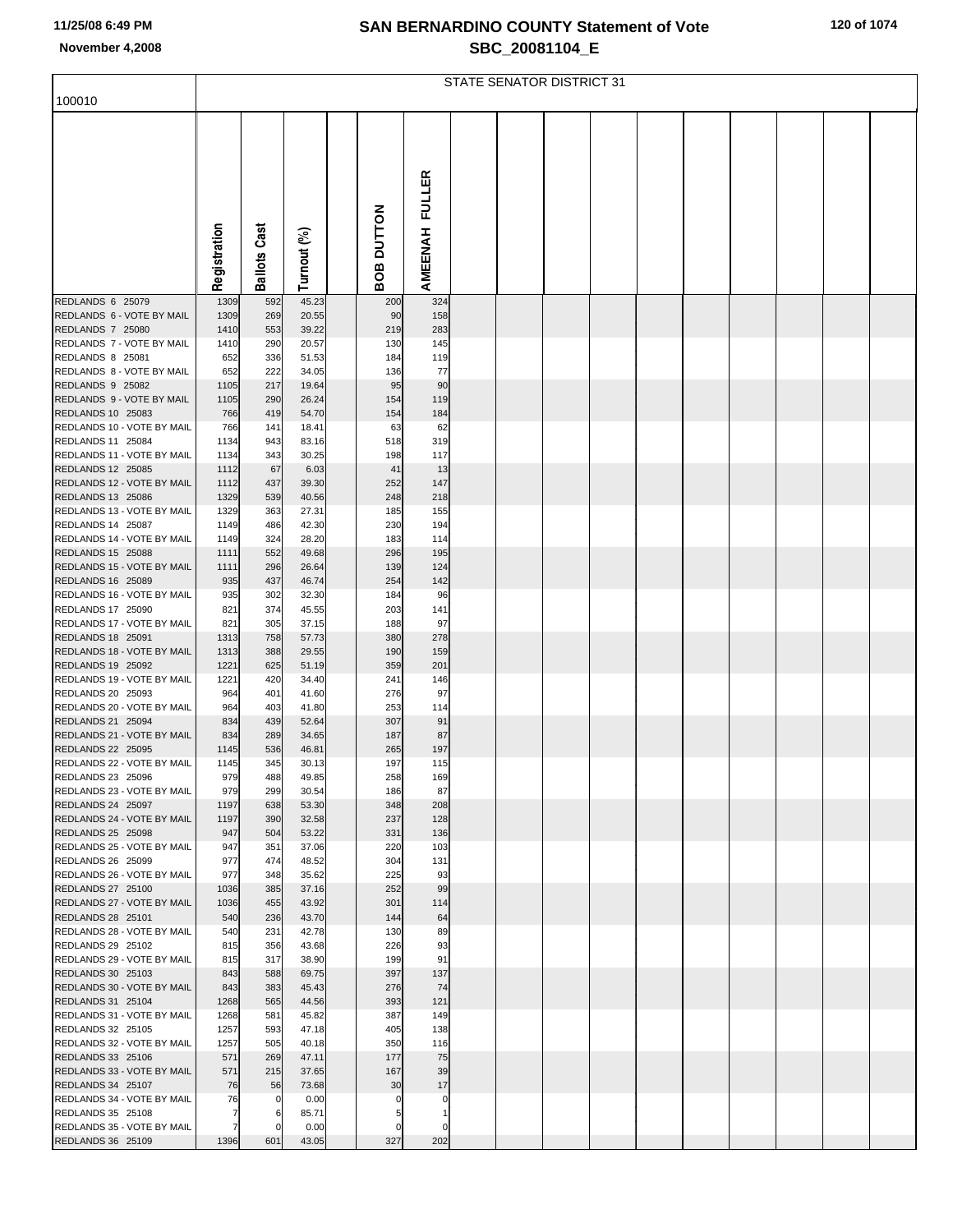| 121 of 1074 |
|-------------|
|-------------|

|                                                          |                    |                               |                |                   |                      |             | STATE SENATOR DISTRICT 31 |  |                                                      |           |  |
|----------------------------------------------------------|--------------------|-------------------------------|----------------|-------------------|----------------------|-------------|---------------------------|--|------------------------------------------------------|-----------|--|
| 100010                                                   |                    |                               |                |                   |                      |             |                           |  |                                                      |           |  |
|                                                          |                    |                               |                |                   |                      |             |                           |  |                                                      |           |  |
|                                                          |                    |                               |                |                   | FULLER               |             |                           |  |                                                      |           |  |
|                                                          |                    |                               |                |                   |                      |             |                           |  |                                                      |           |  |
|                                                          |                    |                               |                |                   |                      |             |                           |  |                                                      |           |  |
|                                                          | Registration       | <b>Ballots Cast</b>           | Turnout (%)    | <b>BOB DUTTON</b> | AMEENAH              |             |                           |  |                                                      |           |  |
| REDLANDS 36 - VOTE BY MAIL                               | 1396               | 522                           | 37.39          | 278               | 194                  |             |                           |  |                                                      |           |  |
| REDLANDS 37 25110                                        | 832                | 422                           | 50.72          | 255               | 115                  |             |                           |  |                                                      |           |  |
| REDLANDS 37 - VOTE BY MAIL                               | 832                | 290                           | 34.86          | 191               | 80                   |             |                           |  |                                                      |           |  |
| REDLANDS 38 25111<br>REDLANDS 38 - VOTE BY MAIL          | 565<br>565         | 233<br>244                    | 41.24<br>43.19 | 163<br>169        | 53<br>62             |             |                           |  |                                                      |           |  |
| REDLANDS 39 25112                                        | 516                | $\overline{2}$                | 0.39           |                   |                      | *********** |                           |  | Insufficient Turnout to Protect Voter Privacy        | ********* |  |
| REDLANDS 39 - VOTE BY MAIL                               | 516                | 195                           | 37.79          | 129               | 55                   |             |                           |  |                                                      |           |  |
| REDLANDS 40 25113                                        | 434                | 209                           | 48.16          | 127               | 57                   |             |                           |  |                                                      |           |  |
| REDLANDS 40 - VOTE BY MAIL<br>REDLANDS 41 25114          | 434<br>C           | 174<br>0                      | 40.09<br>0.00  | 112<br>$\Omega$   | 52<br>$\mathbf 0$    |             |                           |  |                                                      |           |  |
| REDLANDS 41 - VOTE BY MAIL                               | 0                  | 0                             | 0.00           | 0                 | $\mathsf{C}$         |             |                           |  |                                                      |           |  |
| REDLANDS 42 25115                                        | 161                | 125                           | 77.64          | 77                | 39                   |             |                           |  |                                                      |           |  |
| REDLANDS 42 - VOTE BY MAIL                               | 161                |                               | 0.62           |                   |                      | *********** |                           |  | <b>Insufficient Turnout to Protect Voter Privacy</b> | ********* |  |
| REDLANDS 43 25116                                        | 51                 | 38                            | 74.51          | 31                | 6                    |             |                           |  |                                                      |           |  |
| REDLANDS 43 - VOTE BY MAIL<br>REDLANDS 44 25117          | 51                 | $\Omega$<br>$\Omega$          | 0.00<br>0.00   | $\Omega$          | $\Omega$<br>ſ        |             |                           |  |                                                      |           |  |
| REDLANDS 44 - VOTE BY MAIL                               |                    |                               | 0.00           |                   |                      |             |                           |  |                                                      |           |  |
| REDLANDS 45 25118                                        |                    |                               | 0.00           |                   |                      |             |                           |  |                                                      |           |  |
| REDLANDS 45 - VOTE BY MAIL                               |                    |                               | 0.00           |                   |                      |             |                           |  |                                                      |           |  |
| REDLANDS 46 25119                                        |                    | $\Omega$<br>$\Omega$          | 0.00           |                   | C                    |             |                           |  |                                                      |           |  |
| REDLANDS 46 - VOTE BY MAIL<br>REDLANDS 47 25120          |                    | 0                             | 0.00<br>0.00   |                   | C                    |             |                           |  |                                                      |           |  |
| REDLANDS 47 - VOTE BY MAIL                               |                    |                               | 0.00           |                   |                      |             |                           |  |                                                      |           |  |
| REDLANDS 48 25121                                        |                    |                               | 0.00           | 0                 |                      |             |                           |  |                                                      |           |  |
| REDLANDS 48 - VOTE BY MAIL                               |                    |                               | 0.00           | 0                 | $\mathbf 0$          | *********** |                           |  |                                                      | ********* |  |
| REDLANDS NORTH 25141<br>REDLANDS NORTH - VOTE BY I       |                    | 3                             | 100.00<br>0.00 | $\overline{0}$    | $\overline{0}$       |             |                           |  | Insufficient Turnout to Protect Voter Privacy        |           |  |
| RIM OF THE WORLD 1 24484                                 |                    |                               | 100.00         |                   |                      | *********** |                           |  | <b>Insufficient Turnout to Protect Voter Privacy</b> | ********* |  |
| RIM OF THE WORLD 1 - VOTE B                              |                    |                               | 0.00           | 0                 | $\Omega$             |             |                           |  |                                                      |           |  |
| RIM OF THE WORLD 2 24496                                 | 214                | 56                            | 26.17          | 30                | 16                   |             |                           |  |                                                      |           |  |
| RIM OF THE WORLD 2 - VOTE B<br>RIM OF THE WORLD 3 24497  | 214<br>14          | 119<br>11                     | 55.61<br>78.57 | 72<br>9           | 32<br>$\overline{2}$ |             |                           |  |                                                      |           |  |
| RIM OF THE WORLD 3 - VOTE B                              | 14                 | $\mathbf 0$                   | 0.00           | $\mathbf 0$       | $\mathbf 0$          |             |                           |  |                                                      |           |  |
| RIM OF THE WORLD 4 24518                                 | 133                | 90                            | 67.67          | 45                | 36                   |             |                           |  |                                                      |           |  |
| RIM OF THE WORLD 4 - VOTE B                              | 133                | 5                             | 3.76           |                   |                      |             |                           |  |                                                      |           |  |
| RIM OF THE WORLD 5 24519                                 | $\mathbf 0$        | $\mathbf 0$                   | 0.00           |                   |                      |             |                           |  |                                                      |           |  |
| RIM OF THE WORLD 5 - VOTE B<br>RUNNING SPRINGS 1 24398   | $\mathbf 0$<br>904 | $\Omega$<br>419               | 0.00<br>46.35  | 255               | $\sqrt{ }$<br>114    |             |                           |  |                                                      |           |  |
| RUNNING SPRINGS 1 - VOTE B                               | 904                | 319                           | 35.29          | 195               | 97                   |             |                           |  |                                                      |           |  |
| RUNNING SPRINGS 2 24399                                  | 1176               | 567                           | 48.21          | 347               | 165                  |             |                           |  |                                                      |           |  |
| RUNNING SPRINGS 2 - VOTE B                               | 1176               | 386                           | 32.82          | 236               | 124                  |             |                           |  |                                                      |           |  |
| RUNNING SPRINGS 3 24412<br>RUNNING SPRINGS 3 - VOTE B    | 574<br>574         | 274<br>178                    | 47.74<br>31.01 | 184<br>114        | 58<br>51             |             |                           |  |                                                      |           |  |
| RUNNING SPRINGS 4 24434                                  | 19                 | 16                            | 84.21          | 6                 | 6                    |             |                           |  |                                                      |           |  |
| RUNNING SPRINGS 4 - VOTE B                               | 19                 | $\mathbf 0$                   | 0.00           | $\mathbf 0$       | $\mathbf 0$          |             |                           |  |                                                      |           |  |
| RUNNING SPRINGS 5 24435                                  | 74                 | 55                            | 74.32          | 36                | 14                   |             |                           |  |                                                      |           |  |
| RUNNING SPRINGS 5 - VOTE B<br>RUNNING SPRINGS 6 24436    | 74                 | $\mathbf 0$<br>$\overline{2}$ | 0.00<br>50.00  | $\overline{0}$    | 0                    | *********** |                           |  |                                                      | ********* |  |
| RUNNING SPRINGS 6 - VOTE B                               |                    | $\Omega$                      | 0.00           | $\mathbf 0$       | $\mathbf{0}$         |             |                           |  | <b>Insufficient Turnout to Protect Voter Privacy</b> |           |  |
| RUNNING SPRINGS 7 24437                                  | 82                 | 71                            | 86.59          | 58                | 9                    |             |                           |  |                                                      |           |  |
| RUNNING SPRINGS 7 - VOTE B                               | 82                 | $\mathbf 0$                   | 0.00           | $\mathbf 0$       | $\Omega$             |             |                           |  |                                                      |           |  |
| RUNNING SPRINGS 8 24438                                  | $\Omega$           | $\Omega$                      | 0.00           | C                 | $\mathsf{C}$         |             |                           |  |                                                      |           |  |
| RUNNING SPRINGS 8 - VOTE B<br>RUNNING SPRINGS 9 24439    |                    | O<br>$\Omega$                 | 0.00<br>0.00   |                   |                      |             |                           |  |                                                      |           |  |
| RUNNING SPRINGS 9 - VOTE B                               |                    | 0                             | 0.00           |                   |                      |             |                           |  |                                                      |           |  |
| RUNNING SPRINGS 10 24440                                 | $\Omega$           | $\mathbf 0$                   | 0.00           |                   |                      |             |                           |  |                                                      |           |  |
| RUNNING SPRINGS 10 - VOTE E                              | $\mathbf 0$        | $\Omega$                      | 0.00           |                   |                      |             |                           |  |                                                      |           |  |
| RUNNING SPRINGS 11 24441                                 | $\Omega$           | 0                             | 0.00           |                   | $\mathsf{C}$         |             |                           |  |                                                      |           |  |
| RUNNING SPRINGS 11 - VOTE E<br>SAN ANTONIO HEIGHTS 1 254 | $\Omega$<br>75     | 54                            | 0.00<br>72.00  | 34                | 16                   |             |                           |  |                                                      |           |  |
| SAN ANTONIO HEIGHTS 1 - VOT                              | 75                 |                               | 0.00           | $\mathbf{0}$      | $\mathbf 0$          |             |                           |  |                                                      |           |  |
|                                                          |                    |                               |                |                   |                      |             |                           |  |                                                      |           |  |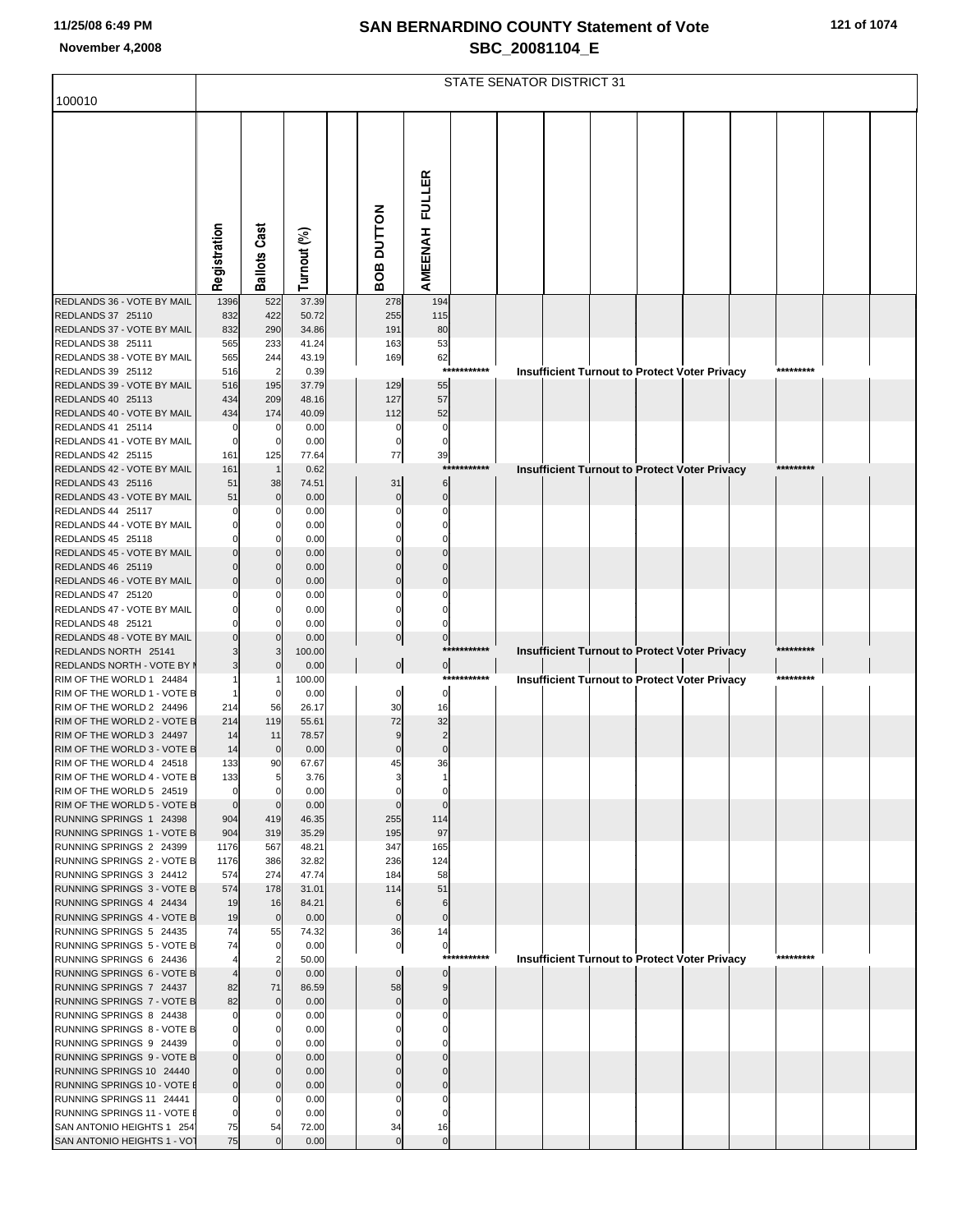|  |  |  | 122 of 1074 |
|--|--|--|-------------|
|--|--|--|-------------|

|                                                         | STATE SENATOR DISTRICT 31 |                       |                |  |            |            |             |  |  |  |  |                                                      |  |           |  |
|---------------------------------------------------------|---------------------------|-----------------------|----------------|--|------------|------------|-------------|--|--|--|--|------------------------------------------------------|--|-----------|--|
| 100010                                                  |                           |                       |                |  |            |            |             |  |  |  |  |                                                      |  |           |  |
|                                                         |                           |                       |                |  |            |            |             |  |  |  |  |                                                      |  |           |  |
|                                                         |                           |                       |                |  |            |            |             |  |  |  |  |                                                      |  |           |  |
|                                                         |                           |                       |                |  |            |            |             |  |  |  |  |                                                      |  |           |  |
|                                                         |                           |                       |                |  |            | FULLER     |             |  |  |  |  |                                                      |  |           |  |
|                                                         |                           |                       |                |  |            |            |             |  |  |  |  |                                                      |  |           |  |
|                                                         |                           |                       |                |  |            |            |             |  |  |  |  |                                                      |  |           |  |
|                                                         |                           |                       |                |  |            |            |             |  |  |  |  |                                                      |  |           |  |
|                                                         |                           |                       |                |  |            |            |             |  |  |  |  |                                                      |  |           |  |
|                                                         | Registration              | <b>Ballots Cast</b>   | Turnout (%)    |  | BOB DUTTON | AMEENAH    |             |  |  |  |  |                                                      |  |           |  |
| SAN ANTONIO HEIGHTS 2 254                               | 1204                      | 601                   | 49.92          |  | 396        | 136        |             |  |  |  |  |                                                      |  |           |  |
| SAN ANTONIO HEIGHTS 2 - VOT                             | 1204                      | 415                   | 34.47          |  | 300        | 97         |             |  |  |  |  |                                                      |  |           |  |
| SAN ANTONIO HEIGHTS 3 254                               | 1052                      | 533                   | 50.67          |  | 364        | 128        |             |  |  |  |  |                                                      |  |           |  |
| SAN ANTONIO HEIGHTS 3 - VOT<br>SAN BERNARDINO 1 25212   | 1052                      | 320                   | 30.42<br>0.00  |  | 225        | 79         |             |  |  |  |  |                                                      |  |           |  |
| SAN BERNARDINO 1 - VOTE B                               |                           |                       | 0.00           |  |            |            |             |  |  |  |  |                                                      |  |           |  |
| SAN BERNARDINO 2 25213                                  | $\Omega$                  |                       | 0.00           |  |            |            |             |  |  |  |  |                                                      |  |           |  |
| SAN BERNARDINO 2 - VOTE B                               | $\Omega$                  | $\Omega$              | 0.00           |  | $\Omega$   |            |             |  |  |  |  |                                                      |  |           |  |
| SAN BERNARDINO 4 25272<br>SAN BERNARDINO 4 - VOTE B     | 1150<br>1150              | 622<br>384            | 54.09<br>33.39 |  | 317<br>201 | 225<br>156 |             |  |  |  |  |                                                      |  |           |  |
| SAN BERNARDINO 5 25273                                  | 1191                      | 518                   | 43.49          |  | 280        | 190        |             |  |  |  |  |                                                      |  |           |  |
| SAN BERNARDINO 5 - VOTE B<br>SAN BERNARDINO 6 25274     | 1191<br>1460              | 406<br>628            | 34.09<br>43.01 |  | 217<br>257 | 155<br>299 |             |  |  |  |  |                                                      |  |           |  |
| SAN BERNARDINO 6 - VOTE B                               | 1460                      | 408                   | 27.95          |  | 185        | 184        |             |  |  |  |  |                                                      |  |           |  |
| SAN BERNARDINO 7 25275                                  | 1286                      | 590                   | 45.88          |  | 281        | 221        |             |  |  |  |  |                                                      |  |           |  |
| SAN BERNARDINO 7 - VOTE B                               | 1286                      | 407                   | 31.65          |  | 176        | 205        |             |  |  |  |  |                                                      |  |           |  |
| SAN BERNARDINO 8 25276<br>SAN BERNARDINO 8 - VOTE B     | 844<br>844                | 380<br>193            | 45.02<br>22.87 |  | 135<br>81  | 180<br>89  |             |  |  |  |  |                                                      |  |           |  |
| SAN BERNARDINO 10 25278                                 | 201                       | 122                   | 60.70          |  | 66         | 45         |             |  |  |  |  |                                                      |  |           |  |
| SAN BERNARDINO 10 - VOTE E                              | 201                       | 3                     | 1.49           |  |            |            | *********** |  |  |  |  | <b>Insufficient Turnout to Protect Voter Privacy</b> |  | ********* |  |
| SAN BERNARDINO 15 25283<br>SAN BERNARDINO 15 - VOTE E   | 94<br>94                  | 54                    | 57.45<br>1.06  |  | 24         | 25         | *********** |  |  |  |  | Insufficient Turnout to Protect Voter Privacy        |  | ********* |  |
| SAN BERNARDINO 56 25324                                 | 6                         |                       | 50.00          |  |            |            | *********** |  |  |  |  | <b>Insufficient Turnout to Protect Voter Privacy</b> |  | ********* |  |
| SAN BERNARDINO 56 - VOTE E                              | 6                         |                       | 0.00           |  | 0          | $\Omega$   |             |  |  |  |  |                                                      |  |           |  |
| SAN BERNARDINO 60 25328<br>SAN BERNARDINO 60 - VOTE E   | 238<br>238                | 152<br>$\overline{2}$ | 63.87<br>0.84  |  | 65         | 72         | *********** |  |  |  |  | <b>Insufficient Turnout to Protect Voter Privacy</b> |  | ********* |  |
| SAN BERNARDINO 62 25330                                 | 260                       | 178                   | 68.46          |  | 77         | 87         |             |  |  |  |  |                                                      |  |           |  |
| SAN BERNARDINO 62 - VOTE E                              | 260                       | 9                     | 3.46           |  |            | 8          |             |  |  |  |  |                                                      |  |           |  |
| SAN BERNARDINO 63 25214<br>SAN BERNARDINO 63 - VOTE E   | 1089<br>1089              | 494<br>346            | 45.36<br>31.77 |  | 254<br>187 | 171<br>133 |             |  |  |  |  |                                                      |  |           |  |
| SAN BERNARDINO 64 25215                                 | 687                       | 267                   | 38.86          |  | 146        | 83         |             |  |  |  |  |                                                      |  |           |  |
| SAN BERNARDINO 64 - VOTE E<br>SAN BERNARDINO 65 25216   | 687<br>138                | 277<br>105            | 40.32<br>76.09 |  | 158<br>71  | 92<br>21   |             |  |  |  |  |                                                      |  |           |  |
| SAN BERNARDINO 65 - VOTE E                              | 138                       | 10                    | 7.25           |  | 5          | 5          |             |  |  |  |  |                                                      |  |           |  |
| SAN BERNARDINO 68 25219                                 | 922                       | 428                   | 46.42          |  | 244        | 116        |             |  |  |  |  |                                                      |  |           |  |
| SAN BERNARDINO 68 - VOTE E<br>SAN BERNARDINO 69 25220   | 922<br>571                | 283                   | 30.69<br>41.16 |  | 171<br>137 | 91<br>68   |             |  |  |  |  |                                                      |  |           |  |
| SAN BERNARDINO 69 - VOTE E                              | 571                       | 235<br>240            | 42.03          |  | 155        | 66         |             |  |  |  |  |                                                      |  |           |  |
| SAN BERNARDINO 71 25222                                 | 672                       | 324                   | 48.21          |  | 189        | 87         |             |  |  |  |  |                                                      |  |           |  |
| SAN BERNARDINO 71 - VOTE E<br>SAN BERNARDINO 72 25223   | 672<br>966                | 251<br>385            | 37.35<br>39.86 |  | 149<br>205 | 89<br>143  |             |  |  |  |  |                                                      |  |           |  |
| SAN BERNARDINO 72 - VOTE E                              | 966                       | 373                   | 38.61          |  | 208        | 142        |             |  |  |  |  |                                                      |  |           |  |
| SAN BERNARDINO 76 25227                                 | 647                       | 303                   | 46.83          |  | 150        | 119        |             |  |  |  |  |                                                      |  |           |  |
| SAN BERNARDINO 76 - VOTE E<br>SAN BERNARDINO 77 25228   | 647<br>1069               | 210<br>454            | 32.46<br>42.47 |  | 119<br>249 | 74<br>145  |             |  |  |  |  |                                                      |  |           |  |
| SAN BERNARDINO 77 - VOTE E                              | 1069                      | 401                   | 37.51          |  | 241        | 126        |             |  |  |  |  |                                                      |  |           |  |
| SAN BERNARDINO 81 25232                                 | 759                       | 332                   | 43.74          |  | 140        | 157        |             |  |  |  |  |                                                      |  |           |  |
| SAN BERNARDINO 81 - VOTE E<br>SAN BERNARDINO 85 25236   | 759<br>315                | 226<br>136            | 29.78<br>43.17 |  | 122<br>82  | 91<br>39   |             |  |  |  |  |                                                      |  |           |  |
| SAN BERNARDINO 85 - VOTE E                              | 315                       | 122                   | 38.73          |  | 81         | 34         |             |  |  |  |  |                                                      |  |           |  |
| SAN BERNARDINO 86 25237                                 | 1003                      | 400                   | 39.88          |  | 202        | 133        |             |  |  |  |  |                                                      |  |           |  |
| SAN BERNARDINO 86 - VOTE E<br>SAN BERNARDINO 87 25238   | 1003<br>976               | 321<br>407            | 32.00<br>41.70 |  | 188<br>212 | 103<br>150 |             |  |  |  |  |                                                      |  |           |  |
| SAN BERNARDINO 87 - VOTE E                              | 976                       | 328                   | 33.61          |  | 190        | 123        |             |  |  |  |  |                                                      |  |           |  |
| SAN BERNARDINO 97 25248                                 | 808                       | 318                   | 39.36          |  | 134        | 141        |             |  |  |  |  |                                                      |  |           |  |
| SAN BERNARDINO 97 - VOTE E<br>SAN BERNARDINO 98 25249   | 808<br>1266               | 251<br>341            | 31.06<br>26.94 |  | 97<br>147  | 139<br>150 |             |  |  |  |  |                                                      |  |           |  |
| SAN BERNARDINO 98 - VOTE E                              | 1266                      | 456                   | 36.02          |  | 244        | 165        |             |  |  |  |  |                                                      |  |           |  |
| SAN BERNARDINO 100 25251                                | $\mathbf 0$               | 0                     | 0.00           |  | 0          | 0          |             |  |  |  |  |                                                      |  |           |  |
| SAN BERNARDINO 100 - VOTE I<br>SAN BERNARDINO 101 25252 | $\mathbf 0$<br>83         | 0<br>60               | 0.00<br>72.29  |  | 0<br>22    | 0<br>34    |             |  |  |  |  |                                                      |  |           |  |
|                                                         |                           |                       |                |  |            |            |             |  |  |  |  |                                                      |  |           |  |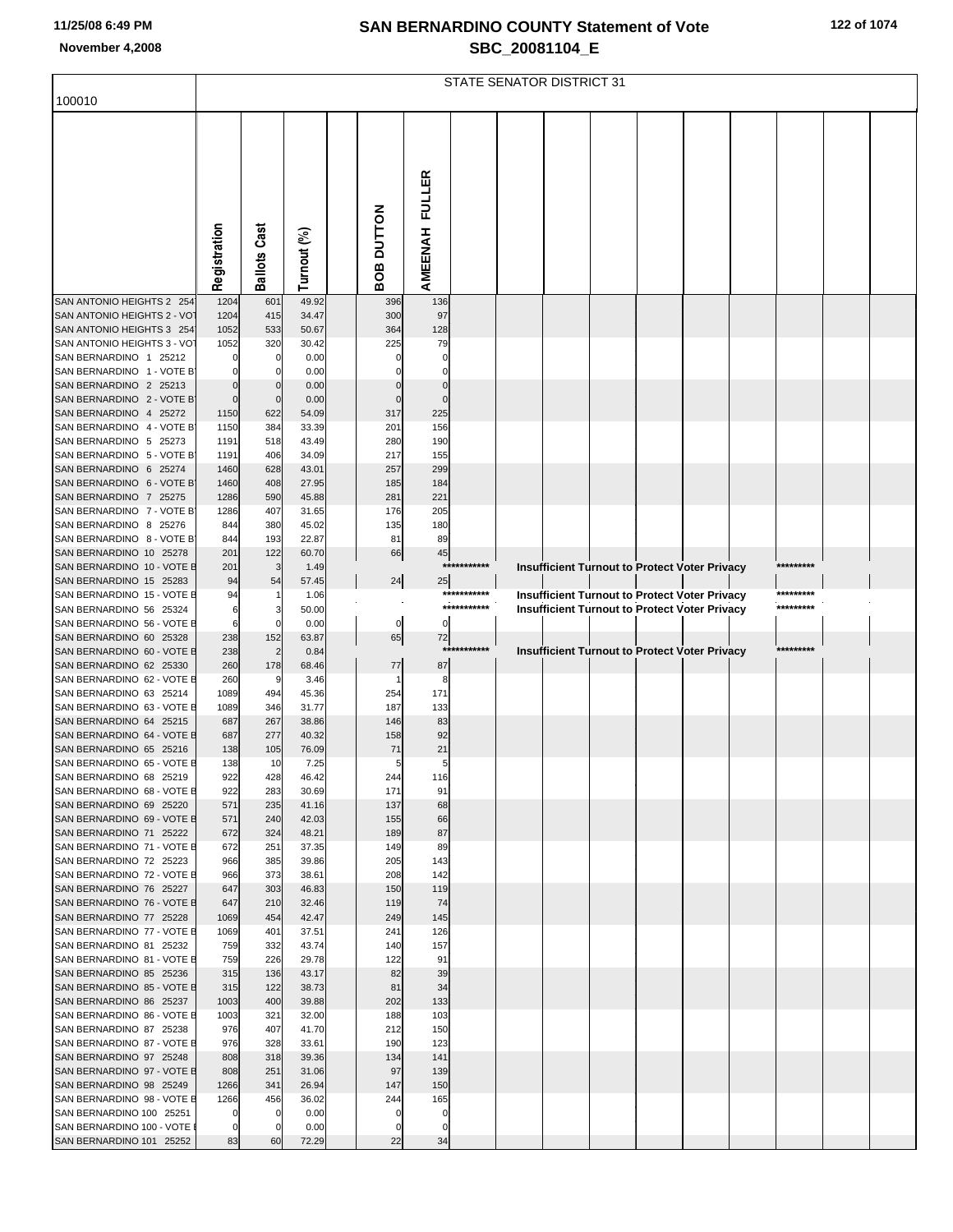|  | 123 of 1074 |  |  |  |
|--|-------------|--|--|--|
|--|-------------|--|--|--|

|                                                          | STATE SENATOR DISTRICT 31 |                                |                 |                               |                               |             |                                                      |  |  |           |  |  |  |
|----------------------------------------------------------|---------------------------|--------------------------------|-----------------|-------------------------------|-------------------------------|-------------|------------------------------------------------------|--|--|-----------|--|--|--|
| 100010                                                   |                           |                                |                 |                               |                               |             |                                                      |  |  |           |  |  |  |
|                                                          |                           |                                |                 |                               |                               |             |                                                      |  |  |           |  |  |  |
|                                                          |                           |                                |                 |                               |                               |             |                                                      |  |  |           |  |  |  |
|                                                          |                           |                                |                 |                               |                               |             |                                                      |  |  |           |  |  |  |
|                                                          |                           |                                |                 |                               |                               |             |                                                      |  |  |           |  |  |  |
|                                                          |                           |                                |                 |                               |                               |             |                                                      |  |  |           |  |  |  |
|                                                          |                           |                                |                 |                               |                               |             |                                                      |  |  |           |  |  |  |
|                                                          |                           |                                |                 |                               |                               |             |                                                      |  |  |           |  |  |  |
|                                                          |                           |                                |                 |                               |                               |             |                                                      |  |  |           |  |  |  |
|                                                          | Registration              | <b>Ballots Cast</b>            | Turnout (%)     | <b>ROB DUTTON</b>             | AMEENAH FULLER                |             |                                                      |  |  |           |  |  |  |
| SAN BERNARDINO 101 - VOTE                                | 83                        |                                | 2.41            |                               |                               | *********** | Insufficient Turnout to Protect Voter Privacy        |  |  | ********* |  |  |  |
| SAN BERNARDINO 103 25254                                 |                           | $\mathbf{0}$                   | 0.00            |                               |                               |             |                                                      |  |  |           |  |  |  |
| SAN BERNARDINO 103 - VOTE                                |                           |                                | 0.00            |                               |                               |             |                                                      |  |  |           |  |  |  |
| SAN BERNARDINO 104 25255<br>SAN BERNARDINO 104 - VOTE    | $\Omega$<br>$\mathbf 0$   | $\Omega$                       | 0.00<br>0.00    |                               | 0                             |             |                                                      |  |  |           |  |  |  |
| SAN BERNARDINO 107 25258                                 | 814                       | 388                            | 47.67           | 165                           | 159                           |             |                                                      |  |  |           |  |  |  |
| SAN BERNARDINO 107 - VOTE                                | 814                       | 241                            | 29.61           | 118                           | 101                           |             |                                                      |  |  |           |  |  |  |
| SAN BERNARDINO 108 25259<br>SAN BERNARDINO 108 - VOTE    | $\Omega$<br>$\mathbf 0$   | $\Omega$<br>$\Omega$           | 0.00<br>0.00    | 0<br>$\mathbf 0$              | $\Omega$                      |             |                                                      |  |  |           |  |  |  |
| SAN BERNARDINO 110 25331                                 | 12                        |                                | 33.33           |                               | $\mathbf 0$                   | *********** | <b>Insufficient Turnout to Protect Voter Privacy</b> |  |  | ********* |  |  |  |
| SAN BERNARDINO 110 - VOTE                                | 12                        |                                | 8.33            |                               |                               | *********** | <b>Insufficient Turnout to Protect Voter Privacy</b> |  |  | ********* |  |  |  |
| SAN BERNARDINO 111 25332<br>SAN BERNARDINO 111 - VOTE    | 619                       | 272                            | 43.94           | 115                           | 115                           |             |                                                      |  |  |           |  |  |  |
| SAN BERNARDINO 116 25336                                 | 619<br>897                | 186<br>423                     | 30.05<br>47.16  | 84<br>199                     | 81<br>172                     |             |                                                      |  |  |           |  |  |  |
| SAN BERNARDINO 116 - VOTE                                | 897                       | 252                            | 28.09           | 107                           | 123                           |             |                                                      |  |  |           |  |  |  |
| SAN BERNARDINO 132 25265                                 | 0                         | $\mathbf 0$                    | 0.00            | 0                             |                               |             |                                                      |  |  |           |  |  |  |
| SAN BERNARDINO 132 - VOTE<br>SAN BERNARDINO 133 25266    |                           |                                | 0.00<br>0.00    |                               |                               |             |                                                      |  |  |           |  |  |  |
| SAN BERNARDINO 133 - VOTE                                |                           |                                | 0.00            | $\mathbf 0$                   | $\bf{0}$                      |             |                                                      |  |  |           |  |  |  |
| SAN BERNARDINO 134 25267                                 |                           |                                | 0.00            |                               |                               | *********** | Insufficient Turnout to Protect Voter Privacy        |  |  | ********* |  |  |  |
| SAN BERNARDINO 134 - VOTE<br>SAN BERNARDINO 135 25268    |                           | $\mathbf{0}$<br>$\Omega$       | 0.00<br>0.00    | $\Omega$                      | $\Omega$                      |             |                                                      |  |  |           |  |  |  |
| SAN BERNARDINO 135 - VOTE                                |                           |                                | 0.00            |                               |                               |             |                                                      |  |  |           |  |  |  |
| SAN BERNARDINO 136 25269                                 |                           |                                | 0.00            |                               |                               |             |                                                      |  |  |           |  |  |  |
| SAN BERNARDINO 136 - VOTE<br>SAN BERNARDINO 137 25270    | $\Omega$                  |                                | 0.00<br>0.00    | $\mathbf 0$                   | $\mathbf 0$                   | *********** |                                                      |  |  | ********* |  |  |  |
| SAN BERNARDINO 137 - VOTE                                | $\overline{0}$            | $\mathbf 0$                    | 0.00            | $\mathbf 0$                   | $\Omega$                      |             | Insufficient Turnout to Protect Voter Privacy        |  |  |           |  |  |  |
| SAN BERNARDINO NORTH 25.                                 | 75                        | 60                             | 80.00           | 33                            | 25                            |             |                                                      |  |  |           |  |  |  |
| SAN BERNARDINO NORTH - VC<br>SAN GORGONIO 25588          | 75<br>$\mathbf 0$         |                                | 0.00<br>0.00    |                               |                               |             |                                                      |  |  |           |  |  |  |
| SAN GORGONIO - VOTE BY MA                                | $\Omega$                  | $\mathbf 0$                    | 0.00            |                               |                               |             |                                                      |  |  |           |  |  |  |
| SKYFOREST 24469                                          | 711                       | 352                            | 49.51           | 215                           | 104                           |             |                                                      |  |  |           |  |  |  |
| SKYFOREST - VOTE BY MAIL                                 | 711<br>$\mathbf 0$        | 227                            | 31.93           | 139                           | 70                            |             |                                                      |  |  |           |  |  |  |
| SOUTH FAWNSKIN 24415<br>SOUTH FAWNSKIN - VOTE BY N       | $\mathbf 0$               | $\overline{0}$<br>$\mathbf{0}$ | 0.00<br>0.00    | $\mathbf 0$<br>$\overline{0}$ | $\mathbf 0$<br>$\overline{0}$ |             |                                                      |  |  |           |  |  |  |
| SOUTH FOREST FALLS 25591                                 | $\mathbf 0$               |                                | 0.00            |                               |                               | *********** | <b>Insufficient Turnout to Protect Voter Privacy</b> |  |  | ********* |  |  |  |
| SOUTH FOREST FALLS - VOTE                                | $\mathbf 0$               | $\mathbf 0$                    | 0.00            | $\mathbf 0$                   | $\mathbf{0}$                  |             |                                                      |  |  |           |  |  |  |
| SUGARLOAF 2 24408<br>SUGARLOAF 2 - VOTE BY MAIL          | 583<br>583                | 309<br>210                     | 53.00<br>36.02  | 150<br>129                    | 110<br>68                     |             |                                                      |  |  |           |  |  |  |
| SUGARLOAF 5 24419                                        | 262                       | 46                             | 17.56           | 24                            | 16                            |             |                                                      |  |  |           |  |  |  |
| SUGARLOAF 5 - VOTE BY MAIL                               | 262                       | 100                            | 38.17           | 61                            | 36                            |             |                                                      |  |  |           |  |  |  |
| SUGARLOAF 6 24420<br>SUGARLOAF 6 - VOTE BY MAIL          | 5                         | 38<br>$\overline{4}$           | 760.00<br>80.00 | 12                            | 10                            | *********** | <b>Insufficient Turnout to Protect Voter Privacy</b> |  |  | ********* |  |  |  |
| SUGARLOAF 7 24421                                        |                           | $\overline{0}$                 | 0.00            | $\mathbf 0$                   | $\mathbf 0$                   |             |                                                      |  |  |           |  |  |  |
| SUGARLOAF 7 - VOTE BY MAIL                               |                           | $\mathbf 0$                    | 0.00            | $\mathbf 0$                   | $\mathbf 0$                   |             |                                                      |  |  |           |  |  |  |
| TWIN PEAKS 1 24468<br>TWIN PEAKS 1 - VOTE BY MAIL        | 26<br>26                  | 22<br>$\mathbf 0$              | 84.62<br>0.00   | 20<br>$\Omega$                | $\overline{2}$<br>$\Omega$    |             |                                                      |  |  |           |  |  |  |
| <b>TWIN PEAKS 2 24471</b>                                | 842                       | 480                            | 57.01           | 311                           | 110                           |             |                                                      |  |  |           |  |  |  |
| TWIN PEAKS 2 - VOTE BY MAIL                              | 842                       | 265                            | 31.47           | 181                           | 66                            |             |                                                      |  |  |           |  |  |  |
| TWIN PEAKS 3 24472<br>TWIN PEAKS 3 - VOTE BY MAIL        | 141<br>141                | 82<br>$\mathbf 0$              | 58.16<br>0.00   | 53<br>$\mathbf 0$             | 24<br>$\mathbf 0$             |             |                                                      |  |  |           |  |  |  |
| TWIN PEAKS 4 24473                                       | 244                       | 118                            | 48.36           | 67                            | 39                            |             |                                                      |  |  |           |  |  |  |
| TWIN PEAKS 4 - VOTE BY MAIL                              | 244                       | 79                             | 32.38           | 59                            | 10                            |             |                                                      |  |  |           |  |  |  |
| <b>TWIN PEAKS 5 24474</b><br>TWIN PEAKS 5 - VOTE BY MAIL | $\Omega$                  | $\mathbf{0}$<br>$\mathbf{0}$   | 0.00<br>0.00    | $\Omega$                      | $\Omega$                      |             |                                                      |  |  |           |  |  |  |
| TWIN PEAKS 6 24475                                       |                           | $\overline{0}$                 | 0.00            |                               | $\Omega$                      |             |                                                      |  |  |           |  |  |  |
| TWIN PEAKS 6 - VOTE BY MAIL                              |                           | $\mathbf{0}$                   | 0.00            |                               | $\Omega$                      |             |                                                      |  |  |           |  |  |  |
| <b>TWIN PEAKS 7 24476</b><br>TWIN PEAKS 7 - VOTE BY MAIL | $\Omega$                  | 0<br>$\Omega$                  | 0.00<br>0.00    | 0<br>0                        | 0                             |             |                                                      |  |  |           |  |  |  |
| TWIN PEAKS 8 24477                                       | 74                        | 43                             | 58.11           | 24                            | 17                            |             |                                                      |  |  |           |  |  |  |
| TWIN PEAKS 8 - VOTE BY MAIL                              | 74                        |                                | 2.70            |                               |                               | *********** | <b>Insufficient Turnout to Protect Voter Privacy</b> |  |  | ********* |  |  |  |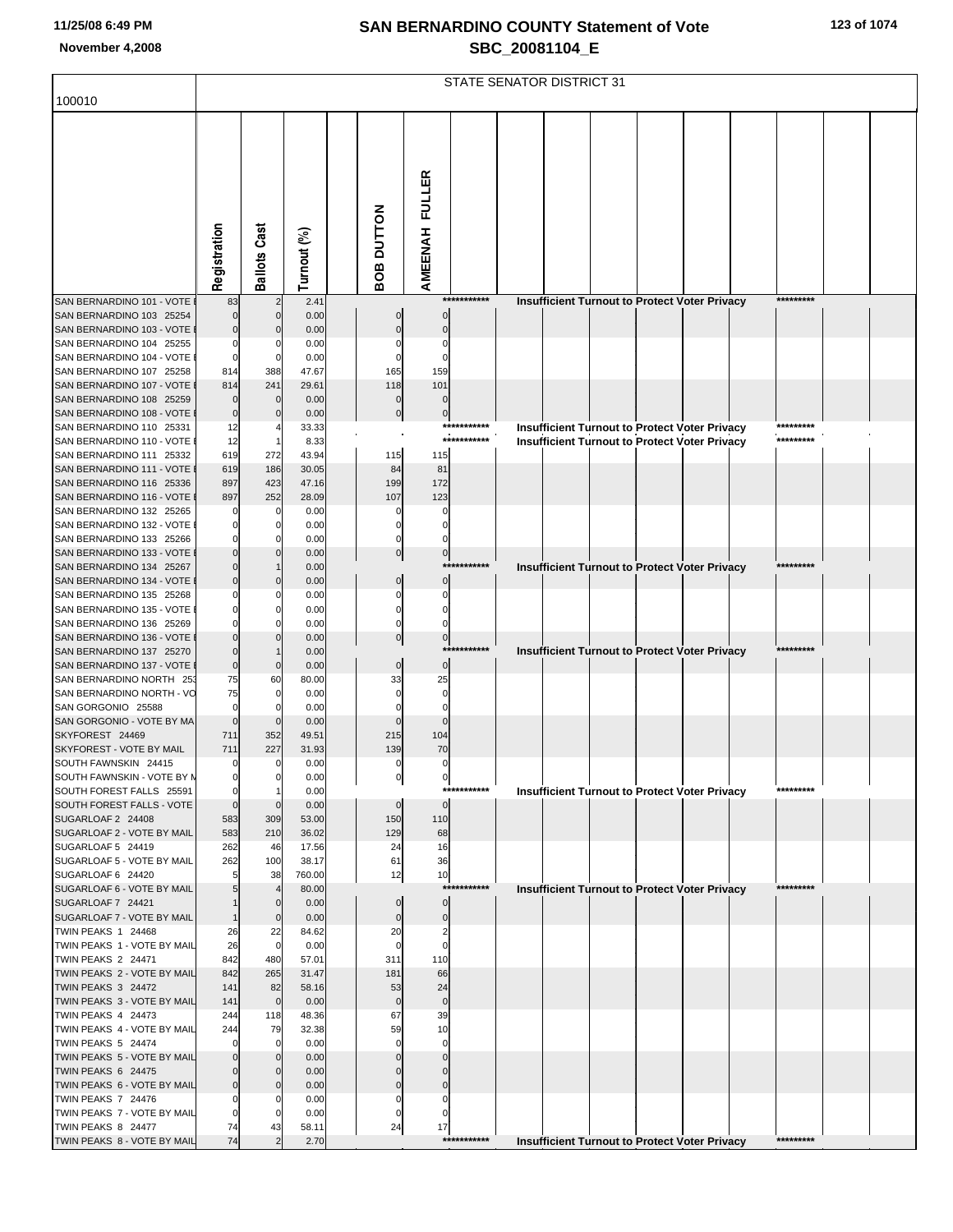|  |  |  |  | 124 of 1074 |  |
|--|--|--|--|-------------|--|
|--|--|--|--|-------------|--|

|                                             | STATE SENATOR DISTRICT 31 |                |                |  |               |               |  |  |  |  |  |  |  |  |  |
|---------------------------------------------|---------------------------|----------------|----------------|--|---------------|---------------|--|--|--|--|--|--|--|--|--|
| 100010                                      |                           |                |                |  |               |               |  |  |  |  |  |  |  |  |  |
|                                             |                           |                |                |  |               |               |  |  |  |  |  |  |  |  |  |
|                                             |                           |                |                |  |               |               |  |  |  |  |  |  |  |  |  |
|                                             |                           |                |                |  |               |               |  |  |  |  |  |  |  |  |  |
|                                             |                           |                |                |  |               | <b>FULLER</b> |  |  |  |  |  |  |  |  |  |
|                                             |                           |                |                |  |               |               |  |  |  |  |  |  |  |  |  |
|                                             |                           | Cast           |                |  |               |               |  |  |  |  |  |  |  |  |  |
|                                             |                           |                |                |  | <b>NOLLON</b> |               |  |  |  |  |  |  |  |  |  |
|                                             | Registration              | <b>Ballots</b> | Turnout (%)    |  | 8O            | AMEENAH       |  |  |  |  |  |  |  |  |  |
|                                             |                           |                |                |  | m             |               |  |  |  |  |  |  |  |  |  |
| UPLAND 1 25429<br>UPLAND 1 - VOTE BY MAIL   | 1173<br>1173              | 679<br>397     | 57.89<br>33.84 |  | 339<br>218    | 258<br>138    |  |  |  |  |  |  |  |  |  |
| UPLAND 2 25430                              | 999                       | 489            | 48.95          |  | 318           | 120           |  |  |  |  |  |  |  |  |  |
| UPLAND 2 - VOTE BY MAIL<br>UPLAND 3 25431   | 999<br>885                | 371<br>425     | 37.14<br>48.02 |  | 246<br>267    | 97<br>110     |  |  |  |  |  |  |  |  |  |
| UPLAND 3 - VOTE BY MAIL                     | 885                       | 334            | 37.74          |  | 228           | 71            |  |  |  |  |  |  |  |  |  |
| UPLAND 4 25432                              | 1141                      | 563            | 49.34          |  | 364           | 132           |  |  |  |  |  |  |  |  |  |
| UPLAND 4 - VOTE BY MAIL<br>UPLAND 5 25433   | 1141<br>1250              | 402<br>464     | 35.23<br>37.12 |  | 266<br>274    | 96<br>147     |  |  |  |  |  |  |  |  |  |
| UPLAND 5 - VOTE BY MAIL                     | 1250                      | 507            | 40.56          |  | 332           | 138           |  |  |  |  |  |  |  |  |  |
| UPLAND 6 25434<br>UPLAND 6 - VOTE BY MAIL   | 897<br>897                | 382<br>380     | 42.59<br>42.36 |  | 233<br>272    | 107<br>90     |  |  |  |  |  |  |  |  |  |
| <b>UPLAND 7 25435</b>                       | 843                       | 431            | 51.13          |  | 242           | 147           |  |  |  |  |  |  |  |  |  |
| UPLAND 7 - VOTE BY MAIL<br>UPLAND 8 25436   | 843<br>1244               | 275<br>557     | 32.62<br>44.77 |  | 171<br>324    | 88<br>168     |  |  |  |  |  |  |  |  |  |
| UPLAND 8 - VOTE BY MAIL                     | 1244                      | 486            | 39.07          |  | 321           | 136           |  |  |  |  |  |  |  |  |  |
| UPLAND 9 25437<br>UPLAND 9 - VOTE BY MAIL   | 1050<br>1050              | 446<br>437     | 42.48<br>41.62 |  | 288<br>298    | 113           |  |  |  |  |  |  |  |  |  |
| UPLAND 10 25438                             | 1282                      | 560            | 43.68          |  | 330           | 112<br>170    |  |  |  |  |  |  |  |  |  |
| UPLAND 10 - VOTE BY MAIL                    | 1282                      | 529            | 41.26          |  | 365           | 135           |  |  |  |  |  |  |  |  |  |
| UPLAND 11 25439<br>UPLAND 11 - VOTE BY MAIL | 1628<br>1628              | 680<br>544     | 41.77<br>33.42 |  | 356<br>310    | 243<br>185    |  |  |  |  |  |  |  |  |  |
| UPLAND 12 25440                             | 734                       | 395            | 53.81          |  | 214           | 141           |  |  |  |  |  |  |  |  |  |
| UPLAND 12 - VOTE BY MAIL<br>UPLAND 13 25441 | 734<br>1257               | 225<br>625     | 30.65<br>49.72 |  | 144<br>379    | 72<br>190     |  |  |  |  |  |  |  |  |  |
| UPLAND 13 - VOTE BY MAIL                    | 1257                      | 494            | 39.30          |  | 300           | 158           |  |  |  |  |  |  |  |  |  |
| UPLAND 14 25442<br>UPLAND 14 - VOTE BY MAIL | 1093<br>1093              | 442<br>394     | 40.44<br>36.05 |  | 254<br>237    | 139<br>134    |  |  |  |  |  |  |  |  |  |
| UPLAND 15 25443                             | 1153                      | 633            | 54.90          |  | 330           | 242           |  |  |  |  |  |  |  |  |  |
| UPLAND 15 - VOTE BY MAIL<br>UPLAND 16 25444 | 1153<br>1039              | 344<br>481     | 29.84<br>46.29 |  | 199<br>272    | 123<br>161    |  |  |  |  |  |  |  |  |  |
| UPLAND 16 - VOTE BY MAIL                    | 1039                      | 373            | 35.90          |  | 238           | 106           |  |  |  |  |  |  |  |  |  |
| UPLAND 17 25445                             | 1254                      | 608            | 48.48          |  | 350           | 189           |  |  |  |  |  |  |  |  |  |
| UPLAND 17 - VOTE BY MAIL<br>UPLAND 18 25446 | 1254<br>1113              | 486<br>634     | 38.76<br>56.96 |  | 328<br>337    | 130<br>237    |  |  |  |  |  |  |  |  |  |
| UPLAND 18 - VOTE BY MAIL                    | 1113                      | 332            | 29.83          |  | 177           | 124           |  |  |  |  |  |  |  |  |  |
| UPLAND 19 25447<br>UPLAND 19 - VOTE BY MAIL | 576<br>576                | 329<br>273     | 57.12<br>47.40 |  | 188<br>208    | 81<br>46      |  |  |  |  |  |  |  |  |  |
| UPLAND 20 25448                             | 1150                      | 518            | 45.04          |  | 279           | 180           |  |  |  |  |  |  |  |  |  |
| UPLAND 20 - VOTE BY MAIL<br>UPLAND 21 25449 | 1150<br>608               | 401<br>287     | 34.87<br>47.20 |  | 254<br>144    | 112<br>117    |  |  |  |  |  |  |  |  |  |
| UPLAND 21 - VOTE BY MAIL                    | 608                       | 212            | 34.87          |  | 137           | 71            |  |  |  |  |  |  |  |  |  |
| UPLAND 22 25450<br>UPLAND 22 - VOTE BY MAIL | 1150<br>1150              | 632<br>312     | 54.96<br>27.13 |  | 322<br>198    | 230<br>83     |  |  |  |  |  |  |  |  |  |
| UPLAND 23 25451                             | 783                       | 377            | 48.15          |  | 183           | 161           |  |  |  |  |  |  |  |  |  |
| UPLAND 23 - VOTE BY MAIL                    | 783                       | 199            | 25.42          |  | 115           | 69            |  |  |  |  |  |  |  |  |  |
| UPLAND 24 25452<br>UPLAND 24 - VOTE BY MAIL | 917<br>917                | 466<br>229     | 50.82<br>24.97 |  | 219<br>131    | 189<br>78     |  |  |  |  |  |  |  |  |  |
| UPLAND 25 25453                             | 819                       | 399            | 48.72          |  | 187           | 175           |  |  |  |  |  |  |  |  |  |
| UPLAND 25 - VOTE BY MAIL<br>UPLAND 26 25454 | 819<br>1095               | 220<br>582     | 26.86<br>53.15 |  | 99<br>236     | 97<br>267     |  |  |  |  |  |  |  |  |  |
| UPLAND 26 - VOTE BY MAIL                    | 1095                      | 238            | 21.74          |  | 117           | 91            |  |  |  |  |  |  |  |  |  |
| UPLAND 27 25455<br>UPLAND 27 - VOTE BY MAIL | 848<br>848                | 396<br>161     | 46.70<br>18.99 |  | 120<br>46     | 222<br>101    |  |  |  |  |  |  |  |  |  |
| UPLAND 28 25456                             | 1159                      | 496            | 42.80          |  | 182           | 237           |  |  |  |  |  |  |  |  |  |
| UPLAND 28 - VOTE BY MAIL<br>UPLAND 29 25457 | 1159<br>966               | 282<br>284     | 24.33<br>29.40 |  | 127<br>85     | 129<br>178    |  |  |  |  |  |  |  |  |  |
| UPLAND 29 - VOTE BY MAIL                    | 966                       | 210            | 21.74          |  | 87            | 111           |  |  |  |  |  |  |  |  |  |
| UPLAND 30 25458<br>UPLAND 30 - VOTE BY MAIL | 1369<br>1369              | 657<br>266     | 47.99<br>19.43 |  | 213<br>130    | 354<br>117    |  |  |  |  |  |  |  |  |  |
| UPLAND 31 25459                             | 691                       | 322            | 46.60          |  | 138           | 145           |  |  |  |  |  |  |  |  |  |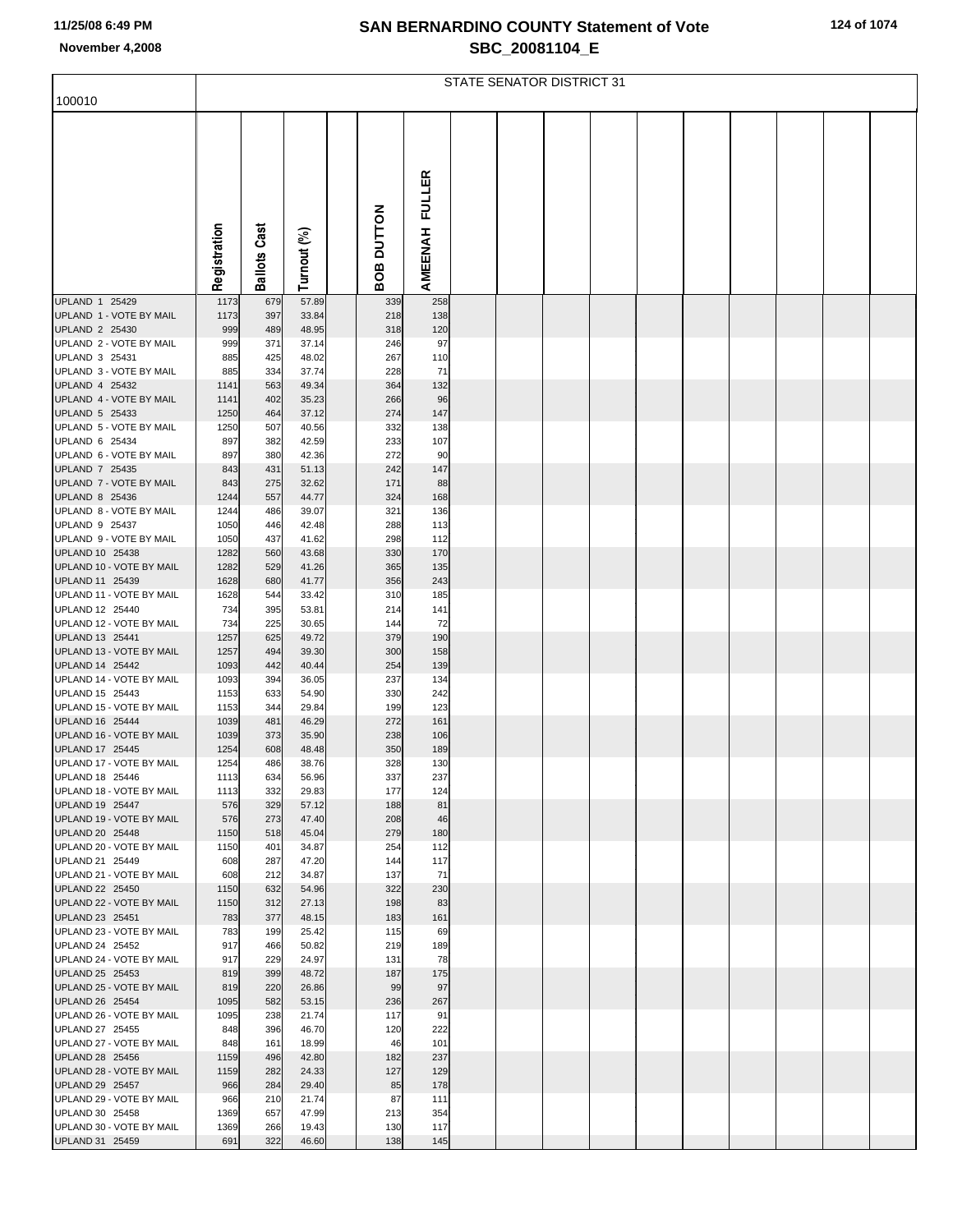|  |  |  |  | 125 of 1074 |  |
|--|--|--|--|-------------|--|
|--|--|--|--|-------------|--|

|                                                    | STATE SENATOR DISTRICT 31 |                     |                |  |                       |                            |             |  |  |  |  |                                                      |  |           |  |
|----------------------------------------------------|---------------------------|---------------------|----------------|--|-----------------------|----------------------------|-------------|--|--|--|--|------------------------------------------------------|--|-----------|--|
| 100010                                             |                           |                     |                |  |                       |                            |             |  |  |  |  |                                                      |  |           |  |
|                                                    | Registration              | <b>Ballots Cast</b> | Turnout (%)    |  | <b>OB DUTTON</b><br>m | AMEENAH FULLER             |             |  |  |  |  |                                                      |  |           |  |
| UPLAND 31 - VOTE BY MAIL                           | 691                       | 163                 | 23.59          |  | 85                    | 64                         |             |  |  |  |  |                                                      |  |           |  |
| UPLAND 32 25460                                    | 1093                      | 651                 | 59.56          |  | 309                   | 265                        |             |  |  |  |  |                                                      |  |           |  |
| UPLAND 32 - VOTE BY MAIL<br>UPLAND 33 25461        | 1093<br>1346              | 281<br>666          | 25.71<br>49.48 |  | 165<br>254            | 95<br>325                  |             |  |  |  |  |                                                      |  |           |  |
| UPLAND 33 - VOTE BY MAIL                           | 1346                      | 312                 | 23.18          |  | 143                   | 139                        |             |  |  |  |  |                                                      |  |           |  |
| UPLAND 35 25463                                    | 905                       | 464                 | 51.27          |  | 156                   | 240                        |             |  |  |  |  |                                                      |  |           |  |
| UPLAND 35 - VOTE BY MAIL                           | 905                       | 164                 | 18.12          |  | 78                    | 71                         |             |  |  |  |  |                                                      |  |           |  |
| UPLAND 36 25464                                    | 885                       | 389                 | 43.95          |  | 153                   | 171                        |             |  |  |  |  |                                                      |  |           |  |
| UPLAND 36 - VOTE BY MAIL<br>UPLAND 37 25465        | 885<br>673                | 240<br>295          | 27.12<br>43.83 |  | 126<br>120            | 93<br>124                  |             |  |  |  |  |                                                      |  |           |  |
| UPLAND 37 - VOTE BY MAIL                           | 673                       | 192                 | 28.53          |  | 107                   | 69                         |             |  |  |  |  |                                                      |  |           |  |
| UPLAND 38 25466                                    | 801                       | 325                 | 40.57          |  | 150                   | 147                        |             |  |  |  |  |                                                      |  |           |  |
| UPLAND 38 - VOTE BY MAIL                           | 801                       | 246                 | 30.71          |  | 116                   | 102                        |             |  |  |  |  |                                                      |  |           |  |
| UPLAND 39 25467<br>UPLAND 39 - VOTE BY MAIL        | $\Omega$<br>$\mathbf 0$   | 0<br>$\Omega$       | 0.00<br>0.00   |  | 0<br>$\Omega$         | $\mathbf 0$<br>$\mathbf 0$ |             |  |  |  |  |                                                      |  |           |  |
| UPLAND 40 25468                                    | 0                         | 0                   | 0.00           |  |                       | 0                          |             |  |  |  |  |                                                      |  |           |  |
| UPLAND 40 - VOTE BY MAIL                           | $\mathbf 0$               | 0                   | 0.00           |  |                       | 0                          |             |  |  |  |  |                                                      |  |           |  |
| UPLAND 41 25469                                    | 12                        | 8                   | 66.67          |  |                       | 7                          |             |  |  |  |  |                                                      |  |           |  |
| UPLAND 41 - VOTE BY MAIL                           | 12                        | 0                   | 0.00           |  |                       | $\Omega$                   |             |  |  |  |  |                                                      |  |           |  |
| UPLAND 42 25470<br>UPLAND 42 - VOTE BY MAIL        | $\mathbf 0$<br>$\Omega$   | 0                   | 0.00<br>0.00   |  |                       | $\Omega$<br>$\Omega$       |             |  |  |  |  |                                                      |  |           |  |
| UPLAND 43 25471                                    |                           |                     | 0.00           |  |                       |                            |             |  |  |  |  |                                                      |  |           |  |
| UPLAND 43 - VOTE BY MAIL                           |                           |                     | 0.00           |  |                       | O                          |             |  |  |  |  |                                                      |  |           |  |
| UPLAND 44 25472                                    | $\Omega$                  |                     | 0.00           |  | 0                     | 0                          |             |  |  |  |  |                                                      |  |           |  |
| UPLAND 44 - VOTE BY MAIL<br>UPLAND 45 25473        | $\mathbf{0}$              | $\mathbf 0$         | 0.00           |  | $\mathbf 0$           | $\overline{0}$             |             |  |  |  |  |                                                      |  |           |  |
| UPLAND 45 - VOTE BY MAIL                           | 183<br>183                | 146                 | 79.78<br>0.55  |  | 86                    | 45<br>****                 | *******     |  |  |  |  | Insufficient Turnout to Protect Voter Privacy        |  | ********* |  |
| UPLAND 46 25474                                    | 121                       | 93                  | 76.86          |  | 70                    | 18                         |             |  |  |  |  |                                                      |  |           |  |
| UPLAND 46 - VOTE BY MAIL                           | 121                       | 0                   | 0.00           |  | 0                     | $\mathbf 0$                |             |  |  |  |  |                                                      |  |           |  |
| UPLAND 47 25475                                    | 246                       | 201                 | 81.71          |  | 156                   | 35                         |             |  |  |  |  |                                                      |  |           |  |
| UPLAND 47 - VOTE BY MAIL<br>VERDEMONT 1 25383      | 246<br>115                | $\mathbf 0$<br>61   | 0.00<br>53.04  |  | $\mathbf 0$<br>48     | $\overline{0}$<br>12       |             |  |  |  |  |                                                      |  |           |  |
| VERDEMONT 1 - VOTE BY MAIL                         | 115                       |                     | 1.74           |  |                       |                            | *********** |  |  |  |  | <b>Insufficient Turnout to Protect Voter Privacy</b> |  | ********* |  |
| WILSHIRE PEAK 25590                                | 12                        | 9                   | 75.00          |  | 8                     | 1                          |             |  |  |  |  |                                                      |  |           |  |
| WILSHIRE PEAK - VOTE BY MAI                        | 12                        | $\mathbf{0}$        | 0.00           |  | $\overline{0}$        | $\mathbf 0$                |             |  |  |  |  |                                                      |  |           |  |
| <b>YUCAIPA 1 25548</b><br>YUCAIPA 1 - VOTE BY MAIL | 1141<br>1141              | 570<br>325          | 49.96<br>28.48 |  | 356<br>222            | 159<br>84                  |             |  |  |  |  |                                                      |  |           |  |
| <b>YUCAIPA 2 25549</b>                             | 1734                      | 857                 | 49.42          |  | 564                   | 198                        |             |  |  |  |  |                                                      |  |           |  |
| YUCAIPA 2 - VOTE BY MAIL                           | 1734                      | 632                 | 36.45          |  | 448                   | 158                        |             |  |  |  |  |                                                      |  |           |  |
| YUCAIPA 3 25550                                    | 1117                      | 528                 | 47.27          |  | 354                   | 125                        |             |  |  |  |  |                                                      |  |           |  |
| YUCAIPA 3 - VOTE BY MAIL<br>YUCAIPA 4 25551        | 1117<br>1231              | 416                 | 37.24<br>44.27 |  | 283<br>388            | 104<br>97                  |             |  |  |  |  |                                                      |  |           |  |
| YUCAIPA 4 - VOTE BY MAIL                           | 1231                      | 545<br>509          | 41.35          |  | 381                   | 95                         |             |  |  |  |  |                                                      |  |           |  |
| <b>YUCAIPA 5 25552</b>                             | 1034                      | 463                 | 44.78          |  | 299                   | 107                        |             |  |  |  |  |                                                      |  |           |  |
| YUCAIPA 5 - VOTE BY MAIL                           | 1034                      | 357                 | 34.53          |  | 216                   | 106                        |             |  |  |  |  |                                                      |  |           |  |
| YUCAIPA 6 25553                                    | 1270                      | 537                 | 42.28          |  | 359                   | 125                        |             |  |  |  |  |                                                      |  |           |  |
| YUCAIPA 6 - VOTE BY MAIL<br><b>YUCAIPA 7 25554</b> | 1270<br>1157              | 533<br>563          | 41.97<br>48.66 |  | 345<br>337            | 136<br>153                 |             |  |  |  |  |                                                      |  |           |  |
| YUCAIPA 7 - VOTE BY MAIL                           | 1157                      | 343                 | 29.65          |  | 222                   | 88                         |             |  |  |  |  |                                                      |  |           |  |
| <b>YUCAIPA 8 25555</b>                             | 611                       | 253                 | 41.41          |  | 156                   | 66                         |             |  |  |  |  |                                                      |  |           |  |
| YUCAIPA 8 - VOTE BY MAIL                           | 611                       | 251                 | 41.08          |  | 160                   | 59                         |             |  |  |  |  |                                                      |  |           |  |
| YUCAIPA 9 25556                                    | 930                       | 362                 | 38.92          |  | 201                   | 113                        |             |  |  |  |  |                                                      |  |           |  |
| YUCAIPA 9 - VOTE BY MAIL<br>YUCAIPA 10 25557       | 930<br>1127               | 265<br>499          | 28.49<br>44.28 |  | 135<br>294            | 101<br>151                 |             |  |  |  |  |                                                      |  |           |  |
| YUCAIPA 10 - VOTE BY MAIL                          | 1127                      | 324                 | 28.75          |  | 205                   | 90                         |             |  |  |  |  |                                                      |  |           |  |
| YUCAIPA 11 25558                                   | 1319                      | 663                 | 50.27          |  | 364                   | 204                        |             |  |  |  |  |                                                      |  |           |  |
| YUCAIPA 11 - VOTE BY MAIL                          | 1319                      | 323                 | 24.49          |  | 198                   | 95                         |             |  |  |  |  |                                                      |  |           |  |
| YUCAIPA 12 25559                                   | 1256                      | 542                 | 43.15          |  | 346                   | 125                        |             |  |  |  |  |                                                      |  |           |  |
| YUCAIPA 12 - VOTE BY MAIL<br>YUCAIPA 13 25560      | 1256<br>882               | 447<br>438          | 35.59<br>49.66 |  | 283<br>243            | 134<br>139                 |             |  |  |  |  |                                                      |  |           |  |
| YUCAIPA 13 - VOTE BY MAIL                          | 882                       | 250                 | 28.34          |  | 162                   | 68                         |             |  |  |  |  |                                                      |  |           |  |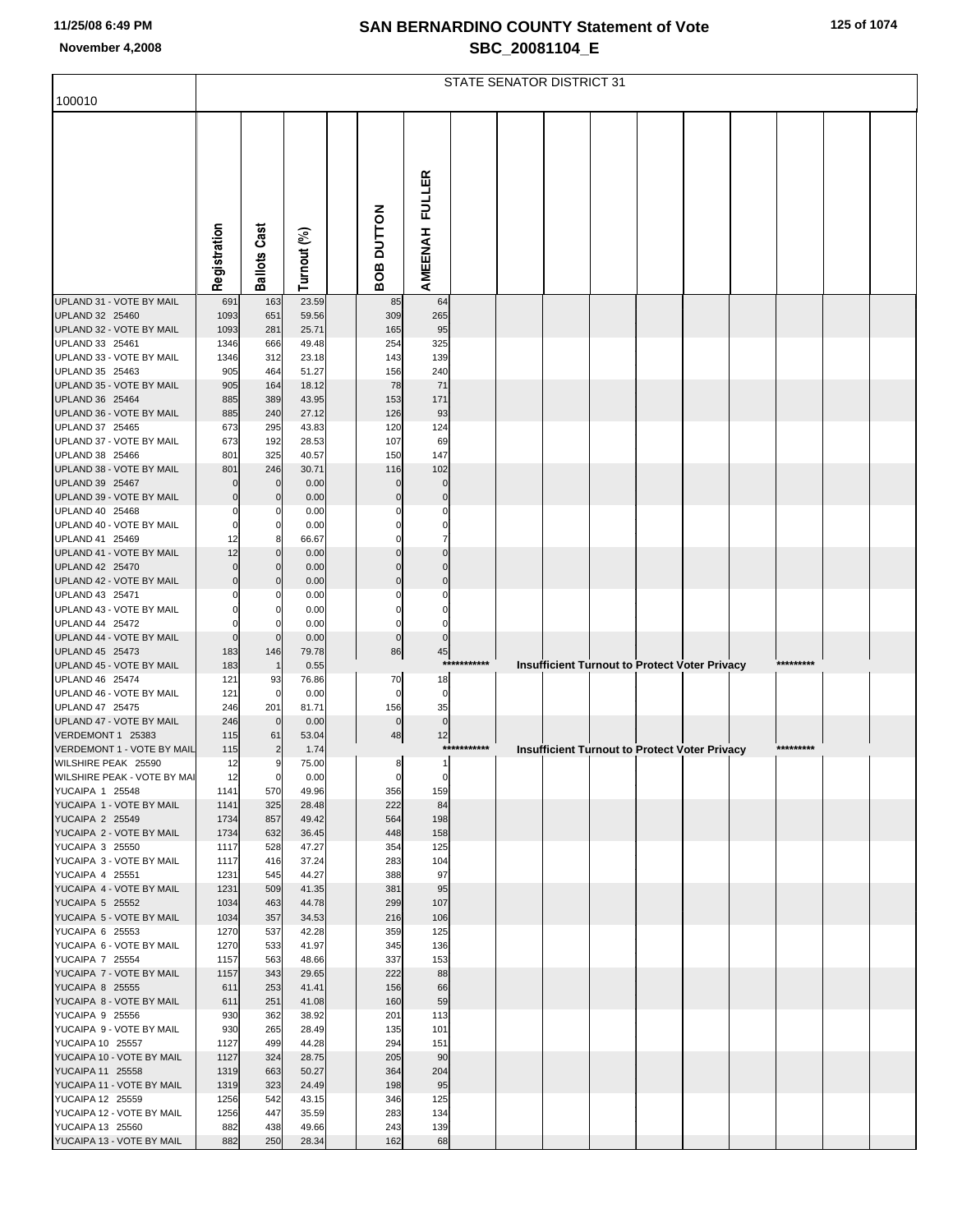|  |  | 126 of 1074 |
|--|--|-------------|
|--|--|-------------|

|                                                      | STATE SENATOR DISTRICT 31 |                            |                |  |                         |                                |             |  |  |  |  |                                                      |  |            |  |
|------------------------------------------------------|---------------------------|----------------------------|----------------|--|-------------------------|--------------------------------|-------------|--|--|--|--|------------------------------------------------------|--|------------|--|
| 100010                                               |                           |                            |                |  |                         |                                |             |  |  |  |  |                                                      |  |            |  |
|                                                      |                           |                            |                |  |                         |                                |             |  |  |  |  |                                                      |  |            |  |
|                                                      |                           |                            |                |  |                         |                                |             |  |  |  |  |                                                      |  |            |  |
|                                                      |                           |                            |                |  |                         |                                |             |  |  |  |  |                                                      |  |            |  |
|                                                      |                           |                            |                |  |                         | AMEENAH FULLER                 |             |  |  |  |  |                                                      |  |            |  |
|                                                      |                           |                            |                |  |                         |                                |             |  |  |  |  |                                                      |  |            |  |
|                                                      |                           |                            |                |  |                         |                                |             |  |  |  |  |                                                      |  |            |  |
|                                                      | Registration              | <b>Ballots Cast</b>        | Turnout (%)    |  | <b>BOB DUTTON</b>       |                                |             |  |  |  |  |                                                      |  |            |  |
|                                                      |                           |                            |                |  |                         |                                |             |  |  |  |  |                                                      |  |            |  |
| YUCAIPA 14 25561<br>YUCAIPA 14 - VOTE BY MAIL        | 1149<br>1149              | 508<br>343                 | 44.21<br>29.85 |  | 303<br>201              | 153<br>114                     |             |  |  |  |  |                                                      |  |            |  |
| YUCAIPA 15 25562                                     | 988                       | 417                        | 42.21          |  | 257                     | 116                            |             |  |  |  |  |                                                      |  |            |  |
| YUCAIPA 15 - VOTE BY MAIL<br>YUCAIPA 16 25563        | 988<br>1375               | 304<br>563                 | 30.77<br>40.95 |  | 179<br>318              | 87<br>177                      |             |  |  |  |  |                                                      |  |            |  |
| YUCAIPA 16 - VOTE BY MAIL                            | 1375                      | 412                        | 29.96          |  | 257                     | 124                            |             |  |  |  |  |                                                      |  |            |  |
| YUCAIPA 17 25564<br>YUCAIPA 17 - VOTE BY MAIL        | 1102<br>1102              | 581<br>406                 | 52.72<br>36.84 |  | 397<br>289              | 115<br>82                      |             |  |  |  |  |                                                      |  |            |  |
| YUCAIPA 18 25565                                     | 898                       | 824                        | 91.76          |  | 504                     | 245                            |             |  |  |  |  |                                                      |  |            |  |
| YUCAIPA 18 - VOTE BY MAIL<br>YUCAIPA 19 25566        | 898                       | 235                        | 26.17          |  | 155                     | 57                             |             |  |  |  |  |                                                      |  |            |  |
| YUCAIPA 19 - VOTE BY MAIL                            | 1119<br>1119              | 142<br>272                 | 12.69<br>24.31 |  | 95<br>169               | 29<br>79                       |             |  |  |  |  |                                                      |  |            |  |
| YUCAIPA 20 25567                                     | 1160                      | 578                        | 49.83          |  | 384                     | 126                            |             |  |  |  |  |                                                      |  |            |  |
| YUCAIPA 20 - VOTE BY MAIL<br>YUCAIPA 21 25568        | 1160<br>1188              | 372<br>483                 | 32.07<br>40.66 |  | 248<br>351              | 94<br>82                       |             |  |  |  |  |                                                      |  |            |  |
| YUCAIPA 21 - VOTE BY MAIL                            | 1188                      | 520                        | 43.77          |  | 365                     | 113                            |             |  |  |  |  |                                                      |  |            |  |
| YUCAIPA 22 25569<br>YUCAIPA 22 - VOTE BY MAIL        | 626<br>626                | 292<br>185                 | 46.65<br>29.55 |  | 181<br>118              | 71<br>52                       |             |  |  |  |  |                                                      |  |            |  |
| YUCAIPA 23 25570                                     | 1173                      | 568                        | 48.42          |  | 380                     | 124                            |             |  |  |  |  |                                                      |  |            |  |
| YUCAIPA 23 - VOTE BY MAIL<br>YUCAIPA 24 25571        | 1173                      | 402                        | 34.27          |  | 274<br>$\mathbf 0$      | 101<br>$\mathbf 0$             |             |  |  |  |  |                                                      |  |            |  |
| YUCAIPA 24 - VOTE BY MAIL                            | $\mathbf 0$<br>0          | $\mathbf 0$<br>0           | 0.00<br>0.00   |  | 0                       | 0                              |             |  |  |  |  |                                                      |  |            |  |
| YUCAIPA 25 25572                                     | 738                       | 341                        | 46.21          |  | 211                     | 88                             |             |  |  |  |  |                                                      |  |            |  |
| YUCAIPA 25 - VOTE BY MAIL<br>YUCAIPA 26 25573        | 738<br>$\mathbf 0$        | 220<br>$\mathbf 0$         | 29.81<br>0.00  |  | 157                     | 44<br>$\Omega$                 |             |  |  |  |  |                                                      |  |            |  |
| YUCAIPA 26 - VOTE BY MAIL                            | $\mathbf 0$               | $\mathbf 0$                | 0.00           |  | $\mathbf 0$             | $\Omega$                       |             |  |  |  |  |                                                      |  |            |  |
| YUCAIPA 27 25574<br>YUCAIPA 27 - VOTE BY MAIL        | 18<br>18                  | 8<br>0                     | 44.44<br>0.00  |  | 6<br>0                  | 0                              |             |  |  |  |  |                                                      |  |            |  |
| <b>YUCAIPA 28 25575</b>                              | 15                        | 14                         | 93.33          |  | 10                      |                                |             |  |  |  |  |                                                      |  |            |  |
| YUCAIPA 28 - VOTE BY MAIL<br><b>YUCAIPA 29 25576</b> | 15                        | $\mathbf 0$                | 0.00<br>100.00 |  | $\pmb{0}$               | $\overline{0}$                 | *********** |  |  |  |  | Insufficient Turnout to Protect Voter Privacy        |  | ********** |  |
| YUCAIPA 29 - VOTE BY MAIL                            |                           |                            | 0.00           |  | $\mathbf 0$             | $\overline{0}$                 |             |  |  |  |  |                                                      |  |            |  |
| YUCAIPA 30 25577                                     | $\Omega$<br>$\mathbf 0$   |                            | 0.00           |  | $\mathbf 0$             | $\overline{0}$<br>$\mathbf{0}$ |             |  |  |  |  |                                                      |  |            |  |
| YUCAIPA 30 - VOTE BY MAIL<br>YUCAIPA 31 25578        | 38                        | $\mathbf{0}$<br>19         | 0.00<br>50.00  |  | $\pmb{0}$<br>6          | 10                             |             |  |  |  |  |                                                      |  |            |  |
| YUCAIPA 31 - VOTE BY MAIL                            | 38                        | $\mathbf 0$                | 0.00           |  | $\mathbf 0$             | $\overline{0}$                 |             |  |  |  |  |                                                      |  |            |  |
| YUCAIPA 32 25579<br>YUCAIPA 32 - VOTE BY MAIL        | 209<br>209                | 168<br>2                   | 80.38<br>0.96  |  | 121                     | 35                             | *********** |  |  |  |  | <b>Insufficient Turnout to Protect Voter Privacy</b> |  | *********  |  |
| YUCAIPA 33 25580                                     | $\mathbf 0$               | $\Omega$                   | 0.00           |  | $\mathbf 0$             | $\overline{0}$                 |             |  |  |  |  |                                                      |  |            |  |
| YUCAIPA 33 - VOTE BY MAIL<br>YUCAIPA 34 25581        | 0                         | $\Omega$                   | 0.00<br>0.00   |  | 0<br>$\Omega$           | $\overline{0}$<br>$\Omega$     |             |  |  |  |  |                                                      |  |            |  |
| YUCAIPA 34 - VOTE BY MAIL                            | $\Omega$                  |                            | 0.00           |  | 0                       | $\mathbf{0}$                   |             |  |  |  |  |                                                      |  |            |  |
| YUCAIPA 35 25582<br>YUCAIPA 35 - VOTE BY MAIL        | $\overline{2}$            | $\mathbf{0}$               | 100.00<br>0.00 |  |                         | $\overline{0}$                 | *********** |  |  |  |  | <b>Insufficient Turnout to Protect Voter Privacy</b> |  | *********  |  |
| YUCAIPA 36 25583                                     | $\overline{0}$            | $\mathbf 0$                | 0.00           |  | $\Omega$                | $\mathbf 0$                    |             |  |  |  |  |                                                      |  |            |  |
| YUCAIPA 36 - VOTE BY MAIL<br>YUCAIPA EAST 25587      | $\mathbf 0$<br>23         | 0<br>21                    | 0.00<br>91.30  |  | $\Omega$<br>20          | 0                              |             |  |  |  |  |                                                      |  |            |  |
| YUCAIPA EAST - VOTE BY MAIL                          | 23                        | $\mathbf 0$                | 0.00           |  | $\Omega$                |                                |             |  |  |  |  |                                                      |  |            |  |
| YUCAIPA NORTH 25586                                  | 23                        | 21                         | 91.30          |  | 14                      |                                |             |  |  |  |  |                                                      |  |            |  |
| YUCAIPA NORTH - VOTE BY MA<br>YUCCA VALLEY 1 25611   | 23<br>1294                | $\mathbf 0$<br>515         | 0.00<br>39.80  |  | $\Omega$<br>322         | $\mathbf 0$<br>137             |             |  |  |  |  |                                                      |  |            |  |
| YUCCA VALLEY 1 - VOTE BY M/                          | 1294                      | 510                        | 39.41          |  | 334                     | 143                            |             |  |  |  |  |                                                      |  |            |  |
| YUCCA VALLEY 10 25620<br>YUCCA VALLEY 10 - VOTE BY M | 121<br>121                | 92<br>$\mathbf 0$          | 76.03<br>0.00  |  | 60<br>$\Omega$          | 18<br>0                        |             |  |  |  |  |                                                      |  |            |  |
| YUCCA VALLEY 11 25621                                | 69                        | 45                         | 65.22          |  | 30                      |                                |             |  |  |  |  |                                                      |  |            |  |
| YUCCA VALLEY 11 - VOTE BY M<br>YUCCA VALLEY 12 25622 | 69<br>$\mathbf 0$         | $\overline{0}$<br>$\Omega$ | 0.00<br>0.00   |  | $\mathbf 0$<br>$\Omega$ | $\Omega$<br>$\Omega$           |             |  |  |  |  |                                                      |  |            |  |
| YUCCA VALLEY 12 - VOTE BY M                          | $\mathbf 0$               | 0                          | 0.00           |  |                         |                                |             |  |  |  |  |                                                      |  |            |  |
| YUCCA VALLEY 13 25623<br>YUCCA VALLEY 13 - VOTE BY M | 13<br>13                  | 12                         | 92.31<br>0.00  |  | 10<br>0                 | 0                              |             |  |  |  |  |                                                      |  |            |  |
| YUCCA VALLEY 14 25624                                | $\overline{0}$            |                            | 0.00           |  | $\mathbf 0$             | $\mathbf{0}$                   |             |  |  |  |  |                                                      |  |            |  |